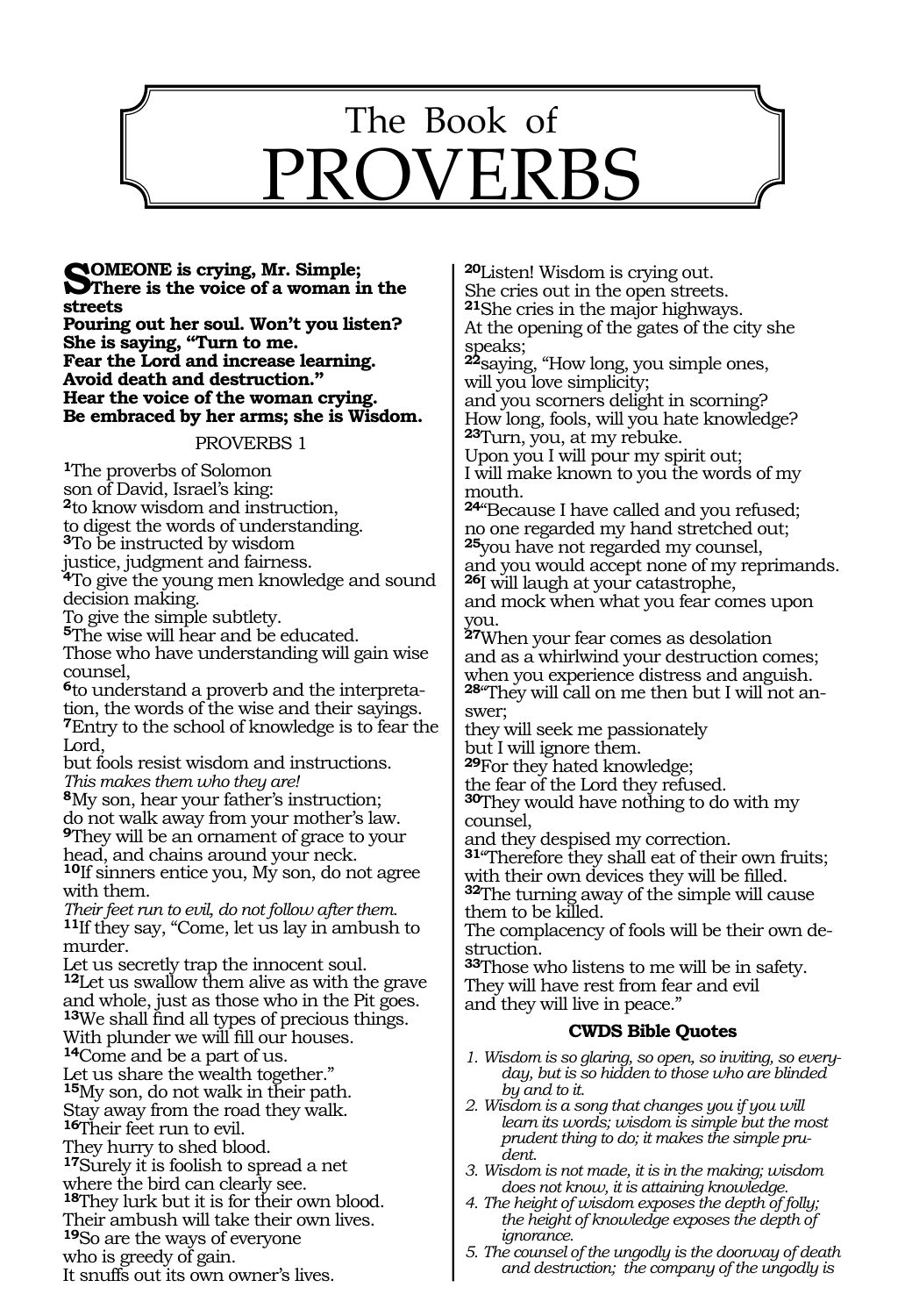*the target of the arrows of destruction.*

- *6. Greed is untamed desire resulting in pressing need that depresses; it is self-defeating and selfdestroying.*
- *7. Wisdom is the perfect suitor spurned by those who love folly, scorn and simplicity; wisdom is an amorous lover seeking but not sought after.*
- *8. The wisdom you reject today will mock your tomorrow when the folly you embrace robs you of tomorrow.*
- *9. Wisdom is at the feet of God; it is the path to heaven; it is found in fearing God and will champion your escape from the tentacles of hell.*
- *10. Rejoicing and celebration pave the path to hell until you get there and realize there is nothing to celebrate.*

## **PRAYER POINTS**

- Father, open my heart to the advances of wisdom; I love knowledge. Amen.
- Spirit of the living God, write the fear of the Lord into the hearts of this generation so they will make solid life decisions with enduring security. Amen.
- The ungodly shall not be my counselors, their advice shall not be my instruction. Amen.
- By the love of my Father, I will not be a companion with the greedy; my hard work is my reward. Amen.
- O, wisdom of God , I will seek you, I will embrace you, I will be charmed by you; I will get lost in your arms of love.

#### **IF** for knowledge you cry,<br>And for understanding lift up your voice,<br>To seek for her as for silver. **f for knowledge you cry, To seek for her as for silver**

#### **And search as searching for hidden treasure,**

**She shall be pleasant to your soul, Preserve you and keep you whole. From the way of the evil man you will be kept and turned** 

**From the strange woman with flattering words.** 

**If you are passionate in your desire, You will be filled with wisdom's great delights.** 

## PROVERBS 2

**<sup>1</sup>**My son, if you will receive my words and hide my commandments in your heart **<sup>2</sup>**so that you listen attentively to wisdom and search with all your heart for understanding.

**<sup>3</sup>**Yes, if after knowledge you cry,

and for understanding you lift up your voice, **<sup>4</sup>**if, as for silver you seek for her,

and as for hidden treasures you will search, **<sup>5</sup>**then you will understand sweet Godly fear and the knowledge of God you will discover.

**<sup>6</sup>**For wisdom comes from the Lord;

knowledge and understanding come from His mouth.

**<sup>7</sup>**He lays up sound wisdom for the righteous. He is the defense of those who walk uprightly. **<sup>8</sup>**He keeps the paths of justice;

the way of His saints, He preserves.

**<sup>9</sup>**Then righteousness shall be understood,

equity, justice and every path that is good. **<sup>10</sup>**When into your heart wisdom goes, and knowledge is pleasant to your soul,

**<sup>11</sup>**you will be preserved by your discretion and understanding will keep you.

**<sup>12</sup>**To deliver you from evil paths

and the man who speaks wicked things. **13**From those who leave the way of righteousness,

and choose to walk the thresholds of darkness.

**<sup>14</sup>**Who in doing evil, rejoice

and make the vicious ways of the wicked their delight.

**<sup>15</sup>**Their ways are crooked; they are devious and deceptive.

**<sup>16</sup>**From the immoral seductive woman you will be saved,

whose flattering words will cause you pain. **<sup>17</sup>**Who forsakes the husband of her youth and forgets God's covenant and His truth. **<sup>18</sup>**To death her house inclines;

to the dead, her path draws nigh.

**<sup>19</sup>**None who go to her return again,

nor the path of life do they regain. **<sup>20</sup>**That they may walk in the perfect way, and follow the paths of righteousness. **<sup>21</sup>**For in the land the upright will dwell, and the blameless will remain in it as well, **<sup>22</sup>**but the wicked will be cut off from the earth, and from it transgressors will be rooted out.

## **CWDS Bible Quotes**

- *1. Wisdom may be elusive as wealth but it is exclusive in that it is more precious than wealth; yet it embraces all those who seek her as they seek for wealth.*
- *2. Your search for wisdom will lead you to the gate of all wisdom and understanding and give you the key to open it: the fear of God.*
- *3. Knowledge is raw data: information; understanding is interpretation of that information and wisdom is application of the information.*
- *4. The sum of wisdom is understanding every good path: righteousness, justice and equity.*
- *5. Wisdom is a mere concept until it enters you; knowledge is just information until it pleasures you; then they become discretion that preserves, keeps and delivers you.*
- *6. Wisdom guards your desires, restrains your emotions and keeps you from the curse of infidelity and immorality.*
- *7. Death chases you hidden in sexual and other alluring temptations; wisdom chases death away; death fears wisdom.*
- *8. Folly gives you the moment; wisdom gives you a monument that cannot be moved; memory that cannot be shaken and eternity that cannot be shamed.*

## **PRAYER POINTS**

- Wisdom, you are my treasure above all treasures; I will seek for you above all wealth. Amen.
- Righteous Father, my heart desires You more than anything; I will fear You Lord. Amen.
- Heavenly Father, I search for knowledge, give me understanding and the wisdom to apply myself, in the name of Jesus.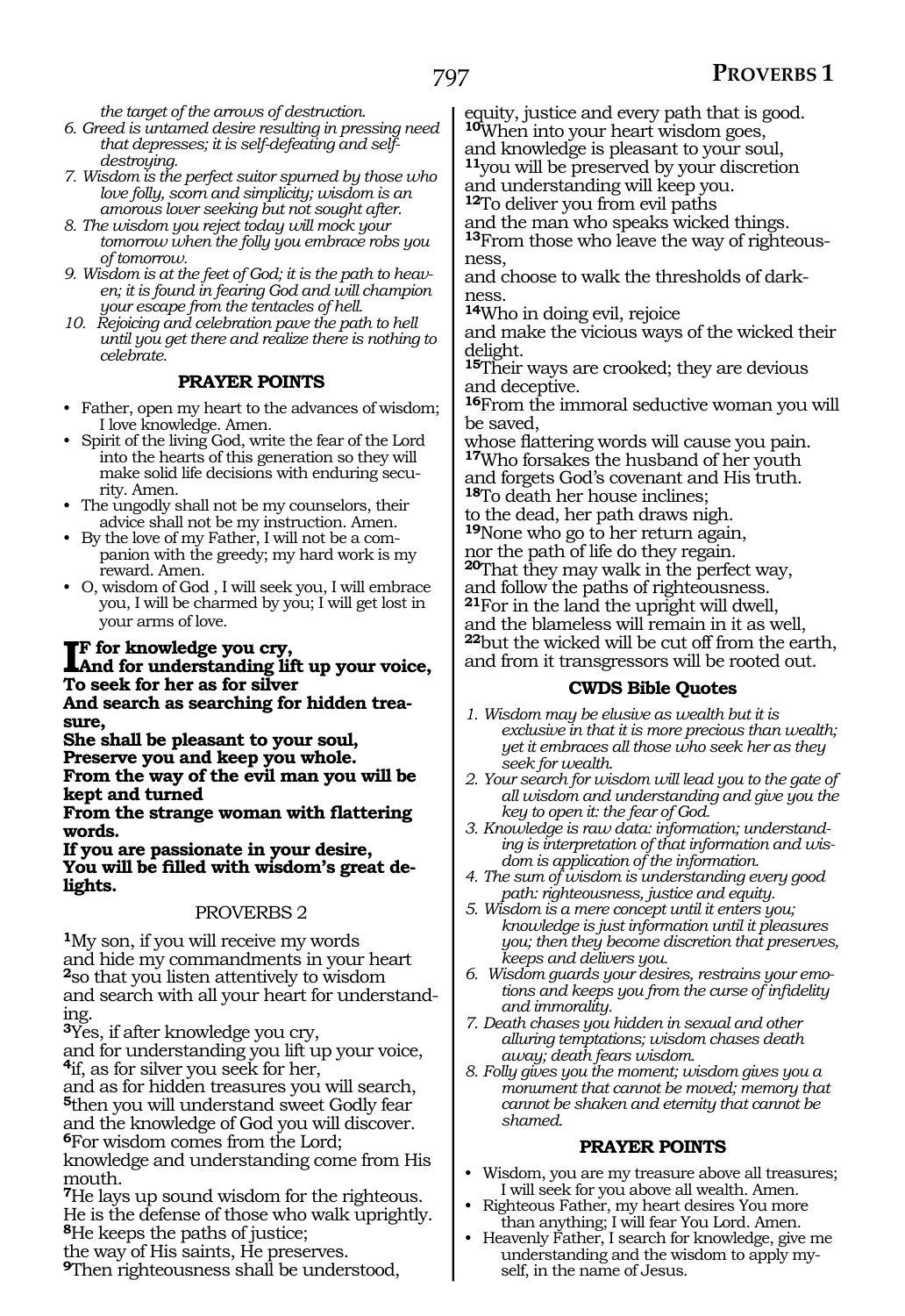- Most high God, help me to understand righteousness, justice and equity; make wisdom life to me. Amen.
- Wisdom enter my heart today, understanding be my lifetime partner; I am well pleased with you. Amen.

## **D**o not lean on your own understanding,<br>Lead **Lord.**

**Do not drive away truth and mercy, but let your heart keep His commands. Do not be wise in your own eyes, but seek the wisdom that founded the earth.**

#### **Happy is the man who finds wisdom; Silver and gold cannot match its worth.**

## PROVERBS 3

**<sup>1</sup>**Never forget my law, O my son; let your heart retain my commands, **<sup>2</sup>**for length of days, long life and peace to you they will add. **<sup>3</sup>**Do not allow mercy and truth to leave you; around your neck let them be bound; write them on the table of your heart, *for in them favor will be found.* **<sup>4</sup>**Then you will be highly regarded and will find favor in the sight of God and man. **<sup>5</sup>**Trust in the Lord with all your heart, and on your own understanding do not rely. *@Put all your heart into it, as in the Lord you trust; for your own understanding will never be enough.*  **<sup>6</sup>**In all your ways acknowledge Him *for a fresh directive word,*  and He will give to you direction. *His ways are not like ours.*  **<sup>7</sup>**Do not be wise in your own wisdom; fear the Lord and from evil quickly go, **<sup>8</sup>**it will be health to your body, and marrow to your bones. **<sup>9</sup>**Honor the Lord with all your possessions and with the firstfruits of all your increase; **<sup>10</sup>**so will your barns be filled with plenty and your winepresses overflow with new release. **<sup>11</sup>**Son, do not reject the Lord's correction, nor His punishment despise; **<sup>12</sup>**He corrects all those who He loves, as a father does to the son of his delight. **<sup>13</sup>**Happy is the man who finds wisdom, and the man who attains understanding. **<sup>14</sup>**Do you love gold and silver? Wisdom is much more profitable than their merchandise. **<sup>15</sup>**She is more precious than rubies. Tell me the greatest of all your desires! They are not to be compared to her. Her value is so much higher. **<sup>16</sup>**Length of days is in her right hand, riches and honor in her left. **<sup>17</sup>**All her paths are peace, and her ways are ways of pleasantness.

**<sup>18</sup>**To those who grab hold of her, she is a tree of life.

Those who retain her will be happy with her delights.

**<sup>19</sup>**By wisdom the Lord founded the earth; He established the heavens by understanding. **<sup>20</sup>**By knowledge the depths were broken up, and the clouds drop down the dew.

**<sup>21</sup>**So do not let them leave your eyesight. Let sound wisdom and discretion be kept.

**<sup>22</sup>**They shall be life to your soul,

and grace to your neck.

**<sup>23</sup>**Then you will walk in safety all the way. Your foot will not stumble.

**<sup>24</sup>**You will not be afraid when you lie down, and you will enjoy sweet sleep.

**<sup>25</sup>**Do not be afraid of sudden fear, nor the desolation of the wicked that surely comes,

**<sup>26</sup>**for the Lord will be your confidence. He will keep your feet from going down.

**<sup>27</sup>**Do not withhold good from those to whom it is due

when you have the power to do it now. **<sup>28</sup>**Do not say to your neighbor,

"Tomorrow I will give to you; go and come," when you have it with you now.

**<sup>29</sup>**Do not devise evil against your neighbor because he dwells by you secure.

**<sup>30</sup>**Quarrel with no one without reason,

if they have done you no harm.

**<sup>31</sup>**Do not envy the oppressor;

choose to adopt none of their actions.

**<sup>32</sup>**The crooked person is an abomination to the Lord,

but His secret is with the righteous.

**<sup>33</sup>**The curse of the Lord is on the house of the wicked,

but He blesses the dwelling place of the righteous.

**<sup>34</sup>**Surely the Lord scorns the scorners,

but to the humble He gives grace.

**<sup>35</sup>**The wise shall inherit glory;

but fools shall be promoted to shame.

- *1. Mercy and truth are the keys to the greatest ride of life; keep them secure in your heart.*
- *2. If you want to live in the favor of God, make mercy and truth the flavor of your life.*
- *3. Wisdom without fearing God is worthless; forsake your own wisdom, your health depends on it.*
- *4. When you put all your heart in trusting God so you have no heart for your own wisdom, He promotes you to divine direction and correct decisions.*
- *5. Position all you own to please and honor God and He positions all He owns at your command; give Him access to your barns and you will not need access because of the overflow.*
- *6. God's correction is not His contention, it is His conditioning; love is restorative not punitive.*
- *7. If treasure is water then wisdom is the well; draw all your desires from wisdom for it is not well or wise to place your desires above wisdom.*
- *8. Riches can buy you only a small piece of what*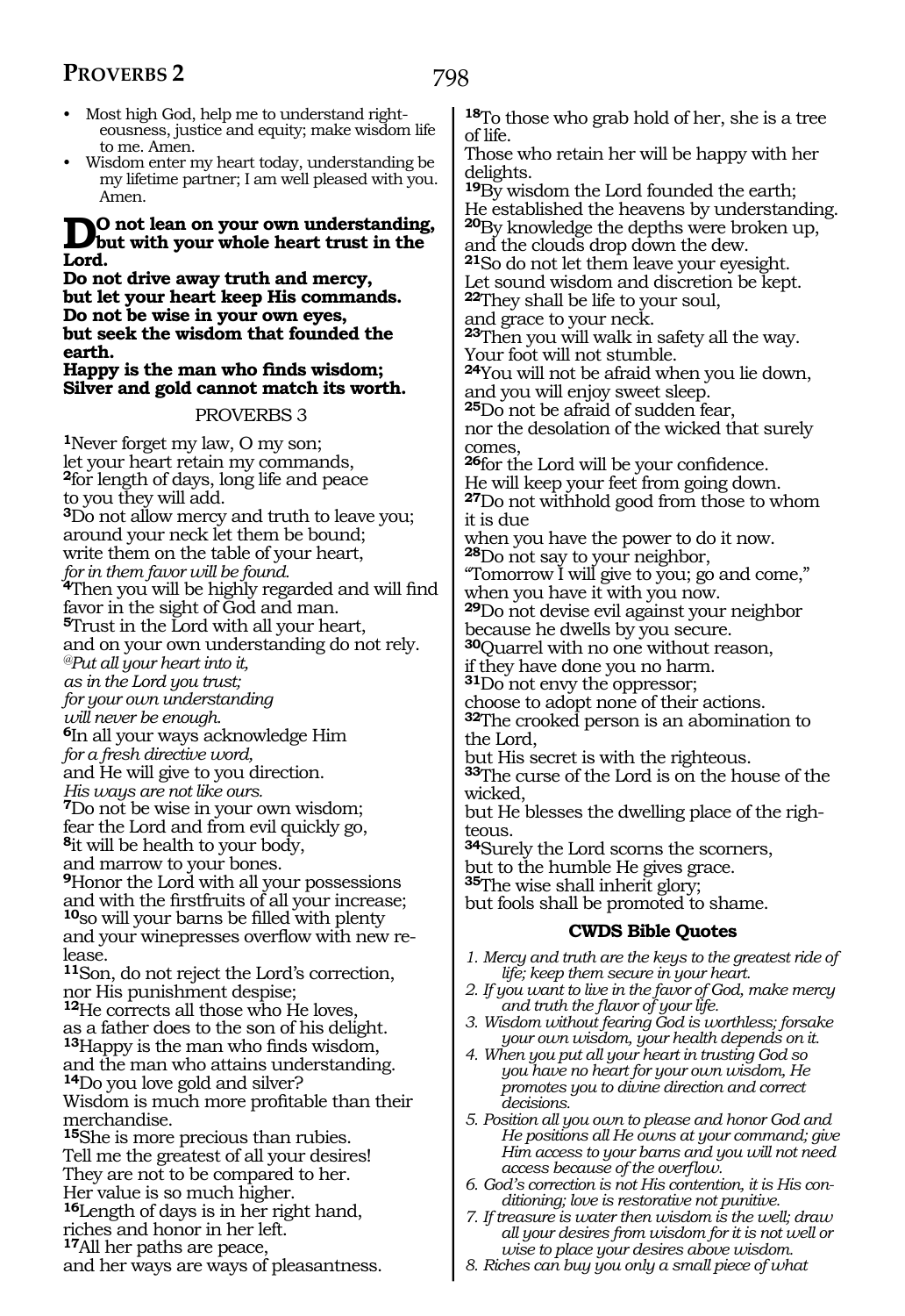*wisdom gives to you; wisdom adds to wealth long life and lasting peace.*

- *9. Your life of happiness is not found in pursuit of a happy life but in the redemption and retention of wisdom.*
- *10. Buy the product of wisdom and enjoy the byproducts of wisdom that you cannot buy: sweet sleep and peace complete with grace, and God as your keeper and confidence.*
- *11. The now opportunity to be a blessing if taken in the moment will quash the now temptation to be stingy; missed opportunities mean missed blessings.*
- *12. It is best to be blessed and to be blameless than to be wicked and cruising with the curse of the Lord as your passenger and a permanent member of your household.*
- *13. Be angry with the oppressor rather than be envious of them; despise, detest and be distant from their way rather than desire to follow them.*

## **PRAYER POINTS**

- Jesus my Lord, I make mercy and truth my lifetime companion and a prisoner of my heart. Amen.
- Most wise God, I lay my wisdom at Your feet and embrace Your fear, in the name of Jesus.
- My heart depends on You, Lord, I acknowledge You this moment; direct my way. Amen.
- My Jesus, my Lord, I am Yours and everything I have; I surrender my substance to You and to Your honor. Amen.
- Love me to perfection, O Lord; I submit to Your loving-tender perfecting fire. Amen.

GET wisdom; get understanding!<br>
Grake the words of my mouth.<br>
Cet wisdom: get understanding! **Get wisdom; get understanding! It is a principal thing; hear me out. Get wisdom; get understanding, To exalt, embrace, to love: It is shining light to a perfect day. It is a heart that with diligence is kept always,**

**and eyes that are fixed on a path that is straight.**

**Get wisdom; get understanding! Make wisdom your first love!**

#### PROVERBS 4

**<sup>1</sup>**Children, hear your father's instructions; to know understanding, give attention. **<sup>2</sup>**I give to you good doctrine; do not forsake my law and instructions. **<sup>3</sup>**For I was my father's son and tender, the only beloved in the sight of my mother. **<sup>4</sup>**He taught me and he proclaimed, "My words, let your ear retain; keep my commandment and live. **<sup>5</sup>**"Get wisdom; get understanding! Do not decline from the words I speak. **<sup>6</sup>**Do not forsake wisdom and she will preserve you; love her she will keep you.

**<sup>7</sup>**Wisdom is a principal thing.

Therefore get wisdom above everything, and with all your getting get understanding. **<sup>8</sup>**Exalt her and she will promote you.

You will find honor in her embrace.

**<sup>9</sup>**She will deliver to you a crown of glory.

She will give to your head an ornament of grace."

**<sup>10</sup>**Hear, my son; receive my sayings,

and the years of your life will be many.

**<sup>11</sup>**In the way of wisdom you have been taught. I have led you in right paths.

**12**When you walk, your steps shall not be hindered,

and when you run, you will not stumble.

**<sup>13</sup>**Take instruction and hold her fast.

Do not let her go; keep her close to your heart. For she is your life.

**<sup>14</sup>**The path of the wicked you should not go. Do not follow evil men's way.

**<sup>15</sup>**Avoid it, do not pass by it, no.

Turn from it and go away.

Let wisdom keep you from dismay. **<sup>16</sup>**Unless they do mischief, they do not sleep

at all.

They lose sleep unless they cause some others to fall.

**<sup>17</sup>**For they eat the bread of wickedness and they drink the wine of violence.

**<sup>18</sup>**But the path of the righteous is like the shining light,

shining brighter and brighter until the day is perfect and bright.

**<sup>19</sup>**The way of the wicked is like darkness. They do not know what makes them stumble. **<sup>20</sup>**My son, attend to my words that you hear; to my sayings incline your ear;

**<sup>21</sup>**from your eyes do not let them depart; keep them in the center of your heart. **<sup>22</sup>**To those who find them, they are life and breath,

and they are health to all their flesh. **<sup>23</sup>**Keep your heart with all diligence and care, for out of it comes the issues of life.

**<sup>24</sup>**Put away from you a deceitful mouth.

Keep evil speaking far; let it stay out.

**<sup>25</sup>**Let your eyes be focused; let them look right on,

and your eyelids look straight, yes straight in front.

**<sup>26</sup>**Ponder the path of your feet with care. Let all your ways be established in Godly fear. **<sup>27</sup>**Do not turn to the right hand nor to the left. From all evil remove your steps.

*Get wisdom, get understanding, son.* 

*The instructions of a father to his son Solomon.* 

- *1. The greatest legacy you can leave your children is a heart of wisdom instructed in the fear of the Lord, and the greatest inheritance: a passion for knowledge and understanding.*
- *2. Your greatest demonstration of love for your children is mentorship in the search for wisdom and understanding.*
- *3. You may give riches, a crown and glory to your children but you cannot guarantee they will retain it; empower them with wisdom and you*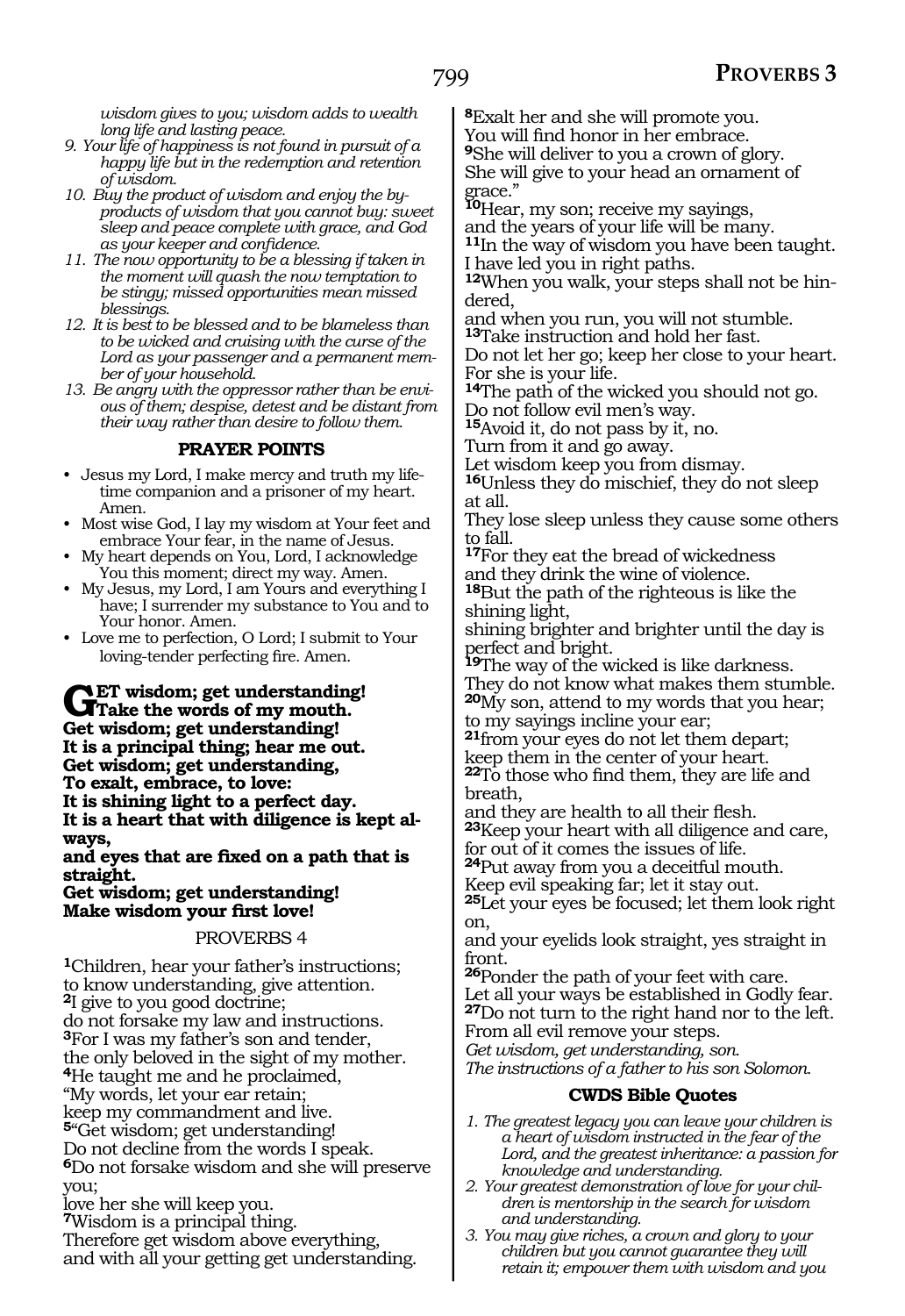*give them lasting success, honor and a crown of glory.*

- *4. Grace is something you cannot give but you can cause to attain if you instruct in wisdom; an ornament of grace is the token of a lesson well learnt.*
- *5. Instructions in wisdom clears obstruction from your path.*
- *6. The value of wisdom is too precious for you to allow to leave; let go of your life investments, let go of bad company, but hang on to wisdom as company for life.*
- *7. The path of the righteous is a path of perfection; it may not be present but it is real; you may not be possessing but it is progressing to that perfect day.*
- *8. The path of the wicked regresses into darkness and roadblocks; the path of the righteous progresses to full clarity and perfection.*
- *9. Guard the entrance of your heart with care for you cannot guard the exit, what gets in is what comes out.*
- *10. Focus guarantees success, limits mistakes and saves time, money and reputation; consider every step you make carefully and you will avoid missteps.*

#### **PRAYER POINTS**

- Marvelous Lord; empower fathers to instruct their children in the path of wisdom. Amen.
- Holy Father, let the pursuit of wisdom and understanding be the priority of children in this generation. Amen.
- Most high God, empower my children with distinguishing wisdom; they shall be crowned with glory. Amen.
- I love Your wisdom Lord; thank You for the ornament of grace around my neck. Amen.
- Eternal Father, instruct me in the ways of wisdom. Amen.

## **Honeycomb lips and her smooth tongue**

**Makes you float on the wind. Honeycomb lips, but hear this: These have a bitter end. Drink waters of your own cistern. With your own wife make bliss. Will you give your honor to others? Reject those honeycomb lips.**

#### PROVERBS 5

**<sup>1</sup>**My son, attend to my wisdom; bow your ear to my understanding, **<sup>2</sup>**that your lips may keep knowledge, that you may regard discretion. **<sup>3</sup>**For the lips of a strange woman drip as a honeycomb; her mouth is smoother than oil. *But I will make her end known:*  **<sup>4</sup>**her end is bitter as wormwood, sharp as a two-edged sword. **<sup>5</sup>**Her feet go down to death. On hell, her steps take hold. **<sup>6</sup>**If you should consider the path of life, you cannot know her ways, for her ways keep changing. **<sup>7</sup>**Hear me now, oh, children, do not depart from the words I speak;

**<sup>8</sup>**remove your way from her; keep far! Do not approach the door of her house. Flee temptation! Stay afar,

**<sup>9</sup>**lest you should give your honor to others, and your years as spoils to cruel men.

**<sup>10</sup>**Lest your labors fill the house of strangers and strangers be filled with your wealth.

**<sup>11</sup>**Lest you end up in mourning

when your flesh and body are consumed, **<sup>12</sup>**and say, "How have I hated instructions and my heart despised reproof*.* **13**I have not obeyed my teacher's voice,

nor to my instructors inclined my ear;

**<sup>14</sup>**I was almost in evil completely

in the midst of the congregation and assem- bly."

**<sup>15</sup>**Drink waters out of your own cistern, *reject the honeycomb lips;* 

and running waters from your own well.

There is nothing to compare with this.

**<sup>16</sup>**Why permit your fountains to be dispersed all about

and rivers of waters in the streets? **<sup>17</sup>**Let them be yours only,

and not combined with a stranger's. **<sup>18</sup>**Let your fountains be blessed,

and with the wife of your youth rejoice.

**<sup>19</sup>**Let her be as the loving deer and pleasant roe.

Let her breasts satisfy at all times. Be ravished always with her love.

**<sup>20</sup>**Why will you be ravished with an outside woman,

and embrace the bosom of a stranger? **<sup>21</sup>**All the ways of man are before the Lord's eyes;

He considers everything; He knows. **<sup>22</sup>**The iniquity of the wicked shall destroy him. With the cords of his sin he shall be bound. **<sup>23</sup>**He shall die without instructions.

In the greatness of his folly, he shall go astray. *Avoid those honeycomb lips,* 

*save your life; quickly escape!* 

- *1. Taste the bitter end expertly disguised, before you engage the temporary sweetness of sin.*
- *2. Fornication is a trap that is alluring but leaves you mortally wounded once you engage in it.*
- *3. Never try to see how close you can get to temptation without sinning; see how far you can stay from it; flee fornication.*
- *4. If you cannot understand it, never give it an opportunity to understand and outsmart you; if their ways and words keep changing, keep far.*
- *5. Your valuables are tied to your values; lose your values and you surrender your honor and your valuables.*
- *6. Never sacrifice the future for a moment; if the moment cannot build your future let it past.*
- *7. Why take a loan when you have your own; the borrower is servant to the lender. Let your wife satisfy you.*
- *8. Make your marriage a love affair for life rather than forfeit marriage with affairs for likes.*
- *9. He who keeps never sleeps, His 'Big Eye, is eve-*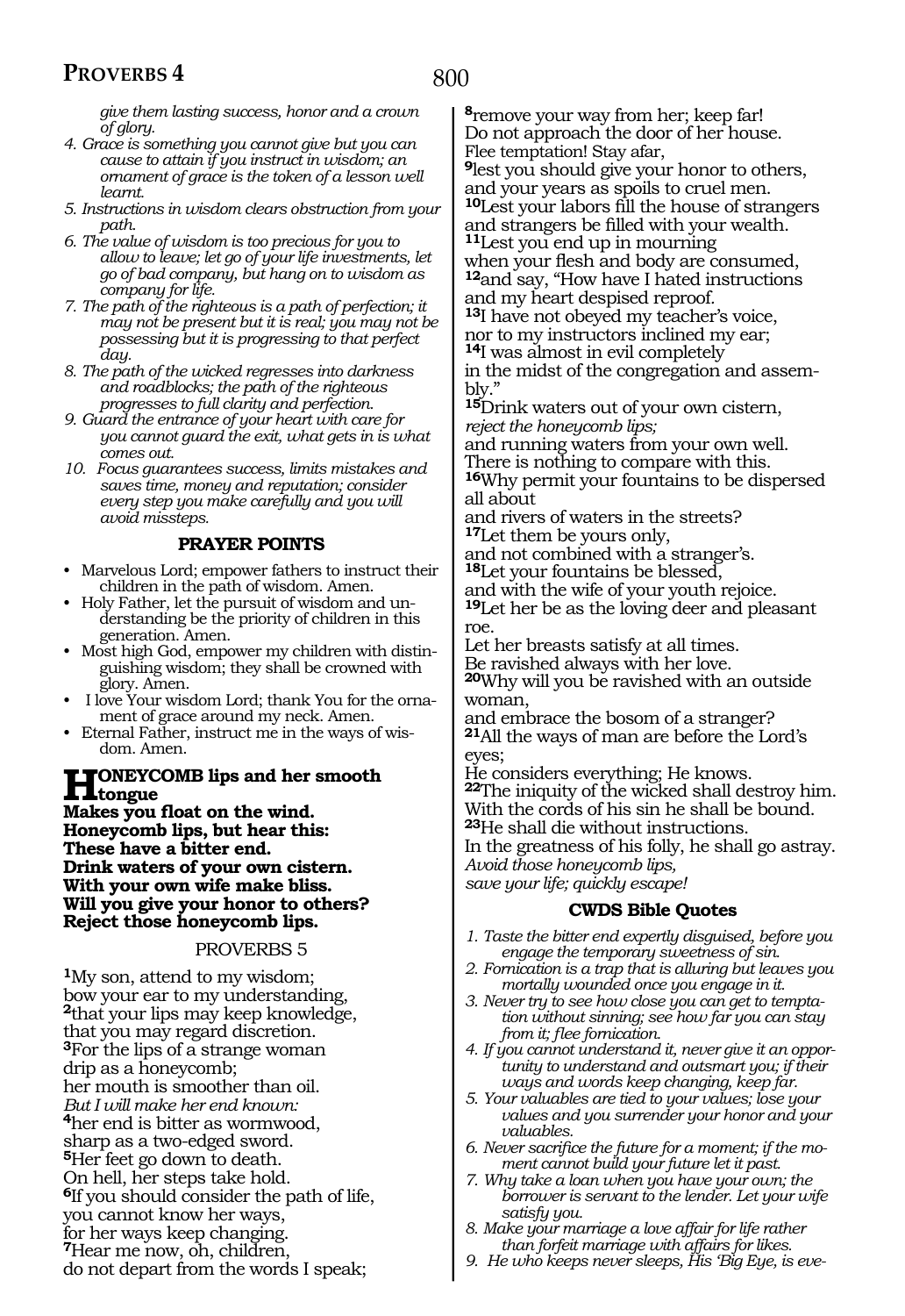*rywhere and ever sees; He who judges the soul ever knows.*

## **PRAYER POINTS**

- Power to resist and to reject temptation rest in the bosom of the youths of this generation, in the name of Jesus. Amen.
- Righteous Father, give me a faithful spirit in all situations, in the name of Jesus. Amen.
- Most high God, my righteousness is not for trade; I will run! Amen.
- Lord Jesus, I fortify myself with the word so I may separate myself from this world. Amen.
- By the power in the blood of Jesus I refuse to surrender any territory, possession or part of me to the enemy; I belong to You Lord. Amen.

## **CAN** you play with fire and not be **burned?**

#### **Can you observe the wind and yet not learn?**

**Can you give guarantee and not be snared? How can you know what God hates and still not care?**

**As for the wicked woman, do not give heed to her tongue;** 

#### **For a piece of bread, she will bring you down.**

## PROVERBS 6

**<sup>1</sup>**Son, if you become a guarantor for a friend, if with a stranger you have shaken hands, **<sup>2</sup>**then by your own words you will be snared; by the words of your mouth you will be taken. **<sup>3</sup>**You will have come into the hand of your friend,

do this, my son, deliver yourself;

humble yourself, ask for release; make yourself secure.

**<sup>4</sup>**Do not allow your eyes to sleep or slumber. **<sup>5</sup>**Deliver yourself as a deer from the hunter, and as a bird from the fowler.

**<sup>6</sup>**Sluggard, go to the ant and learn;

consider her ways and be wise; discern. **<sup>7</sup>**It has no overseer, ruler or guide,

**<sup>8</sup>**but in the summer it stores up its supplies; in the harvest she gathers her food.

**<sup>9</sup>**How long do you sleep, O sluggard? This is not good!

When will you wake up and arise?

**<sup>10</sup>**It takes just a little slumber, a little closing of the eyes,

just a little folding of the hands to sleep, **<sup>11</sup>**then poverty comes like a traveler with no

income; you will have unfulfilled needs like an armed man.

**<sup>12</sup>**A naughty person, a wicked man, walks with a mean mouth;

**<sup>13</sup>**he winks with the eye and talks with his feet

and uses his fingers to deceive;

**<sup>14</sup>**perversity is in his heart and he devises mischief;

he does this continually and he sows discord. **<sup>15</sup>**Therefore his calamity shall come suddenly; suddenly he shall be broken without any remedy.

**<sup>16</sup>**There are six things the Lord hates; seven are an abomination to him: **<sup>17</sup>**a proud look, a lying tongue,

hands that shed innocent blood,

**<sup>18</sup>**a heart that devises wicked things,

feet that are swift in running to mischief,

**<sup>19</sup>**a false witness who speaks lying words,

and those who among brethren sow discord. **<sup>20</sup>**My son, your father's commands you must keep;

your mother's law do not forsake; **<sup>21</sup>**bind them on your heart continually;

about your neck tie them always.

**<sup>22</sup>**Wherever you go, by them you will be led; when you sleep, they will keep your head; and they will speak to you when you awake. **<sup>23</sup>**For the commandment is a lamp and the law is a great light;

reproofs of instruction are the way of life. **<sup>24</sup>**They will keep you from the evil woman, the immoral woman who speaks flattery with her tongue.

**<sup>25</sup>**After her beauty do not allow your heart to lust;

do not let her eyelids make your spirit dust. **<sup>26</sup>**For a prostitute is the highway to death; by her a man is reduced to a piece of bread. The adulteress will hunt for the precious life;

**<sup>27</sup>**it is like filling your bosom with fire. Can anyone take fire in his bosom and not burn their clothes?

**<sup>28</sup>**Can anyone walk on hot coals and his feet not burn?

**<sup>29</sup>**So is he who goes to his neighbor's wife; none can touch her and remain innocent or right.

**<sup>30</sup>**People do not despise a thief,

if he steals to satisfy his hungry soul,

**<sup>31</sup>**but when he is found out,

he will restore the thing sevenfold;

he may be required to give up everything in his house,

*then he will realize it costs more than it is worth.*  **<sup>32</sup>**Those who commit adultery with a woman lack understanding, they simply do not un- derstand,

he who does this, destroys his own soul. **<sup>33</sup>**Wounds and dishonor shall be his reward; his reproach will never be removed at all. **<sup>34</sup>**For jealousy makes a man to rage; in the day of vengeance he will not spare, **<sup>35</sup>**nor regard a ransom; he cannot be paid. Neither will he be content to let it rest, though you bring to him many gifts.

- *1. The security you pledge secures your neighbor but leaves you unsecured and insecure; avoid guarantee.*
- *2. Supervision only demands what responsibility and self-motivation cannot command.*
- *3. To be self-driven means you will not have to be dragged or driven by others.*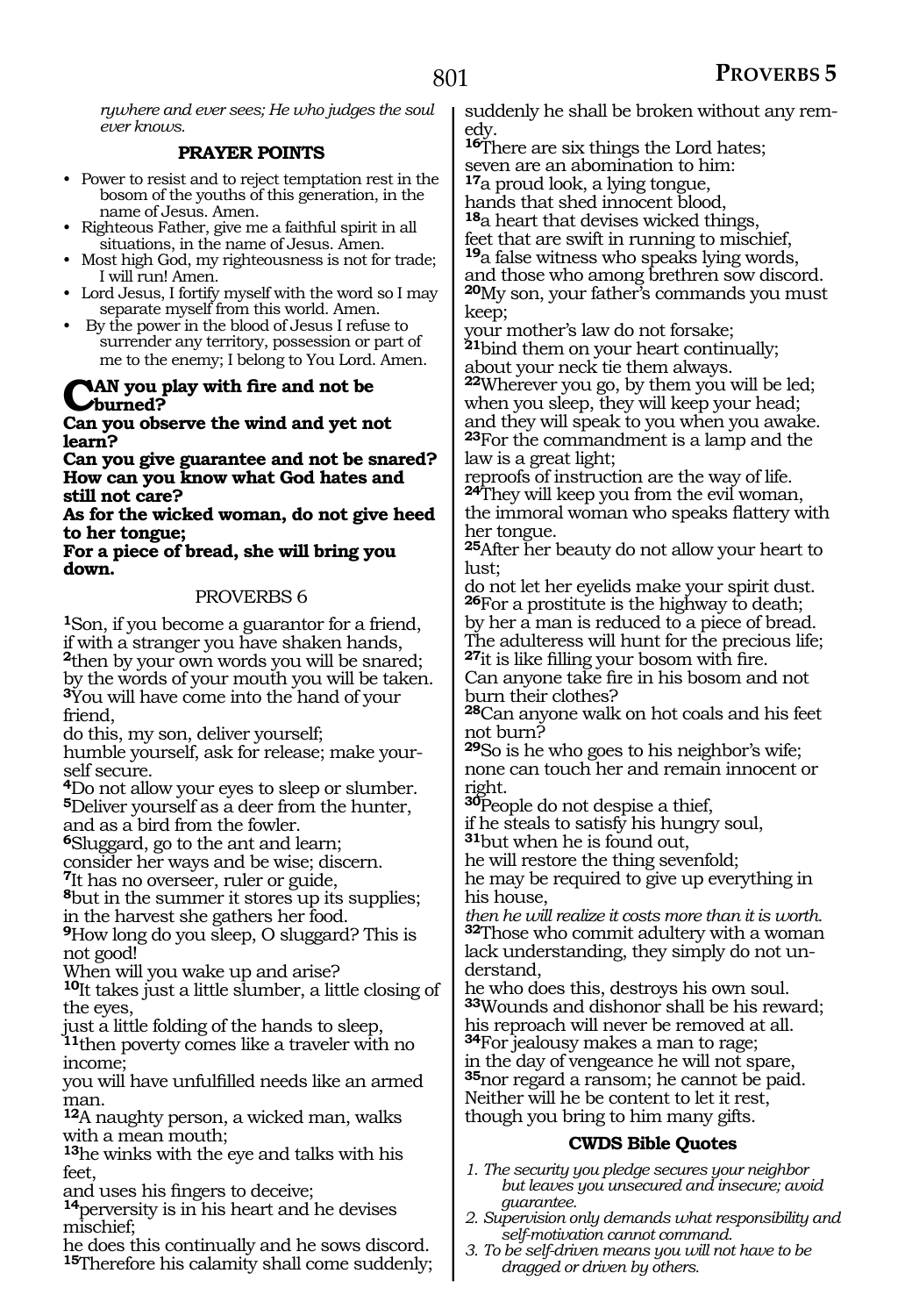- *4. There is no excuse for laziness when speaking to poverty, just an excuse from any chance of escape from poverty.*
- *5. Secret gesticulation and winking is as genuine as sinking sand; it indicates a deceptive heart and will face the decisive hand of God's judgment.*
- *6. You are as far away from God as you are from the truth; God hates lies, liars, a lying tongue and lying witnesses.*
- *7. Apply the blood to the things the Lord hates in your life, and apply His love if you make yourself the object of His hatred.*
- *8. Make a conscious decision to keep the word and the word will keep you; make a conscious decision to walk the word and the word will be your guiding light to lead you.*
- *9. She is hot but does not go burning, infidelity, immorality and adultery will set your life on fire.*
- *10. You can wipe away the moment but you can never wipe away the shame or shrug off the judgment that immorality and adultery attracts.*

## **PRAYER POINTS**

- Almighty Creator, let wisdom rest in the hearts of this generation; by the power of the Holy Spirit I give them the power to say no. Amen.
- Spirit of the living God, let the electronic slumber invading the minds of our children and youths, be lifted by fire, in the name of Jesus.
- I refuse to be lazy, I refuse to be poor; I reject you both in the name of Jesus.
- Holy Father, make me a person of integrity; place genuineness in my heart, in the name of Jesus.
- By the power of the Holy Spirit, I refuse to be a liar or a slanderer; I will never be a false witness, in the name of Jesus.

# **M**<sup>Y</sup> son, my son, keep my words, my<br>Make understanding name alone relative

**Make understanding your close relative, And your sister to be wisdom. Let them keep you from strong wine. What I saw cuts like a knife, Flattering words and seductions, Until a dart with poison strikes!** 

#### PROVERBS 7

**<sup>1</sup>**My son, keep my words. Lay up my commands with you. **<sup>2</sup>**Keep my commands and live. As the apple of your eye regard my laws. **<sup>3</sup>**Bind them on your fingers. Write them on the tablet of your heart. **<sup>4</sup>**Say to wisdom, "You are my sister." Call understanding your near relative. **<sup>5</sup>**Let them keep you from the strange woman, from the stranger with flattering words. **<sup>6</sup>**I watched it from my window. Through my casement I looked and heard. **<sup>7</sup>**I saw among the simple; I discerned among the youths, a young man with no understanding. **<sup>8</sup>**He was passing near her corner; he went the way to her house. **<sup>9</sup>**In the twilight, in the evening, in the black and dark night, **<sup>10</sup>**a woman met him there,

dressed like a prostitute.

She was subtle in heart.

**<sup>11</sup>**She was loud and stubborn.

Her feet would not remain in her house.

**<sup>12</sup>**She is outside sometimes, and sometimes in the streets.

She waits at every corner.

**<sup>13</sup>**She caught him and came on to him very sweet

she kissed the simple young man. With an impudent face she said,

**<sup>14</sup>**"I have my peace offering with me; I paid my vows today.

**<sup>15</sup>**Therefore I came out to meet you

diligently to seek your face. I am happy to have found you.

It is good you came my way.

**<sup>16</sup>**"I have decked my bed with tapestry,

with carved work and with fine linen from Egypt.

**17**I perfumed it with myrrh, aloes and cinnamon.

*The smell I am sure you will like!*  **<sup>18</sup>**Come let us take our fill of love

until the morning comes.

**<sup>19</sup>**For my husband is not at home. On a long journey he is gone.

**<sup>20</sup>**He took a bag of money and is gone. On the day appointed he will come back home."

**<sup>21</sup>**He could not resist her; she made his knees weak,

with the flattery of her lips and her seductive speech.

**<sup>22</sup>**Like an ox to the slaughter

he followed her, not looking back,

just like a fool who without knowing

is led to the correction of the stocks.

**<sup>23</sup>**Until a dart strikes through his liver,

as a bird hastens to the snare,

he does not know he would pay with his life. **<sup>24</sup>**Now my children, listen to me, beware!

To my words you must attend.

**<sup>25</sup>**Do not allow your heart to incline to her ways;

into her path do not descend.

**<sup>26</sup>**She has cast down many wounded;

those slain by her were strong men.

**<sup>27</sup>**Her house is the way of hell.

To death's chambers it descends.

*Do not take her immorality lightly,* 

*it leads to a bitter end.* 

- *1. You may not be able to choose your family members but you can choose your adoptee; you may not be born with wisdom, knowledge and understanding but adopt them as your closest relatives.*
- *2. Wisdom will keep you from traps wealth cannot deliver you from.*
- *3. Tempting to the flesh must be tempered by the spirit, otherwise it will be temporary allure but permanent grief.*
- *4. Your good excuse may excuse your conscience but*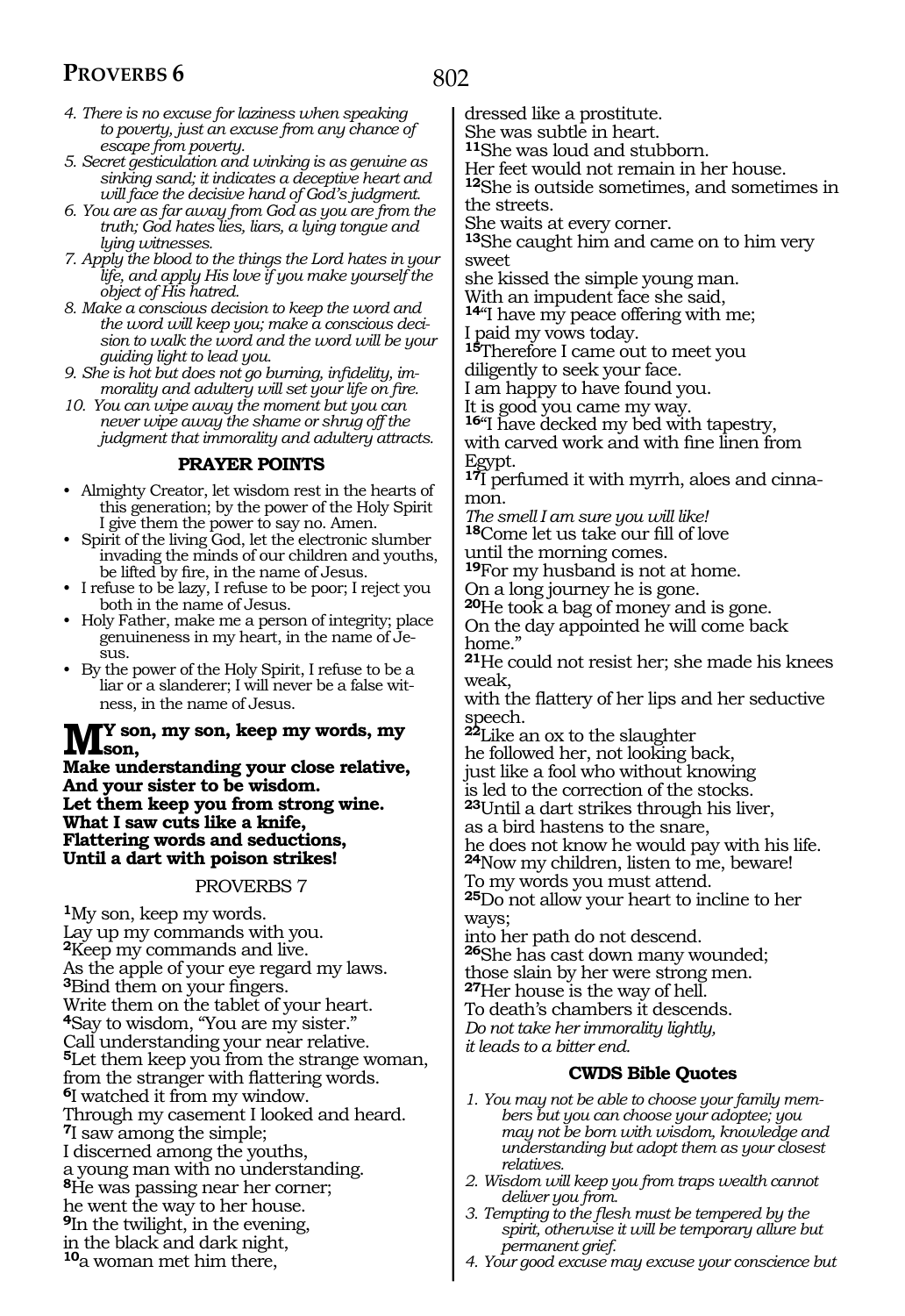way.

*cannot excuse your judgment.*

- *5. The conditions are always ripe for sin when your heart is conditioned by lust. It appears that opportunity is seeking lust, but rather the lust you foster is actively seeking opportunity.*
- *6. You can be led by the flesh into the cold and cruel arms of death or led by the Spirit into the waiting and safe arms of wisdom.*
- *7. Immorality, impurity and infidelity are actively death alone.*
- *8. Not because it is available means it is attainable; not because it is attractive means it is a good buy; not because it is free means it is inexpensive.*
- *9. You may seek to gratify the flesh, but the only thing that satisfies the flesh is death: death to the flesh or the death of the flesh.*
- *10. Walk in the Spirit; there are spiritual forces using natural courses and allures to divert, distract and ultimately to defeat and destroy the flesh through spiritual breaches.*

## **PRAYER POINTS**

- Wisdom, you are my sister; understanding you are my close relative and my best friend. Amen.
- Wisdom to live above reproach and to prioritize, be with me always, in the name of Jesus.
- I am a blood-washed child of the living God; I will walk in the Spirit; I will not yield to sexual sin. Amen.
- I refuse to justify sin or to make an excuse for it; I will confess and forsake them. Amen.
- I wash myself in the blood of Jesus Christ and renew my mind in the word; I refuse to entertain lust. Amen.

**Worth more than silver, Worth more than gold! I seek her fruit and revenues; Can you tell me where they are sold? To be wrapped up in her bosom To gaze into her eyes, I give my gold and silver For wisdom's great delights.**

#### PROVERBS 8

**<sup>1</sup>**Is not wisdom crying, and understanding projecting its voice? **<sup>2</sup>**She stands on top of the high places, in the path by the wayside, **<sup>3</sup>**at the gates, at the city's entrance, when you enter at the doors. **<sup>4</sup>**"To you, O men, I call; to the sons of men I speak my words. **<sup>5</sup>**"Understand wisdom, you simple; be of an understanding heart you fools. **<sup>6</sup>**My lips shall declare right things; I will speak excellent things to you. **<sup>7</sup>**My mouth shall speak truth. Wickedness is an abomination to my lips. **<sup>8</sup>**All my words are in righteousness. In them are no crooked or perverse thing. **<sup>9</sup>**"To him who understands them, they are plain. To those who find knowledge, they are right. **<sup>10</sup>**Receive my instruction and not silver,

- and everything anyone may desire. **<sup>12</sup>**I, wisdom, dwell with prudence; knowledge and witty inventions I seek out and
- find. **<sup>13</sup>**"To fear the Lord is to hate evil, pride, arrogance and evil paths.

*seeking companions; they are unwilling to face* 

**<sup>14</sup>**My way is counsel and sound wisdom; I have understanding, I have strength! **<sup>15</sup>**By me kings reign,

and princes decree justice and judgment. **<sup>16</sup>**"By me princes and nobles rule,

I hate the wicked tongue, and I hate the evil

**<sup>11</sup>**for wisdom is better than rubies,

and all the judges of the earth.

**<sup>17</sup>**I love all those who love me.

Those who seek me early will find me. **<sup>18</sup>**Riches and honor are with me;

lasting riches and righteousness.

**<sup>19</sup>**My fruit is better than fine gold,

and my revenue is better than refined silver. **<sup>20</sup>**"In the way of righteousness, I lead;

in the midst of the paths of justice.

**<sup>21</sup>**I cause those who love me to inherit wealth, so I may fill their treasuries.

**<sup>22</sup>**In the beginning the Lord possessed me, before all His works of old.

**<sup>23</sup>**I was from everlasting,

from the beginning before the earth existed. **<sup>24</sup>**I was brought forth when there were no depths,

when no fountains with water abounded yet. **<sup>25</sup>**"Before the mountains were settled,

and before the hills,

even before then I was around.

**<sup>26</sup>**While He had not yet made the earth, or the highest part of the world's dust, or the fields.

**<sup>27</sup>**I was there when He prepared the heavens and set a compass on the face of the deep. **<sup>28</sup>**When He established the clouds above.

When He strengthened the fountains of the deep.

**<sup>29</sup>**When He gave the sea its boundaries, so the waters could not pass.

When He appointed the foundations of the earth,

**<sup>30</sup>**it was by Him that I stood;

as one brought up with Him, I was daily His delight.

**<sup>31</sup>**"I rejoiced in the habitations of the earth; my delights were with the sons of men.

**<sup>32</sup>**Therefore, listen to me, you children;

those who keep my ways are blessed. **<sup>33</sup>**Hear my instruction and be wise.

Do not refuse it for I am secure.

**<sup>34</sup>**Blessed is the man who hears me,

and watches daily at my gates and waits at my door.

**<sup>35</sup>**For whoever finds me has found life; and obtains favor of the Lord,

**<sup>36</sup>**but he who sins against me

does wrong to his own soul. All who hate me love death.

knowledge rather than refined gold;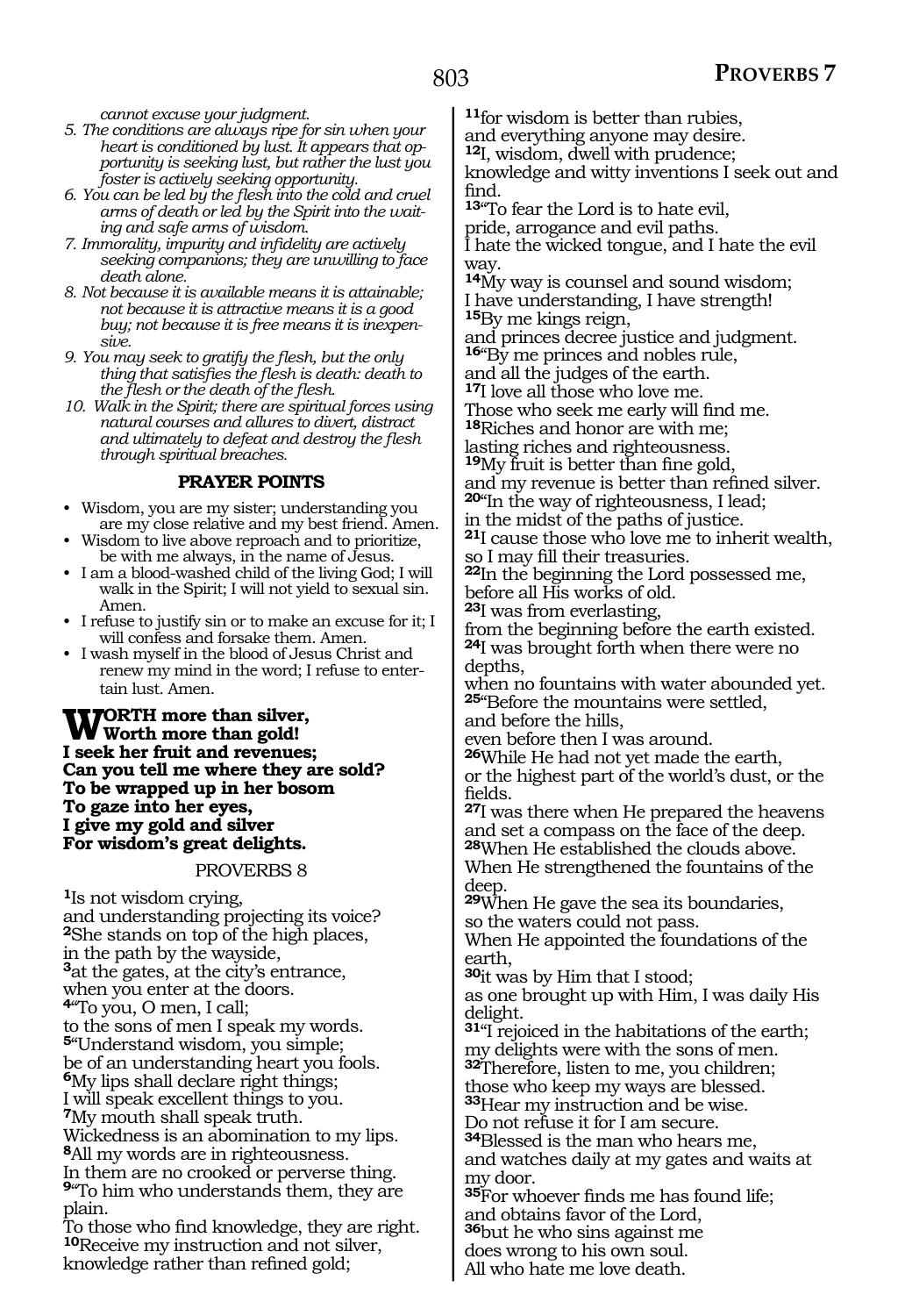*If you want my treasures? I am yours!"*

## **CWDS Bible Quotes**

- *1. Wisdom is not hidden from man; man hides from wisdom. It is best to seek wisdom and hide it in your heart.*
- *2. Wisdom is not silent, it is loud and insistent; silencing wisdom is foolish.*
- *3. The law of scarcity dictates the value of the most precious of the earth's resources with the exception of the top most precious, wisdom; the law of understanding dictates its value.*
- *4. Wisdom may not be more desired than gold and rubies but it is by far more desirable and most valuable among them.*
- *5. Wisdom begins by holy intolerance, indignation and hatred of evil; to fear the Lord is to hate evil.*
- *6. Wisdom is the defining quality in good leadership and the refining quality of education that determines success.*
- *7. Place wisdom before works and your works will satisfy you; leave wisdom out of works and your works become wretched and a wreck.*
- *8. Wisdom waits for you, calls to you, cries out to you, but it is more blessed to you for you to wait for wisdom, to watch for, cry for, seek for, knock for and to love wisdom.*
- *9. To love wisdom is to love life and prosperity; to hate wisdom is to love death and poverty.*

## **PRAYER POINTS**

- Wisdom I embrace you; I will love you; I vow to hold you and to retain you. Amen.
- Righteous Father, give me an understanding heart to value wisdom and to apply her to my life. Amen.
- Lord Jesus, help me to place my priorities right; I will seek the source above the supply. Amen.
- Righteous indignation, stir within me a hatred for evil in any form, especially in my life, in the name of Jesus.
- Wisdom to succeed and to lead well be my portion, in the name of Jesus.

**SHE prepares a table<br>
She with sweet meat and wine,<br>
Sonda forth har maidana Sends forth her maidens, "Go cry and invite!" I became simple; I wanted so much to be there; The first thing she served me Was sweet Godly fear! It begins with You; It begins with You. I wanted wisdom, wanted to be wise, To know the deep things And to see beyond the eyes. I learned Godly fear; I saw me the way You do; I found wisdom, Lord; It all begins with You!**

## PROVERBS 9

**<sup>1</sup>**Wisdom has built a house. She has seven columns cut out. **<sup>2</sup>**She has killed animals and mixed wine and has furnished her table for dinning. **<sup>3</sup>**She has sent out her maid servants; from the high places of the city she cries: **<sup>4</sup>**"Whoever is simple, let him come in and be wise."

If you want understanding, she says,

**<sup>5</sup>**"Come and eat of my bread

and drink of the wine that I have mixed and prepared.

**<sup>6</sup>**Forsake foolish paths and live,

and go in the way of understanding."

**<sup>7</sup>**He who reproves a scorner

will get himself shame.

He who rebukes a wicked man

only does harm to his own name.

**<sup>8</sup>**Do not correct a scorner lest he hate you for it;

rebuke a wise man, and his love you will get.

**<sup>9</sup>**Give instruction to a wise man

and he will be wiser still;

teach a just man

and he will increase learning and skill.

*The first course served to the simple is the fear of the Lord.* 

**10**The fear of the Lord is the beginning of wisdom,

and the knowledge of the Holy One is understanding,

**<sup>11</sup>**for by me your days will be multiplied and the years of your life will be prolonged. **<sup>12</sup>**If you are wise, you are wise for yourself. If you are a scorner, you alone will bear it. **<sup>13</sup>**A foolish woman is clamorous and simple; there is nothing that she knows.

**<sup>14</sup>**She sits in the high places of the city, and at the door of her house.

**<sup>15</sup>**She calls to people who go by,

going right on their way,

**<sup>16</sup>**"Whoever is simple, let him turn in here!" To those who lack understanding, she says, **<sup>17</sup>**"Stolen water is sweet.

Bread eaten in secrecy is pleasant!"

**<sup>18</sup>**He does not know that the dead are there. Her guests are in the depths of hell.

*Reject the sinful woman.* 

*Eat my wisdom and live instead!* 

## **CWDS Bible Quotes**

- *1. Wisdom woos to win in ways you simply cannot ignore; yet the simple does.*
- *2. Wisdom cannot be avoided or ignored, it must be rejected.*
- *3. Fools receive correction as abuse, the wise put correction to good use.*
- *4. Life has many smart and intellectual fools; wisdom has a beginning and it is a personal choice. It is to know and to fear God.*
- *5. Wisdom improves the quality of your years and extends the quantity.*
- *6. The confused speech of a seductress contradicts the clear restraint of wisdom and has a conclusion of death without confusion.*

## **PRAYER POINTS**

- Let the spirit of simplicity be driven from the minds of the youths of this generation, in the name of Jesus.
- Power to recognize and to embrace wisdom, envelop this generation, in the name of Jesus.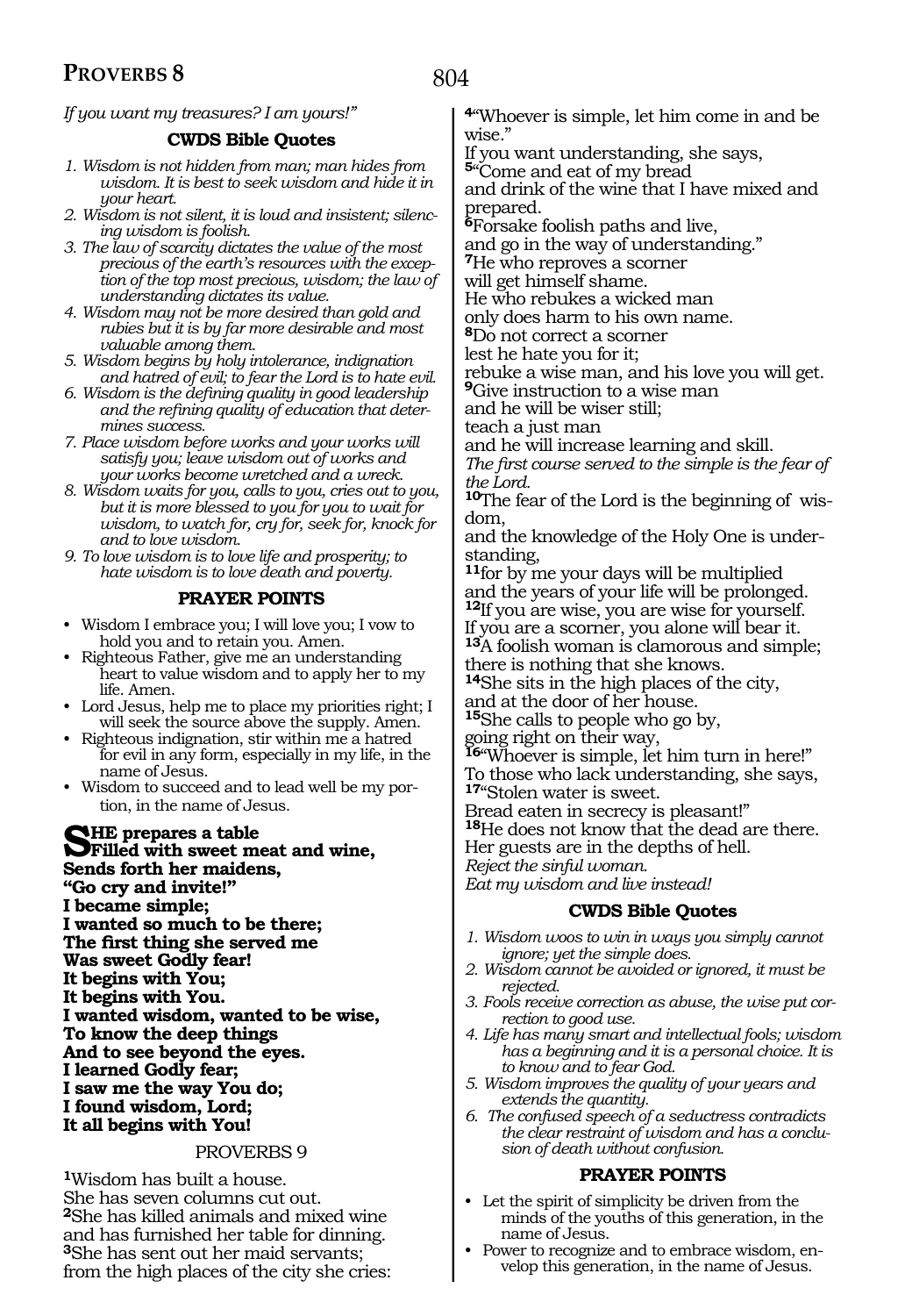- My heart will listen to correction and I will respond positively so my destiny will not be hindered. Amen.
- Let the fear of the living God enter the hearts of the youths of this generation, in the name of Jesus. Amen.
- Most righteous Lord, my mind is fixed on You; I will not be beguiled or seduced by immorality. Amen.

### WEALTH in righteousness produces life; **no sorrow is added to it. The pleasing of the Lord makes me rich. A well of life is the way of my lips. The way of the Lord strengthens the upright,**

## **therefore all my labors shall produce life.**

## PROVERBS 10

**<sup>1</sup>**The proverbs of Solomon:

A wise son makes a glad father,

but a foolish son weighs his mother down.

**<sup>2</sup>**Treasures of wickedness profit no one;

but righteousness delivers from death.

**<sup>3</sup>**The Lord will not allow the righteous soul to famish or lack,

but he casts away the substance of the wicked man.

**<sup>4</sup>**He who deals with a loose hand shall become poor and famished,

but the hand of the diligent makes that person rich.

**<sup>5</sup>**He who gathers in summer, a wise son is his name.

He who sleeps in the harvest is a son who causes shame.

**<sup>6</sup>**Blessings are on the head of the just, but violence covers the wicked person's mouth.

**<sup>7</sup>**The memory of the just is blessed, it will last, but the name of the wicked will surely rot.

**<sup>8</sup>**The wise in heart will receive commands,

but a chattering fool will certainly fall.

**<sup>9</sup>**He who walks uprightly his walk is sure. He who perverts his way will clearly be known. **<sup>10</sup>**He who winks with the eye causes sorrow to all.

A chattering fool will certainly fall.

**<sup>11</sup>**The mouth of the righteous is a well of life, but violence covers the mouth that is vile. **<sup>12</sup>**Strife is stirred up by hatred,

but love covers every sin.

**<sup>13</sup>**On the lips of people with understanding wisdom will be found,

but a rod is for the back of those who have no understanding at all.

**<sup>14</sup>**Wise men lay up knowledge and instruction, but the mouth of the foolish is close to destruction.

**<sup>15</sup>**The rich man's wealth is his strong city. The poor is destroyed by his poverty.

**<sup>16</sup>**All the labors of the righteous produce life*,*  but the fruit of the wicked is only sin.

**<sup>17</sup>**He who keeps instruction is in life's path- way.

He who refuses reproof errs every day. **<sup>18</sup>**He who hides his hate with lies

and those who slander are fools and not wise. **<sup>19</sup>**Sin is not lacking when you multiply words. When there is restraint, wisdom is heard.

**<sup>20</sup>**The tongue of the just is as good silver.

The wicked man's heart is of little worth. **<sup>21</sup>**The lips of the righteous feed many lives, but for lack of wisdom fools die.

**<sup>22</sup>**The blessing of the Lord makes one rich, and He adds no sorrow with it.

**<sup>23</sup>**When a fool does mischief, it is a game to him,

but wisdom is with a man of understanding. **<sup>24</sup>**The wicked will experience his worse fear,

but the righteous will be granted his desires. **<sup>25</sup>**The wicked is no more when the whirlwind passes,

but the righteous has a foundation that lasts. **<sup>26</sup>**As vinegar to the teeth and smoke to the eyes,

so is the sluggard to those who send him on an errand.

**<sup>27</sup>**The fear of the Lord prolongs days, but the years of wicked will be shortened. **<sup>28</sup>**Gladness will be the righteous person's hope,

but the expectation of the wicked will perish like smoke.

**29**The way of the Lord is strength to the upright,

but workers of iniquity will be destroyed. **<sup>30</sup>**The righteous shall never be removed,

but the wicked will never inherit the earth. **<sup>31</sup>**The mouth of the just speaks wisdom,

but the perverted tongue will be cut out.

**<sup>32</sup>**The righteous knows what is acceptable to speak,

but the mouth of the wicked speaks evil things.

## **CWDS Bible Quotes**

*1. No greater joy than having wise, motivated, hardworking and destiny-driven children; no greater grief than having lazy unmotivated children.*

*2. Treasures of wickedness have high turnover but little profit; righteousness is the guarantee of both well-being and life.*

- *3. Poverty rides on careless spending; you have more cares if you are careless or rather if you care less.*
- *4. The life of the righteous may sometimes not seem memorable but their memory is blessed; the memory of the wicked is at best forgettable, but most likely hated.*
- *5. Integrity is your security to guard your walk and to keep you from ambush.*
- *6. Wisdom stores up knowledge and wise lips dispel it like dew.*
- *7. The words of fools are their own whips to beat and to destroy them.*
- *8. Instruction leads to distinction; to hate correction is destruction.*
- *9. Deceit, slander and strife are hatred in action; love covers sin.*
- *10. Restrain your words to constrain and control your life and to retain honor.*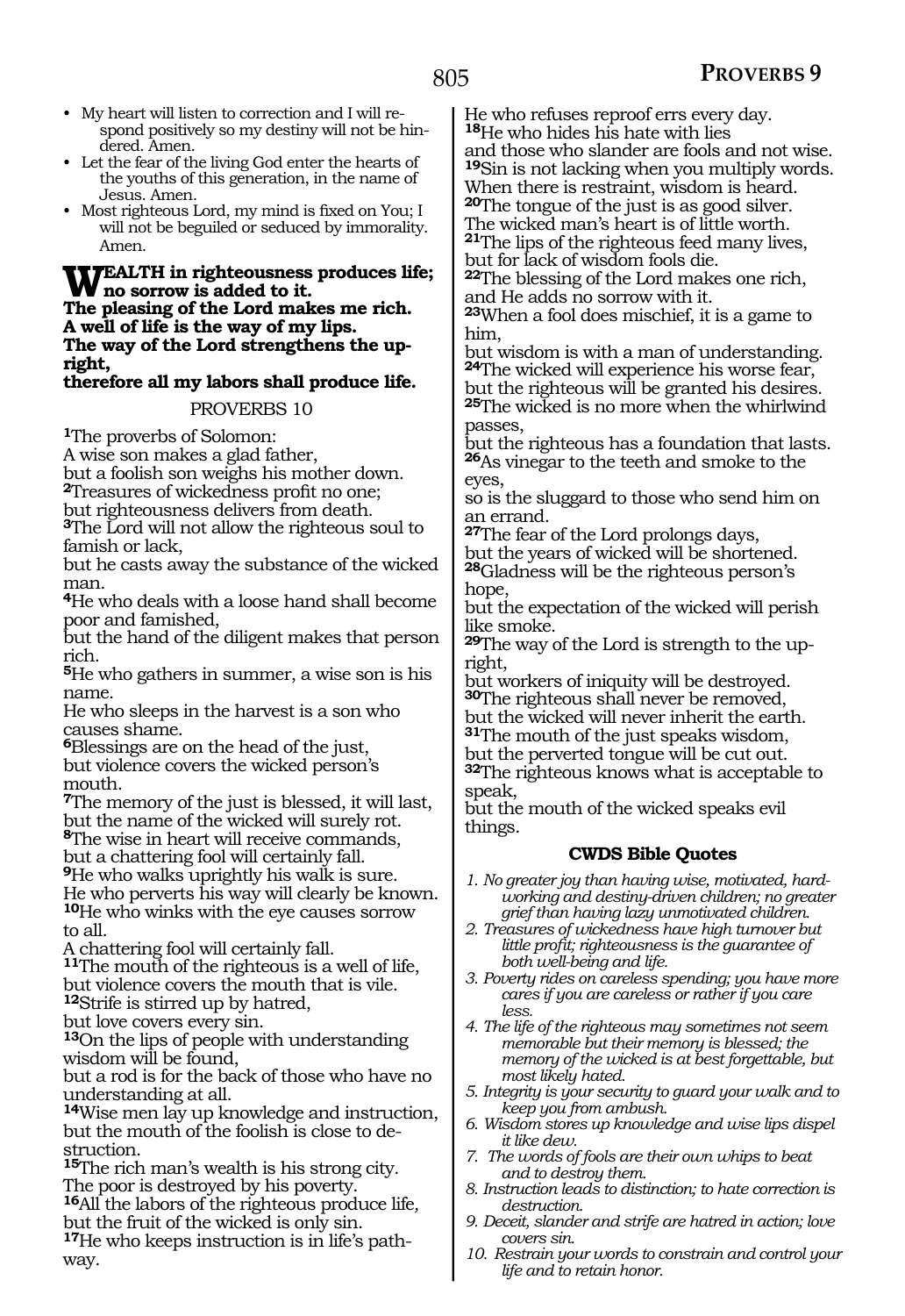- *11. The lips of the righteous satisfy many like silver; lips that offend are worth little or worthless to others.*
- *12. Righteousness outlasts disaster, and outlives danger, it cannot be moved; wickedness lasts until the next wind blows.*

## **PRAYER POINTS**

- I declare by the power in the blood of Jesus, my children shall serve the Lord; my children shall make me glad. Amen.
- I will pursue righteousness; my integrity shall lead me to fields of abundance. Amen.
- I speak to my spirit now; hear me my spirit, you are organized and diligent; all my possessions are precious. Amen.
- By the Holy Spirit and fire, I will build a memorable legacy in submission to my King; my memory shall be blessed. Amen.
- I will walk in my integrity with pure hands and a truthful spirit. Amen.

## **MR.** RICH Man, oh, how rich you are,<br> **MBut are you prepared for the day of wrath?**

## **Gold cannot deliver in the day of death, So set your eyes on righteousness.**

#### PROVERBS 11

**<sup>1</sup>**A false measure is an abomination to the Lord,

but a just weight is His delight.

**<sup>2</sup>**With the humble there is wisdom,

but shame always accompanies pride.

**<sup>3</sup>**The integrity of the upright will be their guide, but by wickedness, transgressors will be destroyed.

**<sup>4</sup>**In the day of wrath, riches are no good at best,

but righteousness delivers from death.

**<sup>5</sup>**The righteousness of the perfect will direct his way,

but the wicked will fall by his own wickedness. **<sup>6</sup>**The righteousness of the upright will deliver him,

but in their own naughtiness transgressors will fall.

**<sup>7</sup>**The expectation of the wicked perish with his death.

The hope of the unjust is gone with him.

**<sup>8</sup>**The righteous is delivered out of trouble; it comes on the wicked instead of him.

**<sup>9</sup>**The hypocrite with his mouth destroys his neighbor;

the just will be delivered through knowledge. **<sup>10</sup>**The city rejoices when the righteous thrive. When the wicked perish the people shout for joy.

**<sup>11</sup>**The blessing of the upright exalts the city, but it is overthrown by the mouth of the wicked.

**<sup>12</sup>**Those who despise their neighbor have no wisdom,

but a man of understanding holds his peace. **<sup>13</sup>**A talebearer reveals secrets,

but by those with a faithful spirit, the matter is concealed.

**<sup>14</sup>**Where there is no counsel, the people fall, but in the multitude of counselors, they are safe.

**<sup>15</sup>**If you are guarantee for a stranger, you will be sorry;

but those who hate guarantee will be secure. **<sup>16</sup>**A gracious woman retains honor,

and strong men will retain riches.

**<sup>17</sup>**The merciful person blesses their own soul, but the cruel troubles their own flesh.

**<sup>18</sup>**The wicked performs deceptive works,

but the reward of those who sow righteousness is sure.

**<sup>19</sup>**As righteousness leads to life,

even so, he who pursues evil does it to his own death.

**<sup>20</sup>**Those who are perverse in heart are an abomination to God,

but the upright in heart are His delight.

**<sup>21</sup>**Though the wicked join forces together they will not escape punishment,

but the children of the righteous will be delivered.

**<sup>22</sup>**As a jewel placed in a swine's snout, so is a beautiful woman without discretion. **<sup>23</sup>**The desire of the righteous is only good, but the expectation of the wicked is wrath

**24** There is he who scatters yet increases, and he who withholds more than is necessary but becomes poor.

**<sup>25</sup>**The liberal soul will be made fat;

and he who waters will also be watered himself.

**<sup>26</sup>**The people will curse those who withhold grain,

but blessing will grace the head of those who sell it.

**<sup>27</sup>**He who diligently seeks good procures favor, but he who seeks mischief will find trouble.

**<sup>28</sup>**The righteous will flourish like a branch, but he who trusts in riches will fall.

**<sup>29</sup>**He who troubles his own house will inherit nothing,

and the fool will be the servant of the wise. **<sup>30</sup>**The fruit of the righteous is a tree of life, and he who wins souls is wise.

**<sup>31</sup>**If the righteous shall be recompensed here

in the earth; how much more the wicked and the sinner?

## **CWDS Bible Quotes**

*1. Integrity is a compass to life and prosperity; dishonesty is a broken compass that creates confusion and attracts divine rebuke.*

- *2. Riches deliver from poverty but cannot deliver from death; put righteousness above riches; it is your insurance in life and assurance of life.*
- *3. Direct your heart to righteousness always for trouble is always directed at you.*
- *4. The heart that decries guides the mouth that destroys; a blameless heart will deliver.*
- *5. Men will rejoice over your life or rejoice over your death; choose your lifestyle well.*
- *6. Your lifestyle affects the city you live in; it makes it*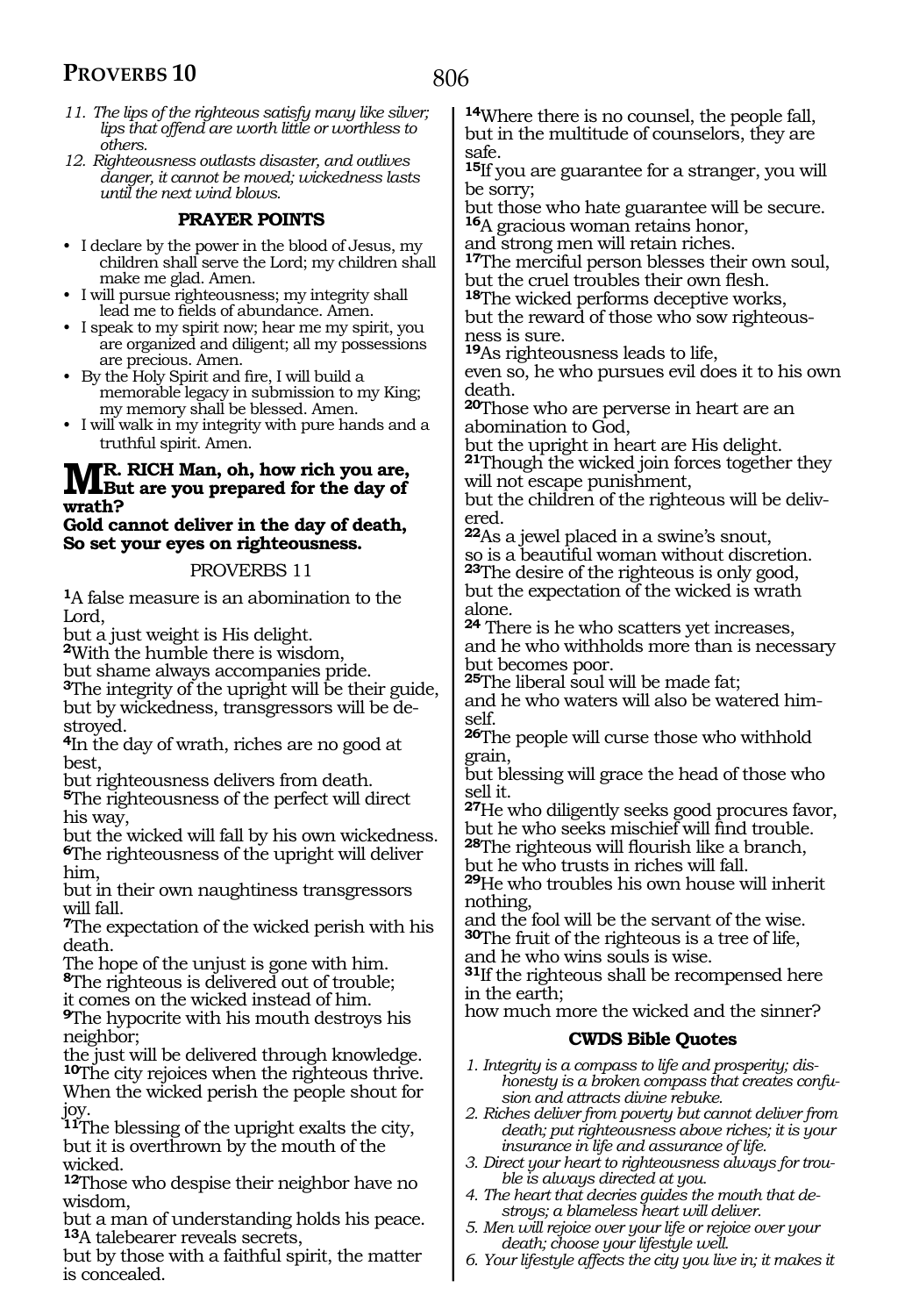*a distinction or leads it to destruction.*

*7. The secret you reveal is your sad story; the secret you conceal is your glory.*

*8. The absence of counsel is the presence of crisis.*

*9. The mercy you extend is your own strong defense for your own need of mercy.*

*10. Beauty looks good on you if it is decorated with discretion; your grace is in your honor. You cannot pursue evil without letting go of your grace.*

*11. Your comfort in the crowd (numbers) cannot abort judgment, it just magnifies the pain.*

*12. Generosity is your prosperity, stinginess your poverty; your giving is your reservoir of goodness.*

*13. Desire good only and you will find favor; the evil you seek for others is the trouble you get for yourself.*

*14. If you light a fire in your family expect your inheritance to be singed, or rather, totally consumed.*

*15. The wisdom of soul-winning is available to all but accessed by only a few.*

*16. Let all your goals, desires and motivation to purpose be summed up in lasting fruit leading to life.*

## **PRAYER POINTS**

• Delight in me Father; let integrity guide me, in the name of Jesus.

• Gracious Father, I thank You for resources, but I place my focus on righteousness, knowing it will deliver me and keep my way. Amen.

• Thank You, Father, for Your protective shield around me from trouble; the wicked have no defence. Amen.

• My mouth shall bless and not destroy; I have a faithful spirit, in the name of Jesus.

• I declare that my works shall praise me long after I am gone even as the wicked are destroyed from the earth. Amen.

## **COME on and tell me if you would:**<br>Would you be satisfied with good?<br>Would you have knowl to fill the hand. **Would you have bread to fill the hands? Are you one to till the land? Would you have the Lord forever with you? Will you speak with lips of truth? Would you be wicked and a fool, or a righteous root that cannot be moved?**

## PROVERBS 12

**<sup>1</sup>**Whoever loves instruction loves knowledge. The person who hates to be corrected is stupid.

**<sup>2</sup>**A good person obtains Godly favor.

A person of wicked devices will receive condemnation.

**<sup>3</sup>**Wickedness will never establish anyone, but the root of the righteous will not be moved.

**<sup>4</sup>**A virtuous woman is her husband's crown, but she who causes shame like is cancer in his bones.

**<sup>5</sup>**The thoughts of the righteous are right, but the counsel of the wicked is deceit. **<sup>6</sup>**The wicked commune to lie in wait for blood, but the upright will be delivered by their own mouth.

**<sup>7</sup>**The wicked are overthrown; they are no more,

but the house of the righteous will stand secure.

**<sup>8</sup>**A man will be commended if he is not wise, but the perverse in heart will be despised. **<sup>9</sup>**He who is despised yet has a servant

is better than he who honors himself yet lacks bread.

**<sup>10</sup>**The righteous man regards the life of his animal;

but cruel are the tender mercies of the wicked man.

**<sup>11</sup>**He who plows the land shall be satisfied with bread.

He who follows vain persons is void of understanding.

**<sup>12</sup>**The wicked desires the evil men's net of fish, but the root of the righteous yields fruit.

**<sup>13</sup>**By the transgressions of his lips the wicked is snared,

but the righteous will come out of trouble everywhere.

**<sup>14</sup>**By the fruit of the mouth a person is satisfied with good.

The reward of a man's labor shall be given to him.

**<sup>15</sup>**The way of a fool is right in his own eyes, but he who heeds counsel is wise.

**<sup>16</sup>**A fool's wrath is known in advance, but the prudent covers shame.

**17**He who speaks truth displays righteousness, but with a false witness deceit is displayed.

**<sup>18</sup>**There is he who speaks like the piercing of a sword,

but good health is on a wise man's tongue.

**<sup>19</sup>**The lips that speak truth will be established forever,

but the lying tongue is only for a moment. **20**The heart of those who plot evil is full of de-

but joy comes to the counselors of peace. **<sup>21</sup>**The just will receive no defeating trouble, but the wicked will be filled with mischief. **<sup>22</sup>**Lying lips are an abomination to the Lord,

but those who act with integrity are His delight.

**<sup>23</sup>**A prudent man hides knowledge, but the heart of fools declares foolishness.

**<sup>24</sup>**The hand of the diligent will rule,

but the slothful shall be under tribute. **<sup>25</sup>**A man's heart stoops by its own heaviness, but a good word will make it glad.

**26**The righteous is careful who he keeps company with,

but the way of the wicked seduces him.

**<sup>27</sup>**What the lazy takes in hunting he does not cook,

but the substance of the diligent is very precious.

**<sup>28</sup>**There is life in the way of righteousness, and in its pathway there is no death.

## **CWDS Bible Quotes**

*1. The righteous is favored, honored and fruitful; the*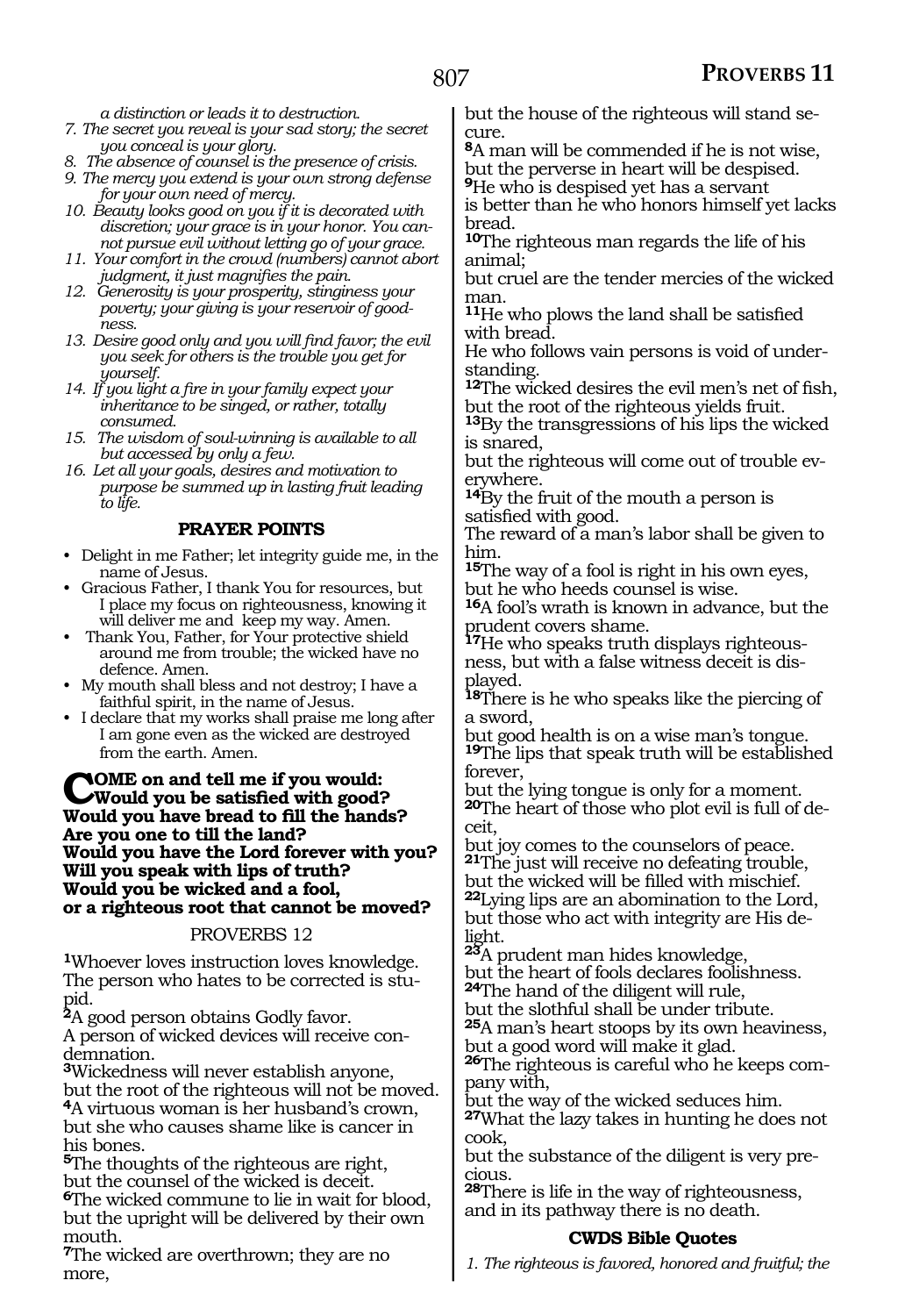*wicked is condemned, covetous and temporary. 2. Your wife can be your crown or your bone cancer;* 

*be guided by the Spirit and not emotions in dating.*

- *3. Right thoughts reveal true righteousness.*
- *4. The murderous words of the wicked cannot penetrate or navigate the faith-filled words of the righteous.*
- *5. You may never rise above their scorn but you can build your foundation beneath it and use it to rise above them.*
- *6. Cruelty, wickedness and witchcraft lack empathy for people, but the righteous is moved even for their animals.*
- *7. Till your land until it satisfies you; work your understanding until it works for you; waste your understanding and nothing works.*
- *8. Your unwillingness to listen makes you unworthy to be listened to and heard; your quick temper is your lasting shame.*
- *9. Your words can pierce you or promote you to prominence; lying words defeat and promote self-destruction.*
- *10. God detests lying lips; do not let the object of His revulsion and abhorrence be found on your face.*
- *11. Slow to speak is prudent, slow to anger is wisdom; swift to hear is understanding; slow to hear is distasteful.*
- *12. Pay now (work hard) and play later; play now and pay later for much longer; gaze now and gasp later; grasp now and graze later; your attitude determines your attainments.*
- *13. Be anxious for nothing; anxiety has an unbreakable union with depression.*
- *14. If you care about your life and your end, choose your friends with care.*
- *15. There should be nothing missing, nothing wasted and nothing unaccounted for; not time, not possession, not stewardship.*

## **PRAYER POINTS**

- My Father my God, thank You that I am rooted in Your righteousness, I am favored and I am blessed; I shall not be moved. Amen.
- By the power in the blood of Jesus, let the Spirit of the living God diffuse every tense situation in Christian marriages and turn cancerous relationships into crowns. Amen.
- Perfect my thoughts in Your word, Holy Father. Let my meditation please You. Amen.
- My mouth shall deliver me from the words of the wicked; I shall live and not die; my eyes shall see excellent things. Amen.
- Loving Father, give me a heart of compassion. Amen.

## **Wealth, poverty, righteousness, pride, What can make you satisfied? You search for wealth yet become poor. You release wealth yet increase much more.**

**Forsake pride and wickedness. Righteousness, you will be satisfied with righteousness.**

## PROVERBS 13

**<sup>1</sup>**A son who hears his father's instruction is wise,

but by scorners rebuke is denied.

**<sup>2</sup>**By the fruit of his mouth a man shall eat

good things to his satisfaction,

but those who transgress feed on violence. **<sup>3</sup>**He who guards his mouth keeps his life. He who talks too much will be destroyed. **<sup>4</sup>**The soul of the lazy desires but never has, but the soul of the diligent shall be made fat. **<sup>5</sup>**The righteous hates lying; he abhors it. The wicked is loathsome and shall have shame.

**<sup>6</sup>**Righteousness keeps the upright in the way, but the sinner is overthrown by wickedness. **<sup>7</sup>**One man makes himself rich yet he has

nothing;

another makes himself poor, yet has great riches.

**<sup>8</sup>**As ransom for a man's life, his riches will do, but the poor man will not listen to rebuke. **<sup>9</sup>**The light of the righteous rejoices and glows; the lamp of the wicked will be put out.

**<sup>10</sup>**Pride only produces contention,

but with the well-advised is wisdom. **<sup>11</sup>**Wealth gotten by vanity will decrease.

He who gathers by labor will increase!

**<sup>12</sup>**Hope deferred makes the heart sick. When the desire manifests, it is a tree of life. **<sup>13</sup>**He who despises the word will be destroyed. He who fears the commandment will have his reward.

**<sup>14</sup>**The law of the wise is a fountain of life to escape the snares of death.

**<sup>15</sup>**Good understanding brings favor, but the way of transgressors is hard on him.

**<sup>16</sup>**Every prudent man acts with knowledge only,

but a fool lays open his folly.

**<sup>17</sup>**A wicked messenger falls into mischief, but a faithful ambassador is health to all. **<sup>18</sup>**He who refuses instruction gets poverty and shame.

He who regards correction will have honor to his name.

**<sup>19</sup>**To the soul the desires attained are sweet. It is an abomination to fools to move from evil and to leave.

**<sup>20</sup>**Walk with wise men and you will be wise; but the companions of fools will be destroyed. **<sup>21</sup>**Evil pursues sinners; does evil pursue you? Know that the righteous shall be repaid with good.

**<sup>22</sup>**A good man leaves an inheritance for his children and their children

The wealth of sinners is laid up, righteous, just for you.

**<sup>23</sup>**Much food is in the plowing of the poor, but he who lacks judgment shall be destroyed. **<sup>24</sup>**He who spares the rod hates his son.

He who loves him, corrects him.

**<sup>25</sup>**The righteous shall eat until his soul is satisfied,

but the stomach of the wicked shall lack and be denied.

## **CWDS Bible Quotes**

*1. Wisdom finds you at the place of your willingness*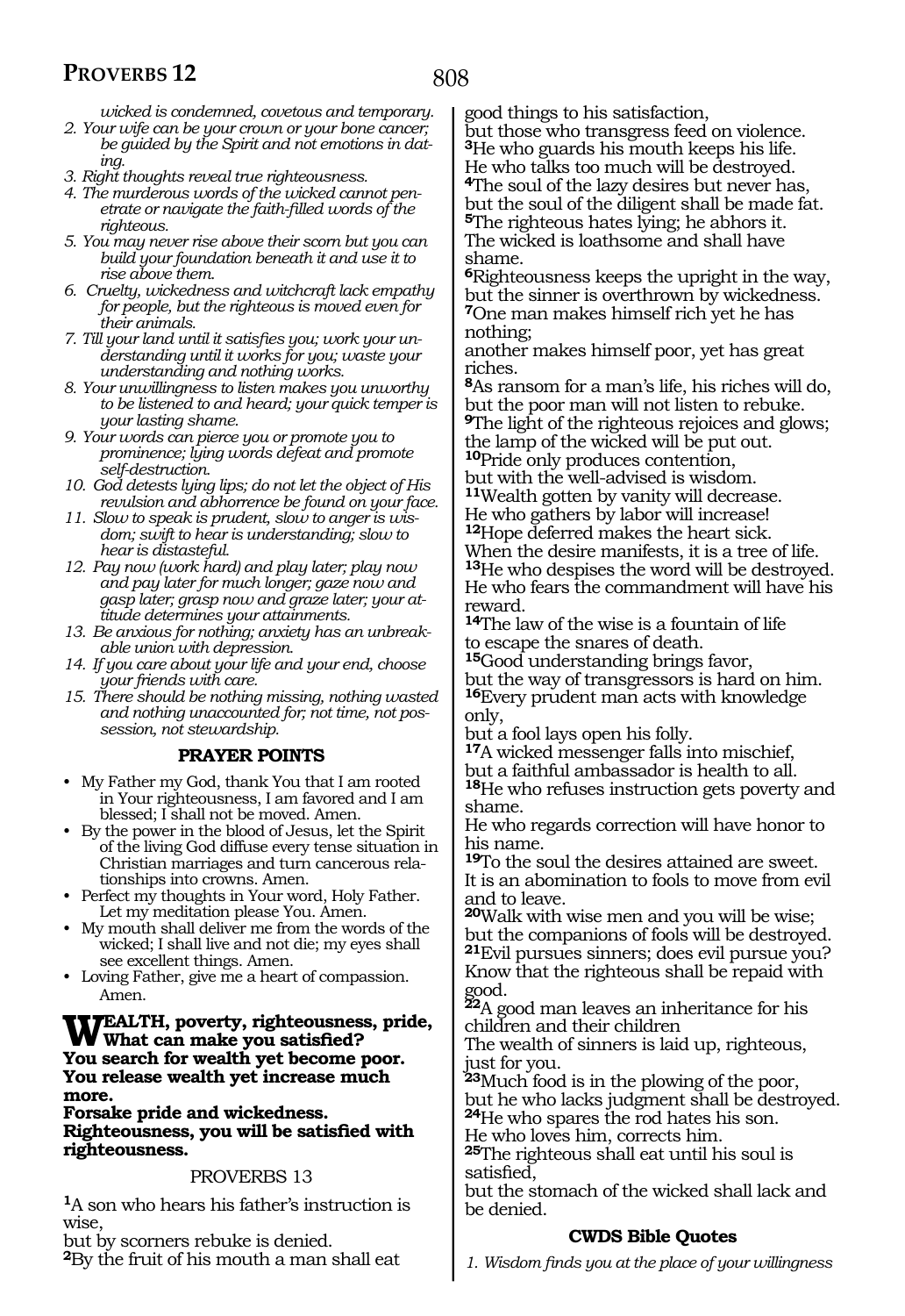*to listen and to honor instructions; wisdom leaves you at the place you depart from instructions.*

- *2. The words you speak have the ability to create for you the world you seek or the unhappiness that seeks you.*
- *3. The words that leave your mouth never just leave your life; they actively work to build or to destroy you.*
- *4. Desire without determination and perspiration is desperation.*
- *5. Your concept of wealth, its ownership, use, designation and purpose determines your contentment with wealth; be a steward of God's resources and you tap into eternal vaults.*
- *6. To be righteous is to hate liars, to oppose sinful behavior and to protect the upright.*

*7. Honest hard work yields lasting increase; dishonesty leads to hard labor as your only pay.*

- *8. Breakthrough delayed will cause break down, impatience and even breakup.*
- *9. Your life in the word will keep you from the death in the world.*
- *10. Your wisdom is demonstrated by the company you keep; more wisdom is attained in the company of the wise.*
- *11. Correction is the re-connection to your destiny;*
- *correction keeps you in contention for greatness. 12. The store of your heart determines the hearts that will enjoy your store.*
- *13. The abundance of your ground is only a concept until the land is plowed and the ground planted.*
- *14. If you are upright and good you will satisfy yourself and your children with your goods.*

## **PRAYER POINTS**

• My Father my God I will listen, I will hear, I will observe and respond to instructions. Let wisdom direct me. Amen.

- I shall be satisfied by the fruit of my mouth; I hereby command my mouth to speak faith and life, in the name of Jesus. Amen.
- My words are words of grace seasoned with salt; let every negative word I have spoken be uprooted and die. Amen.
- I refuse to be lazy, I will work diligently and creatively and I shall rejoice in my labor. Amen.
- I hate every lying way; I loath the wicked; let wickedness not be found in me. Amen.

## **WHERE** no oxen is, the crib is clean,<br> **W** but the strength of the ox will yield **increase.**

**Reject the wicked; do not walk with fools. From your own self be satisfied with good. There is a way that seems right but in it you will not live.**

**To have the crown of the wise may mean a dirty crib.**

## PROVERBS 14

**<sup>1</sup>**Every wise woman builds her house and her home,

but with her own hands the foolish pulls it down.

**<sup>2</sup>**He who walks in his uprightness walks in fear of the Lord.

He who is perverse in his way despises Him. **<sup>3</sup>**In the mouth of the foolish is a rod of pride, but the wise shall be preserved by their own lips.

**<sup>4</sup>**Where no oxen are, the crib is clean,

but by the strength of the ox is much increase. **5**A faithful witness will not lie, but a false witness tells lies.

**<sup>6</sup>**A scorner seeks for wisdom but does not find it at all.

To him who understands, knowledge is easy and plain.

**<sup>7</sup>**Go from the presence of the foolish when you realize knowledge is not in him. **<sup>8</sup>**The wisdom of the prudent is to understand his way.

The folly of fools is deceit always. **<sup>9</sup>**Fools make a mockery of sin,

but among the righteous there is favor.

**<sup>10</sup>**The heart knows its own bitterness.

A stranger does not meddle with its joy. **<sup>11</sup>**The house of the wicked will be overthrown, but the tabernacle of the upright will flourish.

**<sup>12</sup>**There is a way that seems right to a man, but the end of it is death.

*@It seems right in your own eyes; the "right now" fruit appears so blessed. Envision the end, for it is no good, if the end of it is death.* 

**<sup>13</sup>**Even in laughter the heart is sorrowful; heaviness may be the end of mirth.

**<sup>14</sup>**A good man will be satisfied from above.

The backslider in heart is filled with his own ways.

**<sup>15</sup>**The simple believes every word, but the prudent considers carefully where he goes.

**<sup>16</sup>**A wise man fears and departs from evil, but the fool rages and is most confident. **<sup>17</sup>**He who is quick to get angry acts foolishly, but men hate a man of wicked device. **<sup>18</sup>**The simple shall inherit folly,

but knowledge crowns the prudent and wise. **<sup>19</sup>**The evil bows before the good,

and the wicked bows at the righteous man's gate.

**<sup>20</sup>**The rich man has many friends and is loved, but even from his neighbor the poor receives hate.

**<sup>21</sup>**He who despises his neighbor sins.

Happy is he who has mercy on the poor.

**<sup>22</sup>**Do they not err that devise evil?

Mercy and truth shall be to him who devises good.

**<sup>23</sup>**In all labor there is profit,

but poverty comes from the futile chatter of the lips.

**<sup>24</sup>**The crown of the wise is their riches, but folly is the foolishness of fools.

**<sup>25</sup>**A deceitful witness speaks lies only,

but a witness who speaks truth delivers and saves lives.

**<sup>26</sup>**In fearing the Lord there is strong confidence;

His children shall have a hiding place. **<sup>27</sup>**The fear of the Lord is a fountain of life so that from the snares of death you will de-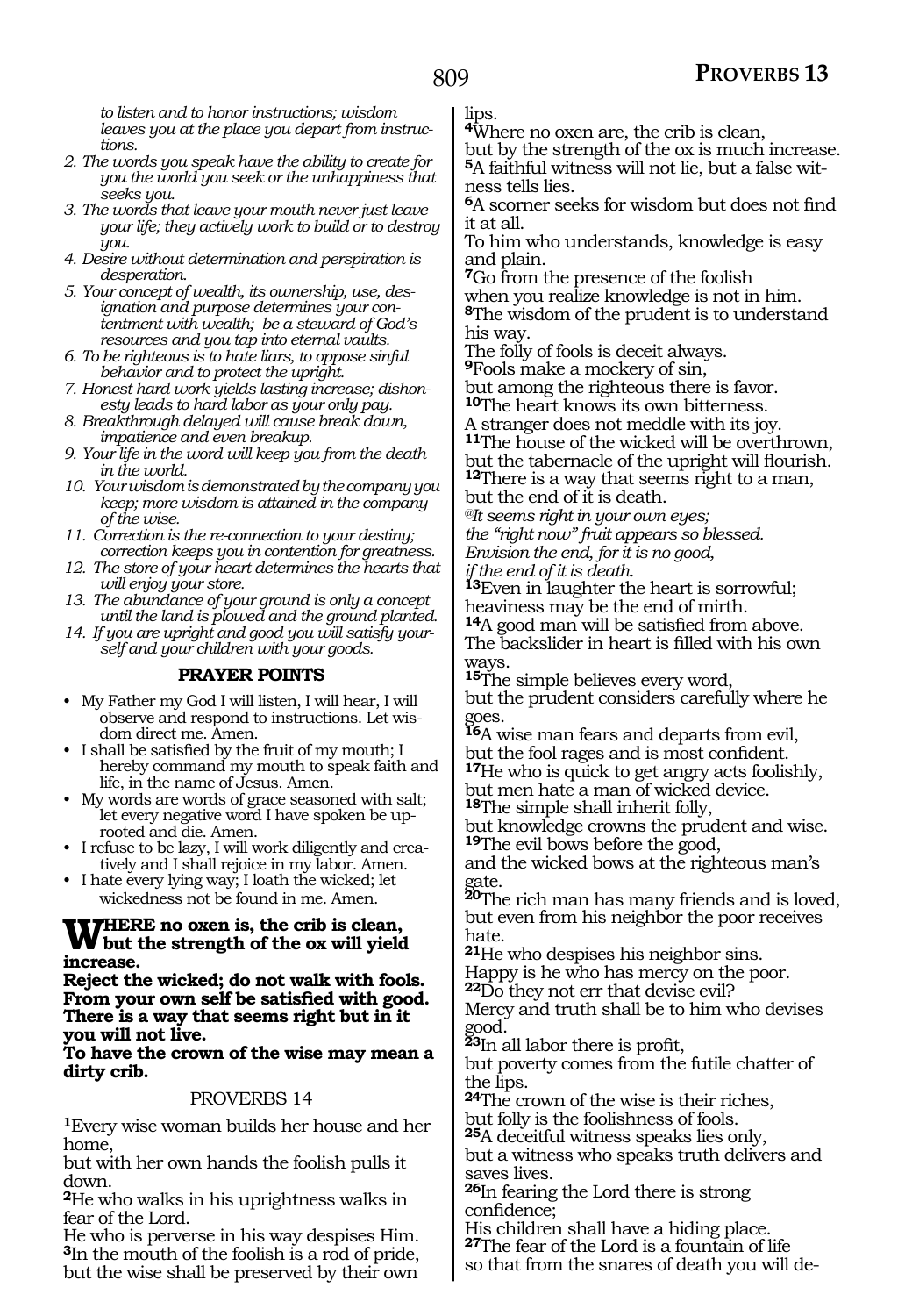part and escape.

**<sup>28</sup>**Many subjects bring the king honor.

The lack of people destroys the prince. **<sup>29</sup>**He who has a hasty spirit exalts folly,

but he who is slow to anger is of great under- standing.

**<sup>30</sup>**A sound heart is the life of the flesh,

but envy makes the bones to rot. **<sup>31</sup>**He who oppresses the poor reproaches his

Maker;

but those who honor God have mercy on the poor.

**32**The wicked is driven away in his wickedness,

but in his death the righteous has hope.

**<sup>33</sup>**Wisdom rests in the heart of those who have understanding,

but the folly in the hearts of fools is made known.

**<sup>34</sup>**Righteousness exalts a nation,

but sin is a reproach to any man.

**<sup>35</sup>**The king's favor is towards a wise servant, but his wrath is against those who cause shame.

## **CWDS Bible Quotes**

*1. Build through the head, or you pull down the head and the entire house upon your own head.*

*2. Your personal walk is not really personal, it is relational: you either walk in fear of the Lord or you despise Him in your way.*

*3. The pride in your mouth is the rod for your own back; righteousness in your mouth prospers, preserves and protects you.*

*4. Avoid exertion and you allow wealth to escape and to avoid you; the greater your productivity and wealth generation is the more dirt and emissions you have to manage.*

*5. If the presence of others does not produce words to edify, educate or elevate you, exit quickly.*

*6. Laughter may protect your heavy heart from people but will never protect it from its own bitterness.*

*7. When your satisfaction is from above, no shock from below changes your contentment, consistency, joy and commitment to God.*

*8. Backsliding is a heart thing that replaces Godly fear with rage and self-confidence.*

*9. Deliberation and due consideration before decisions is prudent and will yield satisfaction.*

## **PRAYER POINTS**

• Father God, let women build foundations in their own houses that will never be shaken; let their words build and not destroy. Amen.

• I will walk in the fear of the Lord; Father help me never to despise You in my action or attitude. Amen.

• Awesome God, help me to breathe and to speak only in humility, fear and honor of You. Amen.

• By the wisdom of the living God, I will have maximum increase; I am prepared to manage the effects of high productivity and industry. Amen.

• Loving Father, I will preserve my environment. I will live in the presence of positive people. Amen.

**You have a choice, so make it: Grievous words or an answer soft? A wholesome tongue or perverseness? The way of the wicked or righteousness? Sorrow, a broken spirit or a merry heart? Pleasant words or wicked thoughts? You have a choice; do you not care That when you pray the Lord will hear?**

## PROVERBS 15

**<sup>1</sup>**Wrath is averted by a soft gentle response, but harsh and grievous words stir up anger. **2**The tongue of the wise uses knowledge correctly,

but with foolishness, the mouth of the fool is on fire.

**<sup>3</sup>**The eye of the Lord is in every place, taking note of the evil and good.

**<sup>4</sup>**A wholesome tongue is a tree of life;

wickedness in it breaks the spirit of man. **<sup>5</sup>**A fool despises his father's instructions, but those who regard correction are wise.

**<sup>6</sup>**In the house of the righteous treasure abounds,

but trouble follows the earnings of the wicked man.

**<sup>7</sup>**The lips of the wise spread knowledge around,

but by the heart of the foolish this is not done. **8**The sacrifice of the wicked man is an abomination to the Lord,

but the prayer of the upright is His delight. **<sup>9</sup>**The Lord hates the way of the wicked,

but He loves those who follows after righteousness.

**<sup>10</sup>**He who forsakes the way, correction will grieve him.

He who hates correction will die in his sins. **<sup>11</sup>**Destruction and hell are before the Lord; how much more the hearts of the children of men?

**<sup>12</sup>**If you correct a scorner you will not be loved; he will not go to the wise to get wisdom.

**13**A merry heart makes a cheerful countenance;

by sorrow of heart the spirit is broken. **<sup>14</sup>**The heart of those who have understanding seeks knowledge;

but the mouth of fools feeds on foolishness. **<sup>15</sup>**The days of the afflicted are evil continually. He who has a merry heart has a continual feast.

**<sup>16</sup>**Better is a little with godly fear

than great treasures with trouble to spare. **<sup>17</sup>**It is much better to have herbs for dinner where love is,

than a grilled ox with hatred.

**<sup>18</sup>**A wrathful man stirs up strife,

but he who is slow to anger appeases it and makes things right.

**<sup>19</sup>**The way of the slothful is a hedge of thorns, but the way of the righteous is as plain as dawn.

**<sup>20</sup>**A wise son makes his father happy,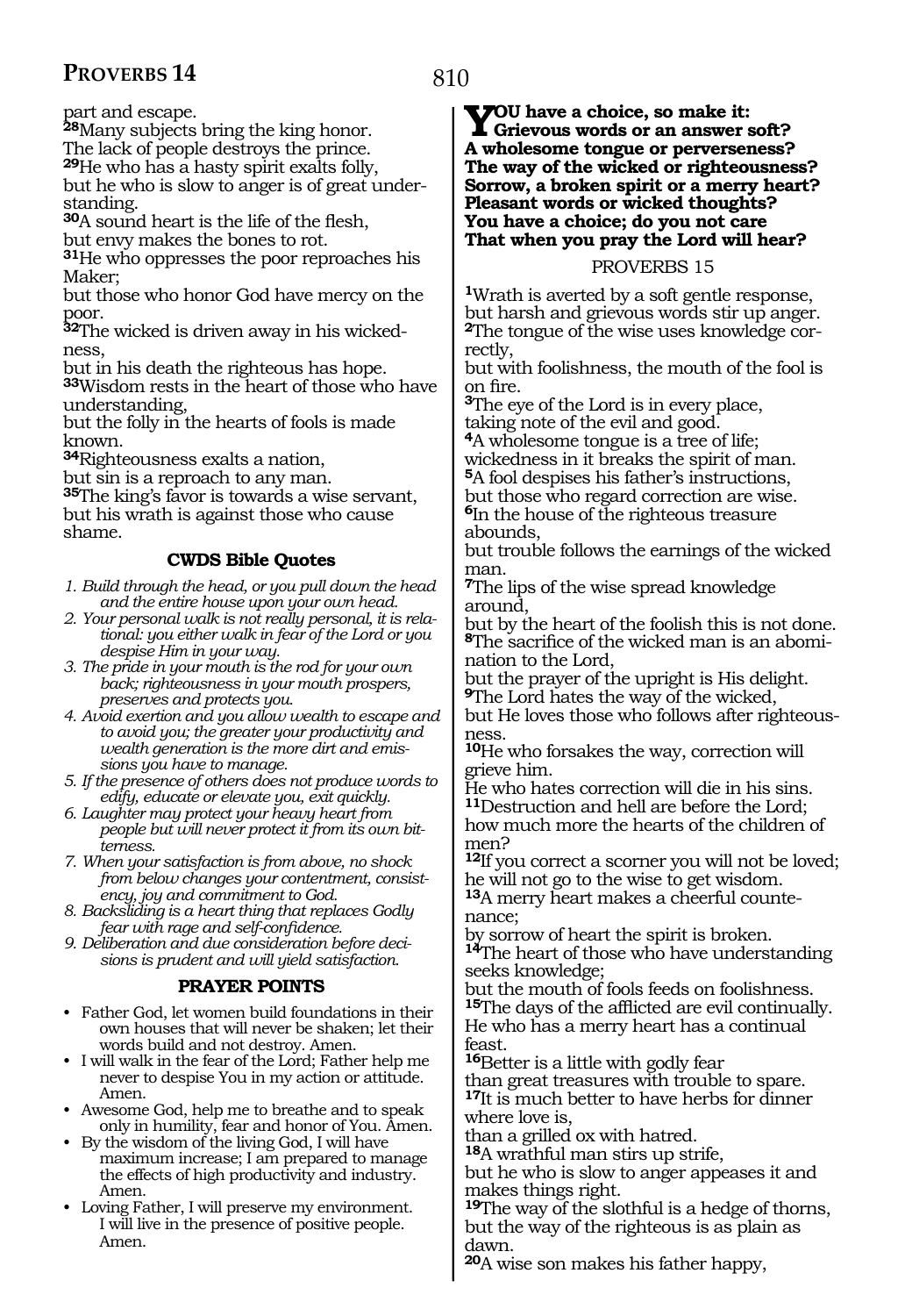but a foolish son despises his mother. **<sup>21</sup>**To those who are destitute of wisdom folly

is joy, but a man of understanding walks upright.

**<sup>22</sup>**Lack of counsel disappoints purpose, but in many counselors purpose is established.

**<sup>23</sup>**By the answer of the mouth a man shall have joy,

and a word in due season is good and pleasing

**24**The way of life leads upward for the wise, that he may depart from hell that lies beneath. **<sup>25</sup>**The Lord will destroy the house of the proud,

but the border of the widow He will establish. **<sup>26</sup>**To the Lord, the wicked man's thoughts are an abomination,

but the words of the pure are pleasant.

**<sup>27</sup>**He who is greedy of gain troubles his own house,

but he who hates bribery will live and abound. **28**The heart of the righteous studies the answer it gives,

but the mouth of the wicked pours out evil things.

**<sup>29</sup>**The Lord is distant from the wicked, but the prayer of the righteous He hears.

**<sup>30</sup>**The light of the eyes makes the heart rejoice. A good report makes the bones strong in delight.

**<sup>31</sup>**The ear that hears correction will dwell among the wise.

**<sup>32</sup>**He who refuses instruction, his own soul he despises.

He who heeds correction gets understanding. **<sup>33</sup>**The fear of the Lord is the instruction of wisdom,

and before honor comes humility.

## **CWDS Bible Quotes**

- *1. Answer wrath as it deserves and you get what you deserve, more wrath; answer peace in the face of wrath and wrath gives way to peace.*
- *2. You can escape from your own eyes but you cannot escape the eyes of the Lord, He sees everything and everyone, everywhere, all the time.*
- *3. Purity on your tongue is power in your life; your ministry of word is joy and life to others and a wellspring to you.*
- *4. You play wickedness your pay is trouble; wickedness is a direct confrontation to God; He hates the thoughts, the words and the acts of the wicked.*
- *5. Pleasant words come from a pure heart; knowledge comes from wise lips. Seek knowledge to speak wisdom; drink knowledge to be a reservoir of wisdom.*
- *6. Correction restores direction and maintains hope; you contend with your destiny when you reject correction; it ferments failure.*
- *7. There are springs in your heart that refresh your features; a pleasant, fresh and happy look or a broken spirit springs from the heart.*

*8. It is futile to feast to make your heart merry, instead you feast continually from a merry heart.*

*9. Stagnation in life stems from stagnation of the* 

*mind; laziness is the most common and effective barrier to breakthrough.*

- *10. Your limited knowledge, your limited experience and your limited time means you do not have all the answers, ability or availability; you need people.*
- *11. The wise is guided by his heavenly compass; he gets down to get up and expects to go up when he dies, the fool just lives to go down.*
- *12. Your greed creates greater need in your life; the gain you pursue will grab trouble for you and your house.*
- *13. Every response is a representation of you and of your King, study to give an answer.*

## **PRAYER POINTS**

- Power to answer anger with wisdom and gentleness, fall in the bosom of every person; let the sting of wrath be removed from families today, in the name of Jesus.
- Omnipresent God, You are the Lord God who sees; nothing is hidden from Your eyes; I walk before You softly. Amen.
- I am a giver of life; my tongue speaks pure and wholesome words only; I am refreshed by my words daily. Amen.
- Righteous Father, let the arm of wickedness be broken; let the souls of those bound by wickedness be delivered. Amen.
- My soul thirsts for knowledge; my lips shall spread knowledge around. Amen.

#### **Will you travel the upright's highway, And be a king in all respects? In righteousness his throne is established; He delights in righteous lips. His highway is to depart from evil, Pride, anger, folly and strife; He will not go digging after evil; Understanding is his wellspring of life.**

## PROVERBS 16

**<sup>1</sup>**A man prepares his heart, but the answer from the tongue comes from the Lord.

**<sup>2</sup>**All the ways of a man are clean in his own sight,

but God weighs the spirit;

*He knows what is right.* **3**Commit your works to the Lord and your thoughts will be established.

**<sup>4</sup>**The Lord made all things for Himself,

even the wicked for the day of evil.

**<sup>5</sup>**Everyone who is proud in heart is an abomi- nation to the Lord;

though they shake hands and join together, they shall have their reward.

**<sup>6</sup>**By mercy and truth iniquity is purged;

by the fear of the Lord, men will cease from all evil.

**<sup>7</sup>**When a man's ways please the Lord, He makes even his enemies to be at peace with him.

**<sup>8</sup>**Better is a little with righteousness than to have plenty without it.

**<sup>9</sup>**A man's heart plots his way, but the Lord directs his steps.

**<sup>10</sup>**A divine sentence is on the king's lips;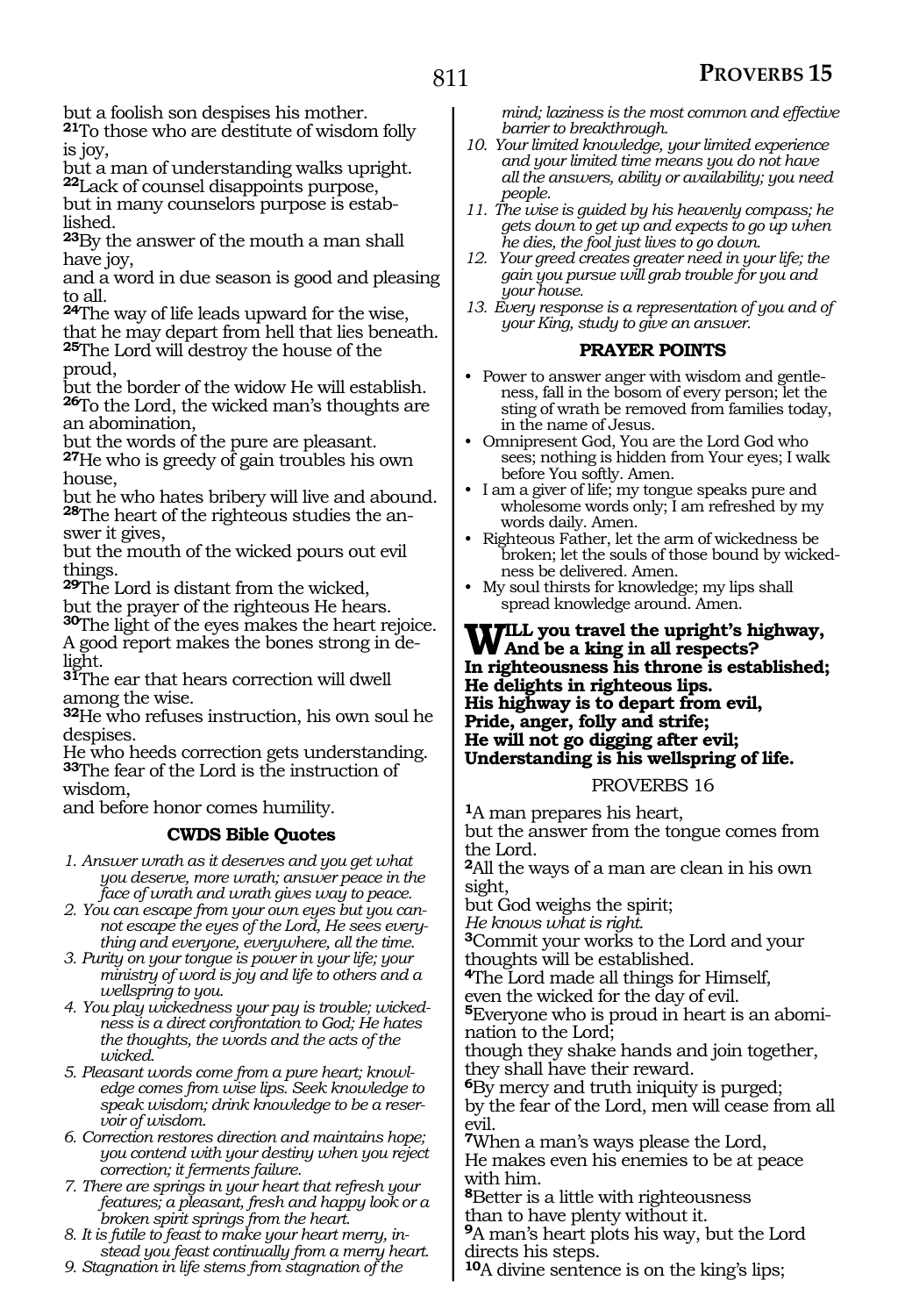812

in judgment his mouth does not transgress. **<sup>11</sup>**Correct weights and measures are the Lord's.

All the weights of the bag are His work.

**<sup>12</sup>**To commit wickedness is an abomination to kings,

for his throne is established by righteousness. **<sup>13</sup>**The king loves those who speak right,

and he delights in righteous lips.

**<sup>14</sup>**The wrath of the king is as messengers of death,

but by a wise man it will be pacified.

**<sup>15</sup>**The king's favor is like the cloud of the latter rain,

and in the light of his countenance is life. **<sup>16</sup>**How much better than silver is the choice of

understanding, and to get wisdom better than gold.

**17**The highway of the upright is to depart from evil;

he who keeps his way preserves his soul. **<sup>18</sup>**Pride is the forerunner for destruction and a haughty spirit goes before a fall.

**<sup>19</sup>**It is better to be humble with the lowly, than to divide the plunder with the proud.

**<sup>20</sup>**He who handles a matter wisely will find good.

Happy is everyone who trusts in the Lord. **<sup>21</sup>**The wise in heart will be called prudent; by the sweetness of the lips learning is in-

creased.

**<sup>22</sup>**Understanding is a wellspring of life to him who has it,

but folly is the instruction of fools.

**<sup>23</sup>**The heart of the wise teaches his mouth and adds learning to his lips.

**<sup>24</sup>**As a honeycomb, sweet to the soul and as health to the bones, so are pleasant

words. **<sup>25</sup>**There is a way that seems right to man,

 $^{26}$ He who works, works for himself to fill the craving of his hungry mouth. **<sup>27</sup>**An ungodly man digs up evil;

on his lips it is like fire that burns.

**<sup>28</sup>**A perverse man sows strife;

and a whisperer separates close friends. **<sup>29</sup>**A violent man entices his neighbor;

on a destructive path he leads him.

**<sup>30</sup>**He winks his eye in devising perverse things. In the moving of his lips he brings evil to pass. **<sup>31</sup>**The gray hair of age is a crown of glory if it is found in the way of righteousness.

**<sup>32</sup>**He who is slow to anger is better than the mighty man,

and he who controls his own spirit is better than he who takes control of a fortified city.

**<sup>33</sup>**Men cast the lot into the lap, but the answer comes from the Lord.

## **CWDS Bible Quotes**

*1. Right in your sight is wrong if your sight is not on God; it is not just a light thing it must be the right*  *thing; the scale of the Lord measures the decision, the motives and the direction.*

- *2. Direct your steps toward the Lord for it is not your determination that matters but the Lord's direction; commit your plans to God since you need His commendation to make your plans a success.*
- *3. It is all by Him and for Him therefore let it be to Him or you will be destroyed by Him.*
- *4. Your peace does not come in pleasing or appeasing your enemies but pleasing the Lord.*
- *5. Righteousness is a very big thing that magnifies satisfaction in everything you have.*
- *6. Righteousness establishes because it attracts the favor of the King of kings.*
- *7. Understand what your King loves to attract what He has, avoid what the King hates to avoid His wrath.*
- *8. Your highway for unhinged pressing and unhindered blessing is to shun evil; evil is the greatest blockage to your acceleration.*
- *9. Pride is a banner signaling destruction and attracting the hatred of the Lord to you.*
- *10. Wisdom will be displayed in how you handle situations and will be reflected in how you are handled and regarded by others.*
- *11. Understanding instructs your lips and makes your words guarded, guided and pleasant; it springs from life and creates springs that give you life.*
- *12. Pleasant words are sweet and life-giving; the words of a whisperer and those who dig up evil are bitter and death wielding.*
- *13. The control you exercise is the only lasting prize of the control you gain or win in battle or business.*
- *14. Power, influence and association project you to greatness but only self-control prepares you for greatness and preserves the greatness in you.*

## **PRAYER POINTS**

- Wisdom to prepare my spirit be upon me now; when You weigh my spirit Father, find substance I pray. Amen.
- Righteous Father, I commit all my works to You; I direct my steps in Your word. Amen.
- You have made all things Lord, even the wicked for the day of evil. Amen.
- Jesus, You are my peace; my ways shall please You always. Amen.
- I thank You Father for everything You have given to me; righteousness fills and satisfies me. Amen.

WHY bring a price for wisdom<br>When your heart is not prepared?<br>The metal-set for silver. **The refining pot for silver, God tries the heart; now will you hear? Do not repay good with evil; Do not mock the poor; Do not justify the wicked; Wisdom is at your door. Will you shut your lips and listen? A fool is more dangerous than an angry bear. Why bring a price for wisdom If your heart is not prepared?**

PROVERBS 17

**<sup>1</sup>**Better is a dry morsel with peace of mind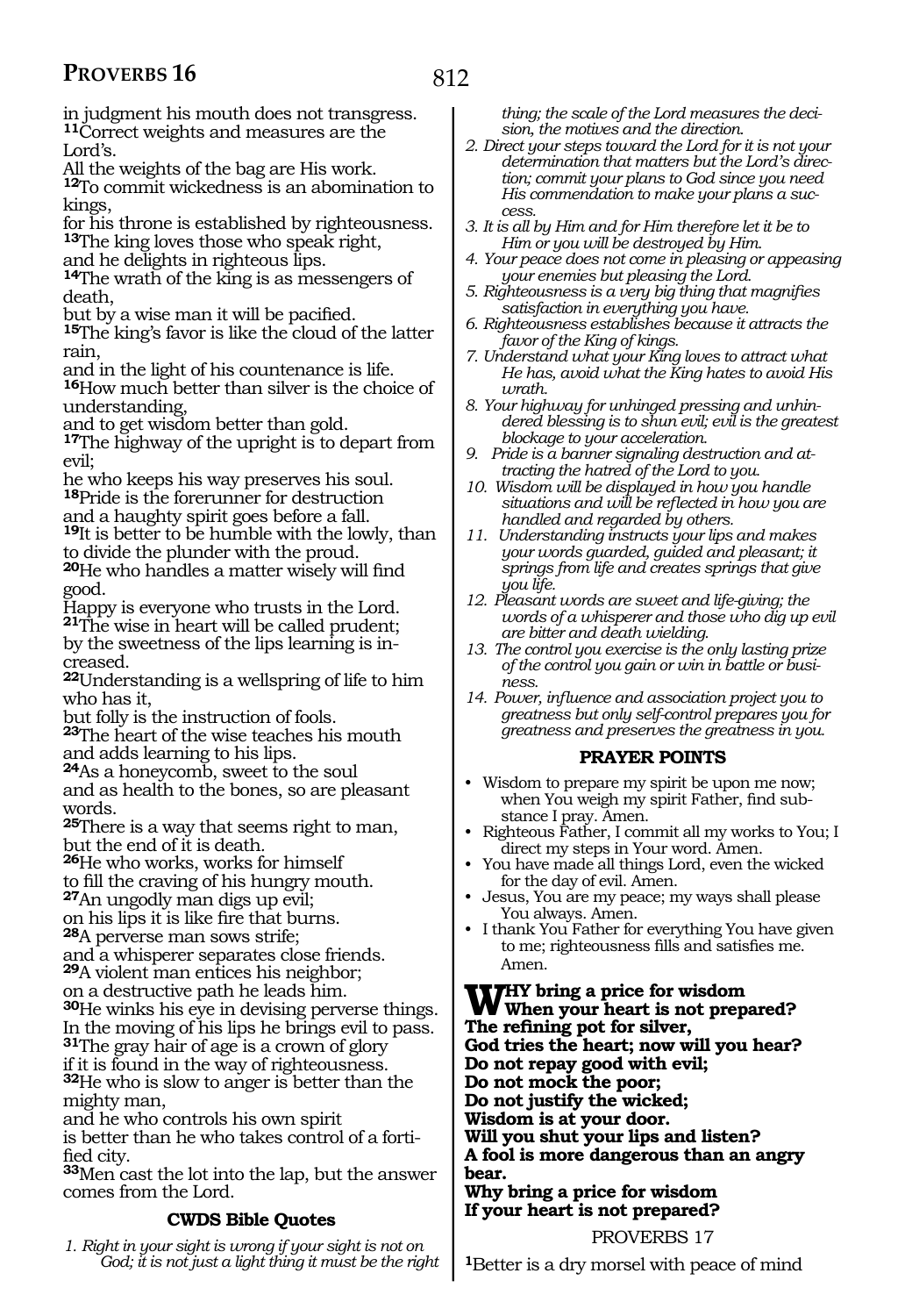than a house full of delicacies with strife. **2**A wise servant shall have rule over a shame $f$ ul son

and have an inheritance among the brothers. **<sup>3</sup>**The refining pot for silver, the furnace for gold,

but the Lord tries the heart.

**<sup>4</sup>**A wicked doer gives heed to false lips, and a liar will listen to a harmful tongue. **<sup>5</sup>**Whoever mocks the poor reproaches his Maker.

He who is glad at calamity shall not go free. **<sup>6</sup>**Children's children are old men's crowns; in their father, children will glory.

**<sup>7</sup>**Excellent speech does not fit a fool;

how much less are lying lips befitting a prince. **8**A gift is a precious stone in the eyes of its holder;

wherever it turns it prospers.

**<sup>9</sup>**He who covers a transgression is seeking love;

and close friends are separated when a matter is repeated.

**<sup>10</sup>**A reprimand does more for a wise person than a hundred stripes for the back of a fool. **<sup>11</sup>**An evil man seeks only rebellion,

therefore a cruel messenger will be sent against him.

**<sup>12</sup>**Let a bear robbed of her cubs meet a man, rather than a fool in his foolishness.

**<sup>13</sup>**Whoever rewards evil for good, evil will never leave his house.

**14**The beginning of strife is as letting out water;

therefore, before contention is meddled with, walk away.

**15**He who justifies the wicked and he who condemns the righteous are both similar abominations to the Lord.

**<sup>16</sup>**Why does the fool bring a price for wisdom, seeing that he does not have the heart for it? **<sup>17</sup>**A friend loves at all times,

and for adversity a brother is born.

*Yes, you will know them in the storms.* 

**<sup>18</sup>**A man void of understanding joins forces and becomes a guarantor in the presence of his friend.

**<sup>19</sup>**Anyone who loves strife, loves transgression. He who exalts his gate seeks destruction.

**<sup>20</sup>**He who has a deceitful heart finds no good; he who has a vicious tongue falls into mischief.

**<sup>21</sup>**A man begets a scorner to his own sorrow; the father of a fool has no joy.

**<sup>22</sup>**A merry heart does wonders like medicine, but a broken spirit dries and parches the bones.

**<sup>23</sup>**A wicked person gives or accepts a bribe to pervert justice.

**<sup>24</sup>**Wisdom is before those with understanding; but the eyes of a fool roams the earth. **<sup>25</sup>**A foolish son is a grief to his father

and bitterness to the woman who bears him. **<sup>26</sup>**To punish the just is not good,

nor to strike a prince because he is principled. **<sup>27</sup>**A person with knowledge is of few words.

A man of understanding has an excellent spirit.

**28**Even a fool who restrains his words is considered wise;

he is considered a person of understanding if he shuts his lips.

*Words of wisdom will you hear?* 

*Why bring a price for wisdom . . .?* 

## **CWDS Bible Quotes**

- *1. Your wealth is precious but your well-being is indispensable. It is better to have a piece with peace than the whole with strife and confusion.*
- *2. Subject your heart to refining to perfect it for use and it enhances its value.*
- *3. The gossip you listen to does not determine who they are, it determines who you are; a liar listens to slander.*
- *4. It is poor judgment to mock the poor for they are defended by the wealth and resources of a strong God; it is good judgment to be His hands and feet to meet their needs.*
- *5. It is best to speak it as it is in the name of love, than to speak what it is not to gain some love.*
- *6. Even if your life is stagnant, your giving can never be, it has the DNA of prosperity. Your gift is your power to break stagnation.*
- *7. Let the matter rest or it will wrest the love out of your friendship; walk away from contention before it walks away with your peace.*
- *8. Wickedness throws insult in the face of good, but it rebounds in the form of trouble that plagues the house of the wicked.*
- *9. Wisdom cannot be bought, it must be received; wisdom is looking for hearts to settle in not for the highest bidder to sell out to or to shell apart before.*
- *10. Laughter every day keeps your doctor away and keeps your money out of his bank account; bitterness gives you poor health and bone cancer.*
- *11. Joy is a heart thing that requires heart conditioning in the word and presence of the Lord; life may shift around you but nothing shifts or steals your joy.*
- *12. Your wisdom is not displayed in the quantity of your words but in the quality and control of your words.*

## **PRAYER POINTS**

- Let the spirit of strife and confusion be driven from marriages and homes, in the name of Jesus.
- Refine my heart, O Lord, to serve You with distinction. Amen.
- I am not a liar, I have no character traits of the devil; I refuse to listen to slander. Amen.
- Compassionate God, let love for the poor enter the hearts of people in this generation; I will never reject or ignore the cries of the poor. Amen.
- O God my Father, my heart seeks restoration and healing above agreement and love; I will speak the truth without compromise. Amen.

## **RIGHTEOUS, run, you will be safe.**<br> **RIGHTEOUS**, run, you will be safe. **name.**

**The gift you release creates openings for you.**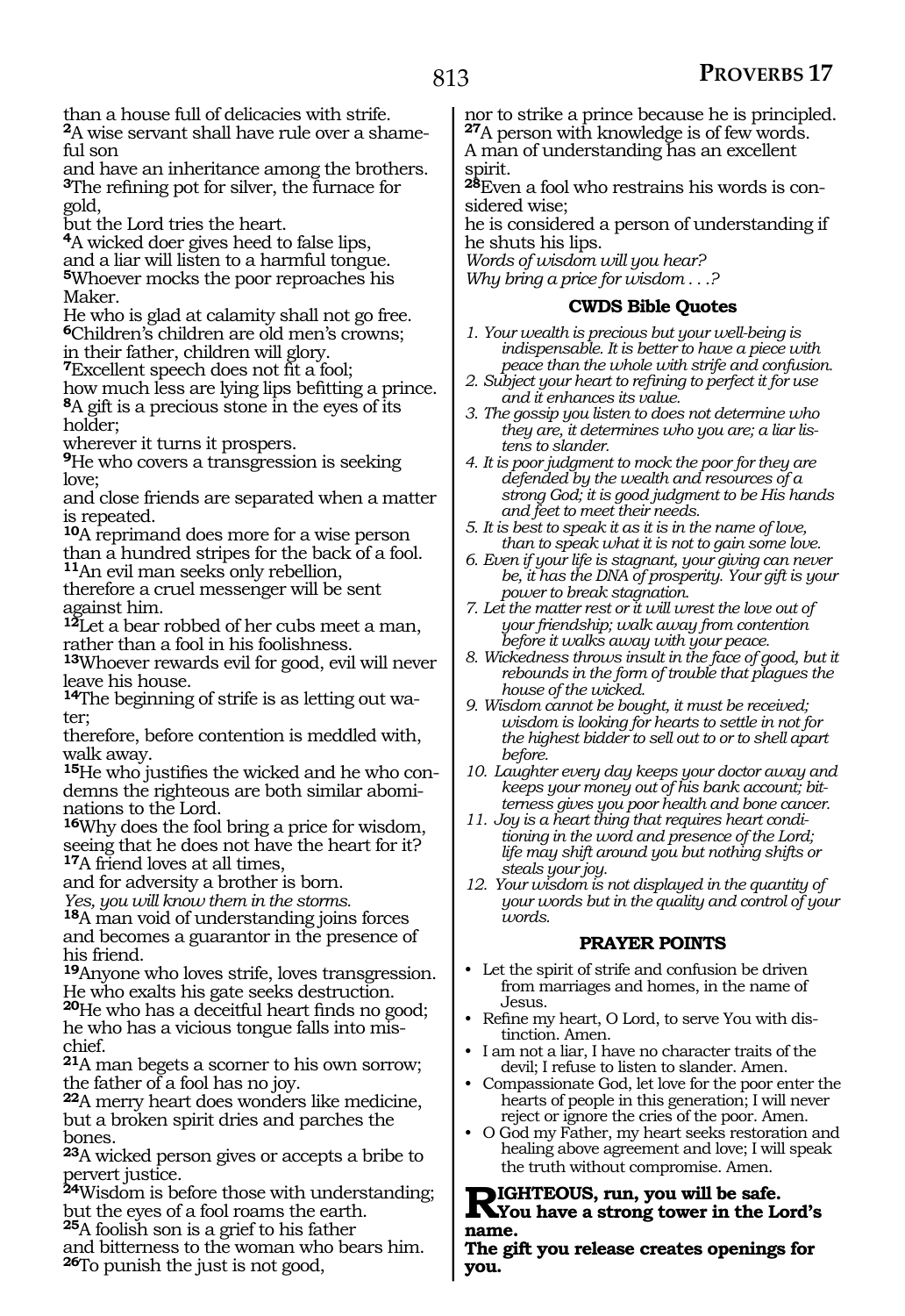#### **Your word fills your stomach with food. Let knowledge be your delight, And know you obtain God's favor when you find a wife.**

## PROVERBS 18

**<sup>1</sup>**A person isolates himself to seek his own desire,

he forsakes all wisdom.

**<sup>2</sup>**A fool has no delight in understanding, but delights in his own opinion.

**<sup>3</sup>**With the wicked comes contempt,

and with shame comes reproach.

**<sup>4</sup>**The words of a man's mouth are deep waters. The wellspring of wisdom is as a flowing brook.

**<sup>5</sup>**To be partial to the wicked is not good, nor to deprive the righteous of judgment. **<sup>6</sup>**A fool's lips enter into contention, and his mouth calls for strokes.

**<sup>7</sup>**The mouth of a fool is his destruction.

His words will snare his own soul.

**<sup>8</sup>**The words of a talebearer are as tasty food. They go deep down into the innermost belly. **<sup>9</sup>**He who is slothful in his work

is a brother to him who is a great waster. **<sup>10</sup>**The name of the Lord is a strong tower;

the righteous run into it and are safe. **<sup>11</sup>**The rich man's wealth is his strong city; his conceit is like a high wall.

**<sup>12</sup>**Before destruction a man's heart is haughty, and before honor comes humility.

**<sup>13</sup>**He who answers a matter before he hears it, to him it is folly and shame.

**<sup>14</sup>**The spirit of a person will sustain him in his sickness;

but who can bear a wounded spirit?

**<sup>15</sup>**The heart of the prudent gets knowledge; knowledge is sought after by the ear of the wise.

**<sup>16</sup>**A person's gift makes room for him and brings him before great men.

**<sup>17</sup>**The first to present his cause will appear right,

until it is challenged when his neighbor comes.

**<sup>18</sup>**To cast a lot mitigates between the mighty and brings an end to contention.

**<sup>19</sup>**It is harder to regain the confidence of an offended brother than to win a city that is strong.

Contentions are like city gates between people. **<sup>20</sup>**A man's needs and appetite will be supplied to satisfaction by his choice of words.

The fruit of the lips will fill and satisfy any person.

**<sup>21</sup>**Death and life are in the power of the tongue;

those who love it shall eat its fruit.

**<sup>22</sup>**Whoever finds a wife finds a good thing and shall obtain the Lord's favor.

**<sup>23</sup>**The poor will entreat and beg for mercy, but the rich will give a rough answer. **<sup>24</sup>**A man who has friends must show himself

## friendly,

and there is a friend who sticks closer than a brother.

## **CWDS Bible Quotes**

- *1. If your understanding is locked up in your thoughts and your own opinion, you lack understanding.*
- *2. The words of a fool is his greatest enemy; it marginalizes all external arrows as it energizes your own snares, strokes and destruction.*
- *3. Your innocent gossip is intentional damage; there is ignorant and irresponsible, but no innocent gossip.*
- *4. There is no difference if you waste precious commodity of defined value or you waste the precious commodity of time.*
- *5. Your heart is lifted up to its own dishonor, but when it falls in humility it rises to its greatest glory.*
- *6. Swift to hear and slow to speak gives depth, but the shallow brings death, they speak first and listen after.*
- *7. Your talents(gifts) present you with opportunities your presence cannot give you; your presents are talents often not released or effectively utilized.*
- *8. It is best to be right than to sound right or look right; divine intervention settles a matter.*
- *9. Trust betrayed is thrust away and may refuse to trust again; honor the trust and confidence placed in you.*
- *10. More power is in what comes off your tongue than what comes on it; build your world on your words and not on your food.*
- *11. There is favor in forever when you say I do; it is good for you and releases God's good to you.*
- *12. Friendship is not a one-way stream, but freeflowing waters that connect and supply at both ends of the stream. Friendship is an investment you make that makes you.*

## **PRAYER POINTS**

- I delight in Your word, O Lord; give me understanding and let it instruct me. Amen.
- Loving Father, remove folly from my heart; let wisdom be found on my lips. Amen.
- Let the spirit of gossip be driven from among the people of God. Let the scourge of the devil be lifted from the lives of those targeted by it.
- I will not be lazy; my time shall be administered with great care. I shall live a fulfilled life. Amen.
- I will walk before You Father in all humility. Amen.

#### **THEN** you give to the poor, **You are a lender, And you are lending to your Maker. Your loan is safe, I know, For the Lord does not owe. Many are the plans of a man's heart; He has great and mighty ones; Many are the plans of a man's heart, But the will of the Lord will get done.**

## PROVERBS 19

**<sup>1</sup>**Better is the poor who walks in integrity than someone perverse in his lips and a fool. **<sup>2</sup>**He who hurries with his feet, sins, and for someone to be without knowledge is not good.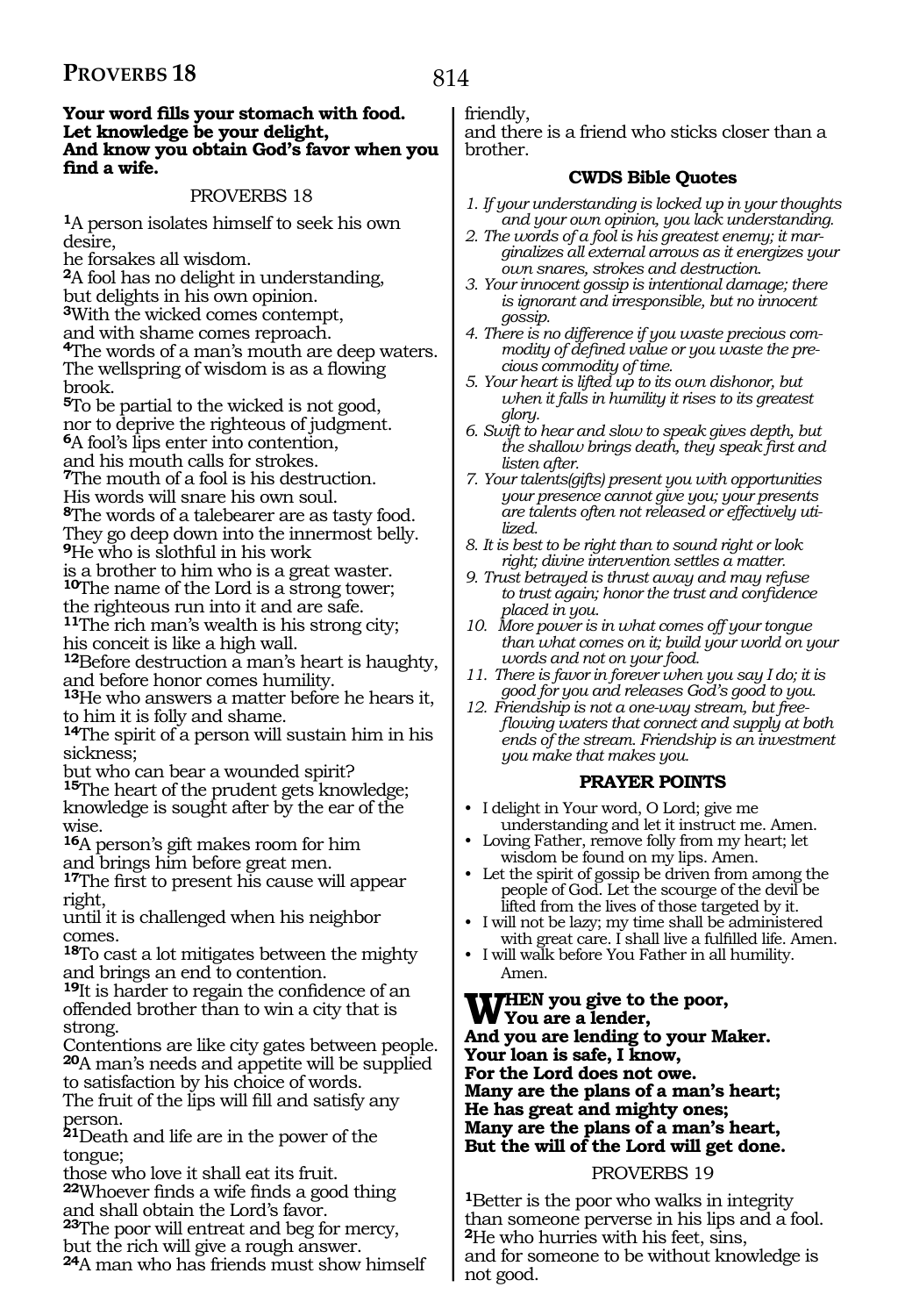**<sup>3</sup>**The foolishness of man perverts his way; his heart is lifted against the Lord. **<sup>4</sup>**Wealth makes many friends,

but from his neighbor the poor is separated.

**<sup>5</sup>**A false witness will not go unpunished, and he who speaks lies shall not escape.

**<sup>6</sup>**Many will entreat the prince's favor. Every man befriends him who gives gifts. **<sup>7</sup>**All the brothers of the poor hate him; how much more his friends remain distant? He pursues them with words but does not find them.

**<sup>8</sup>**He who gets wisdom loves his own soul; he who keeps understanding shall find good. **<sup>9</sup>**A false witness will not be unpunished. He who speak lies shall perish.

**<sup>10</sup>**Delight is not proper for the foolish, much less for a servant to rule over princes. **<sup>11</sup>**The discretion of a man defers his anger.

It is his glory to let transgression pass. **<sup>12</sup>**The king's wrath is like the roaring of a lion, but his favor is like dew on the grass.

**<sup>13</sup>**A foolish son brings calamity on his father.

A contentious wife is like a continual drip, drip of water.

**<sup>14</sup>**Houses and riches are inheritance from fa- thers;

but from the Lord comes a prudent wife.

**<sup>15</sup>**Slothfulness will send you into a deep sleep. Hunger comes to the soul that is idle.

**<sup>16</sup>**He who keeps God's commands keeps his own soul.

He who despises His way will die.

**<sup>17</sup>**He who pities the poor lends to his Maker; the Lord will surely repay again.

**<sup>18</sup>**Reprimand your son while there is still hope. Do not defer correction because of his crying.

**<sup>19</sup>**A man of great wrath will be punished; if you deliver him, you must do it again.

**<sup>20</sup>**Hear counsel and receive instructions

that you may be wise in the end.

**<sup>21</sup>**Many are the plans of a man's heart, but the will of the Lord shall stand.

**<sup>22</sup>**What is desired of a man is his kindness. Better is the poor than a liar.

**<sup>23</sup>**The fear of the Lord tends to life. He who has it will abide satisfied, he will not be visited with evil.

**<sup>24</sup>**The lazy man hides his hand in his bosom and will not so much as bring it to his mouth. **<sup>25</sup>**Smite the scorner and the simple will be warned.

Reprimand those who have understanding and knowledge will be imparted.

**<sup>26</sup>**He who abuses his father and chases away his mother

is the son who causes shame and reproach. **<sup>27</sup>**Cease, my son, to hear instructions,

and from the word of knowledge you will erringly go.

**<sup>28</sup>**An ungodly witness scorns justice; iniquity is devoured by the wicked man's mouth.

**<sup>29</sup>**Judgments are prepared for scorners and

the whip for the backs of fools.

## **CWDS Bible Quotes**

- *1. Integrity beats riches in comparison, for true integrity is rich; real poverty is a lack of integrity.*
- *2. Lift your heart against the Lord and you embrace death and defeat; lift your eyes to the Lord in Godly fear and experience life.*
- *3. Separate your real friends from the friends of your realty and wealth and you will not be separated and betrayed when wealth is not working.*
- *4. Lies may escape your lips but will never escape your life; it releases indignation you cannot escape from.*
- *5. There is never a poor gift; just a poor giver*
- *6. Your false witness is the true testimony for your own condemnation; the justice you hate will engage you.*
- *7. Understanding is good and feeds you with good; wisdom is life and keeps you joyful and alive.*
- *8. It may be a blast but let it pass; if you do not hold on to offense it cannot grab hold of you.*
- *9. Your parents may give you wealth but a wise wife makes it worthwhile; only God can give you a wise wife.*
- *10. Life is full of dreams of abundance, but it is full of hungry stomachs of lazy persons; it is within reach but never reaches within to full or fulfill, for there is no reaching out to get it.*
- *11. God's will settles your wants, so it is best to want what He wills and plan what He has already settled in heaven.*

## **PRAYER POINTS**

- I will walk in my integrity; I will build my life on the foundation block of Jesus the truth. Amen.
- Righteous Father, help me never to offend You. Most High God, let every friend for advantage be removed from my life, in the name of Jesus.
- My heart is filled with truth; my lips can only speak with integrity. Amen.
- God of justice; let every slanderer and false witness be trapped by their own words. Amen.

## **What is your excuse? Is it too cold? You cannot plow; are you too old? Jump up, poverty is in the bed. Open your eyes and you will be satisfied with bread.**

## PROVERBS 20

**<sup>1</sup>**Wine is a mocker; strong drink is raging; whoever is deceived by it is not wise. **<sup>2</sup>**The fear of the king is like the roaring of a lion;

he who provokes Him to anger sins against his own life.

**<sup>3</sup>**It is an honor for a man to cease from strife, but fools will continue to meddle.

**<sup>4</sup>**The sluggard will not plow by reason of the cold.

He will beg in harvest and get nothing for his soul.

**5**Counsel in the heart of man is like deep waters,

but a man of understanding will draw it out. **6**Most men will proclaim each his own goodness,

but a faithful man is not easy to find.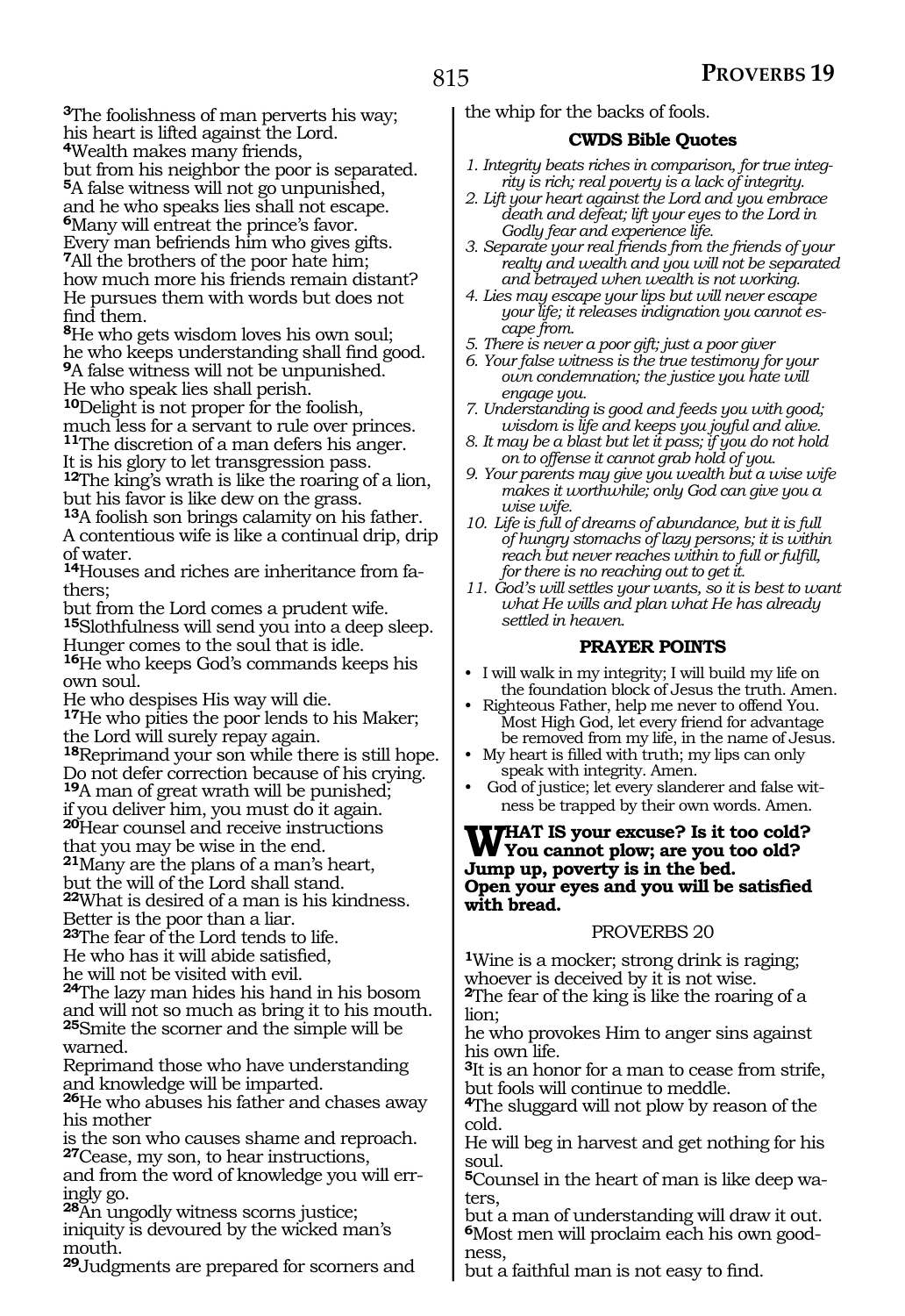**<sup>7</sup>**The righteous walks in his integrity;

his children are blessed after him.

**<sup>8</sup>**A king who sits on his throne of judgment

scatters away all evil with his eyes.

**<sup>9</sup>**Who can say, "I am pure from my sin;

I have made my heart clean"?

**<sup>10</sup>**Incorrect measures and weights are both equally abhorred by the Lord.

**<sup>11</sup>**Even a child is known by his actions,

whether it is pure and right.

**<sup>12</sup>**The ear to hear and the eye to see, the Lord has made them both.

**<sup>13</sup>**Do not love sleep lest you come to poverty; open your eyes and you will be satisfied with bread.

**<sup>14</sup>**"It is not good; it is not worth it," says the buyer,

but when he is gone he boasts of the bargain he gained.

**<sup>15</sup>**There is gold and a multitude of rubies, but the lips of knowledge are a precious valued jewel.

**<sup>16</sup>**Take the clothing of him who is guarantee for a stranger,

and keep it as a pledge when he uses it as guarantee for a strange woman.

**<sup>17</sup>**Bread obtained by deceit is sweet as honey, but it fills the mouth with gravel afterward. **<sup>18</sup>**Every purpose is established by counsel,

and with good advice make war.

**<sup>19</sup>**He who goes about as a talebearer reveals secrets;

have nothing to do with him who flatters with his lips.

**<sup>20</sup>**Whoever curses his father or his mother, his lamp will be put out in obscure darkness. **<sup>21</sup>**An inheritance may be obtained hastily at the start,

but the end will not be blessed.

**<sup>22</sup>**Do not say, "With evil I will avenge myself." Wait on the Lord; He will repay you.

**<sup>23</sup>**Inconsistent measures are an abomination to the Lord,

and an incorrect scale is not good.

**<sup>24</sup>**The ways of man are of the Lord;

how can he then understand his own way? **<sup>25</sup>**It is a snare to man to rashly make a holy vow,

then afterward recant on the vow he made. **<sup>26</sup>**A wise king scatters the wicked,

and brings the wheel over them.

**<sup>27</sup>**The spirit of man is the Lord's candle;

He uses it to search deep in the inner man. **<sup>28</sup>**The king is preserved by mercy and truth; his throne is sustained by kindness.

**<sup>29</sup>**The glory of young men is their strength, and the beauty of old men is their grey head. **<sup>30</sup>**The blueness of the wound cleanses away evil;

so do stripes, the inward parts of the soul.

## **CWDS Bible Quotes**

*1. Abuse and excesses limit your progress and successes; not everything that feels good is good to*  *feel or to consume.*

- *2. It is best to let it rest and pursue peace or it may cause you to rest in peace.*
- *3. Your excuse from work will excuse you from the rewards; excuse is only tasty when you give it.*
- *4. Put the goodness you declare on display and your goodness will declare you faithful.*
- *5. Your seed of integrity yields inter-generational blessings; your pureness of heart perpetuates.*
- *6. Your works declare your worth and your actions your heart's meditation.*
- *7. The strength of leadership is integrity, justice and impartiality.*
- *8. The greatest victim of deceit is the deceiver.*
- *9. You need wise people around you because you do not have all the knowledge you need for success.*
- *10. Gossip is avid hatred in action; flattery is the greatest enemy of your future.*
- *11. You may have a cause but you do not have a reason to curse those whom you should honor; honor is absolute and will never absolve you.*
- *12. It is not how fast you get your inheritance which determines how fast you can hold onto it, but how steadfast your rights to it are upheld in God's court.*
- *13. The Lord our God is one, never divided; He is truth, and never compromised; He requires integrity and truth in life and in business.*

## **PRAYER POINTS**

- My life is separated unto God; I will be drunk on the Spirit of the Lord and in the presence of the Lord only. Amen.
- Power to diffuse anger and strife, envelop the believers today, in the name of Jesus.
- Let every excuse for laziness become foolish in the ears of those who are tempted to give it; spirit of excellence driven by hard work be ours today. Amen.
- Righteous Father, let me walk in the footsteps of Jesus; empower me to lead a life of distinction declaring Your goodness. Amen.
- I will walk in my integrity, my children will be blessed after me. Amen.

## **Right in his eyes, right in his eyes, Every way of man is right in his own eyes.**

**Do you desire treasure, Or are you one who loves pleasure? Follow the way of the wise; Forsake the way of wine. Do you go the way of the poor, Who like a fool spend more and more? Your heart God surely tries; Forsake the wrong and be wise. Forsake the way that is right, Yes, right only in your own eyes.**

## PROVERBS 21

**<sup>1</sup>**The heart of the king is in the Lord's hand; He turns it wherever He desires. Just like the rivers, just like the streams, He turns the king's heart wherever He wills. **<sup>2</sup>**Every way of a man appears right in his eyes, but the Lord ponders the heart. **<sup>3</sup>**To do judgment and justice is much more acceptable than sacrifice to the Lord.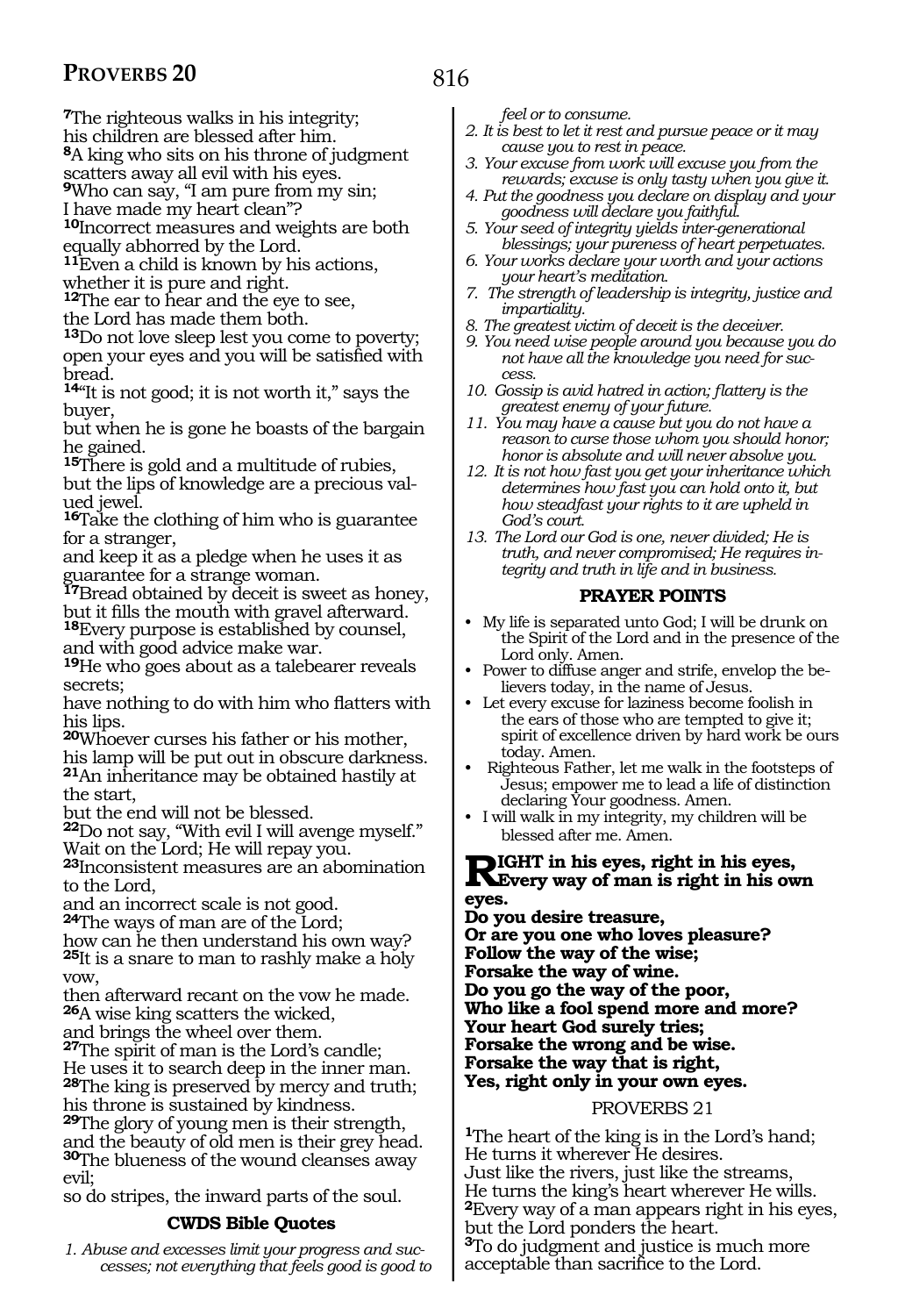**<sup>4</sup>**The high look, the proud heart,

and the plowing of the wicked are altogether sin.

**<sup>5</sup>**The heart of the diligent tends only to plenty, but the hasty to need and lack.

**<sup>6</sup>**The getting of treasure by a lying tongue is vanity that disappears like smoke by those who seek death.

**<sup>7</sup>**The robbery of the wicked shall destroy them, for they refuse to do justice.

**<sup>8</sup>**The way of a faulty man is crooked,

but as for the pure, his work is right.

**<sup>9</sup>**It is better to dwell in a corner of the house- top

than with a brawling woman in a house that is wide.

**<sup>10</sup>**The house of the wicked desires evil;

his neighbor finds no favor in his eyes. **<sup>11</sup>**When scorners are punished, the simple is

made wise, and when the wise is instructed he receives knowledge.

**<sup>12</sup>**The righteous man wisely considers the house of the wicked,

but God overthrows the wicked for their wicked acts.

**<sup>13</sup>**Whoever stops his ear to the cry of the poor, he shall cry himself but will not be heard. **<sup>14</sup>**A gift in secret pacifies anger;

a reward in the bosom pacifies strong wrath. **<sup>15</sup>**It is pleasure to the just to do judgment,

but workers of wickedness will be destroyed. **<sup>16</sup>**He who wanders out of the congregation of the righteous,

shall remain in the congregation of the dead. **<sup>17</sup>**He who loves pleasure will be poor;

he who loves wine and oil will not gain wealth. **18**The wicked shall be a ransom for the righteous.

and the transgressors for the upright in heart. **<sup>19</sup>**It is better to dwell in the wilderness,

than with a contentious and angry woman in a house of walls.

**<sup>20</sup>**There is desired treasure and oil without measure in the dwelling place of the wise. But a foolish man spends it all up and then desires.

**<sup>21</sup>**He who follows after righteousness and mercy

shall find righteousness, honor and life. **<sup>22</sup>**A wise man scales the city of the mighty, and casts down its strength and confidence. **<sup>23</sup>**He who keeps his mouth and his tongue keeps his soul from troubles.

**<sup>24</sup>**A proud and haughty scorner acts in wrath because he is proud.

**<sup>25</sup>**The desire of the slothful shall kill him, for he refuses to labor with his hands. **<sup>26</sup>**He covets greedily in need all day long, but the righteous gives generously.

**27**The sacrifice of the wicked is an abomination;

how much more when he brings it with a wicked heart.

**<sup>28</sup>**A false witness shall perish,

but the man who hears truth speaks constantly.

**<sup>29</sup>**A wicked man hardens his face,

but the upright directs his way discreetly. **<sup>30</sup>**There is no wisdom, understanding, or

counsel against the Lord, *no plans nor strategy.*

**<sup>31</sup>**The horse is prepared for the day of battle, but the Lord gives safety.

## **CWDS Bible Quotes**

- *1. You may never have access to the king's heart, but you have access to the one who holds the heart of kings. Too big for you is too small for God; He is the river-bender.*
- *2. Your heart answers to God, not to your personal assessment of right and wrong.*
- *3. Diligence not only makes satisfaction, it makes rich; haste not only makes waste, it makes poor.*
- *4. Wisdom sees correction as a tenet for perfection.*
- *5. Be never too busy to hear the poor, or heaven will echo your busy signal in response to your cries.*
- *6. Backsliding is a dance with death who never easily lets go.*
- *7. You may pleasure yourself to poverty or be principled in pursuit of prosperity.*
- *8. Righteousness is packaged with life and honor; trade wickedness for righteousness and the wicked will be traded for you.*
- *9. Invest in security for your tongue since it can unleash trouble in your life that nothing can secure you from.*
- *10. Desire without discipline is disaster; energy unapplied creates need without supply.*
- *11. Your preparation without God's direction will yield exasperation; place God at the helm and it will go very well.*

## **PRAYER POINTS**

- River-bender, bend the hearts of those making important decisions concerning me. Amen.
- Marvelous Lord, I will walk in Your way; Your word is the conclusion of all things for me. Amen.
- Spirit of diligence to produce excellence be upon me. Amen.
- Thank You Father for the voice of correction in my life; because of Your faithfulness I will not lose my way. Amen.
- Heaven will hear my cry because I will hear the cries of the poor. Amen.

## **Mr Slothful, what is your excuse**   $IVL_{\text{today}}$

#### **There is a lion in the streets? Then go drive it away.**

## **Godly fear and humility is the only way that is right,**

**to direct your search for riches, for honor and for life.**

## PROVERBS 22

**<sup>1</sup>**Above great riches, choose a good name; choose loving favor above silver and gold. **<sup>2</sup>**The rich and the poor engage each other; the Lord is the Maker of them both. **<sup>3</sup>**A prudent man foresees evil; see him dodge;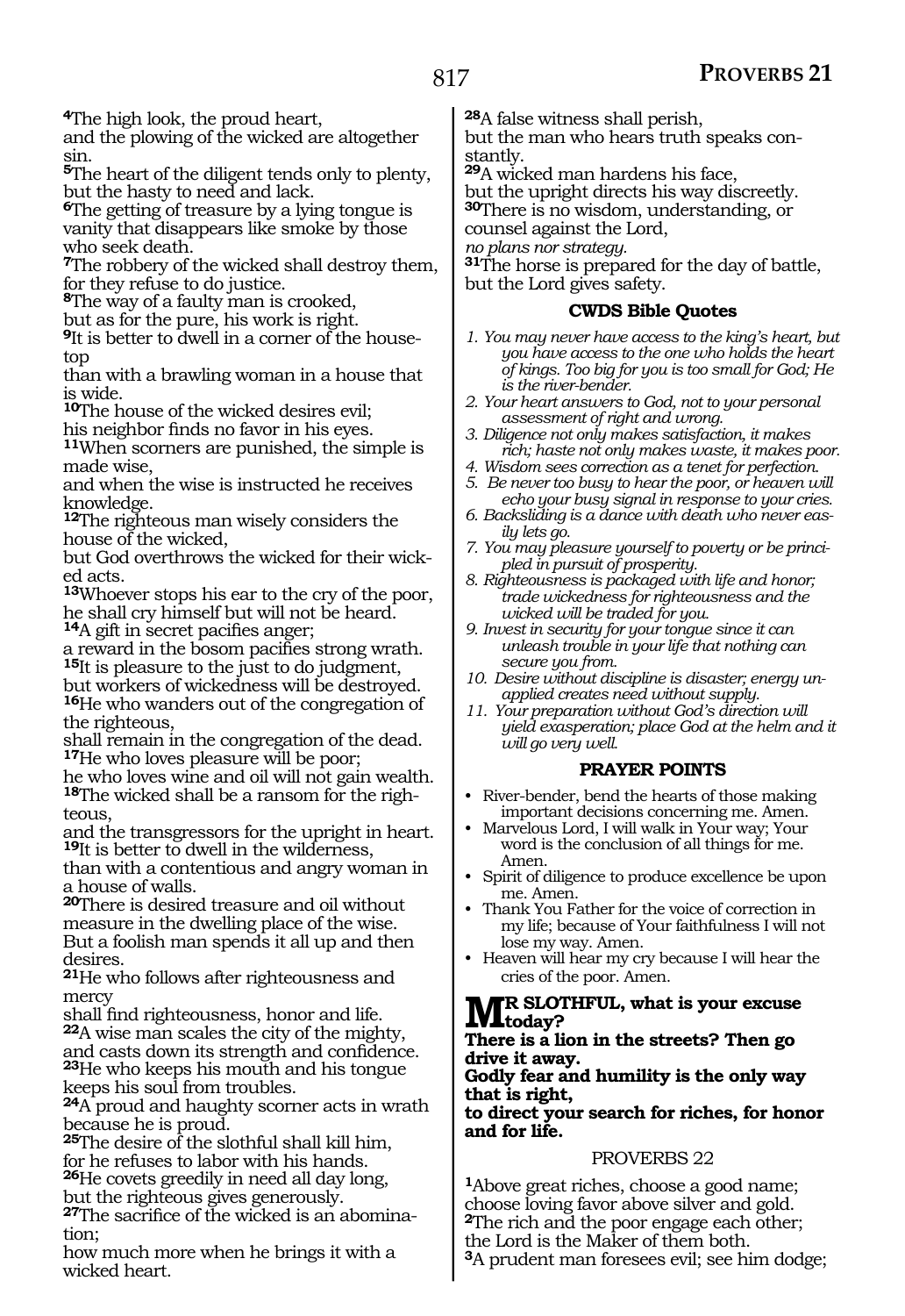see him hide.

The simple passes on and is punished, *uh . . . I guess he is not wise!* 

**<sup>4</sup>**Riches, life and honor, you want them you say?

Get them by fearing the Lord and by humility. **<sup>5</sup>**In the way of the perverse there are snares and thorns;

he who keeps his soul, from them he will remain far.

**<sup>6</sup>**Train up a child in the way that he should go, and he will not depart from it when he is old.

**7**The rich rules over the poor; and the borrower serves the one who lends.

**<sup>8</sup>**He who sows iniquity will reap vanity.

The rod of his anger will fail.

**<sup>9</sup>**He who has a bountiful eye shall indeed be blessed,

for he gives to the poor of his bread.

**<sup>10</sup>**Cast out the scorner and contention will go; it will be the end of strife and reproach.

**<sup>11</sup>**He who loves pureness of heart will have a good end;

because of the grace on his lips, the king will be his friend.

**12**By the eyes of the Lord knowledge is preserved,

and He shall overthrow the transgressors' words.

**<sup>13</sup>**The lazy man says, "There is a lion outside; I will be slain in the streets; I cannot go out."

**<sup>14</sup>**The mouth of an immoral woman is a deep pit;

he who is abhorred of the Lord will fall into it. **<sup>15</sup>**Foolishness is bound in the heart of a child, but the rod of correction shall drive it far from him.

**<sup>16</sup>**He who oppresses the poor to increase his riches,

and he who gives to the rich, will both come to poverty.

**<sup>17</sup>**Bow down your ear and hear the words of the wise

and to my knowledge let your heart be applied;

**18**for if you keep them within you, it is a pleasant thing.

Let them be on your lips always; see what beauty they bring.

**<sup>19</sup>**I have instructed you so that you may trust in the Lord.

**<sup>20</sup>**I have written to you things excellent in counsel and knowledge,

**<sup>21</sup>**that I may make you know for certain, the words of truth,

so you might answer words of truth to those who send you.

**<sup>22</sup>**Do not rob the poor because he is poor, neither oppress the afflicted in the gate at the door,

**<sup>23</sup>**for the Lord will plead their cause;

He will plunder those who plunder them. **<sup>24</sup>**Do not make friends with an angry man, and with the furious do not go,

**<sup>25</sup>**lest you learn his ways and get a snare to your soul.

Choose your company well; leave the furious man alone.

**26**Do not be one to shake hands or be a guarantee for debts;

**<sup>27</sup>**if you have nothing to pay, why should they take away your bed?

**<sup>28</sup>**Do not remove ancient landmarks which your fathers have set.

**<sup>29</sup>**Note a man diligent in everything he does; he will stand before kings, and not before stingy men.

## **CWDS Bible Quotes**

- *1. Your name above your fame, favor above fortune; the fear of the Lord and humility are the foundations you rise on.*
- *2. Your riches may be uncommon but your humanity also is; your Maker is uncommon but He is common to you and the poor alike, and so is heaven and hell.*
- *3. Never allow hindsight to regret what foresight intercepted.*
- *4. The future should not be subject to chance, subject children to training in the subject of Godly fear and righteousness and you secure a certain future.*
- *5. A person who sees bountiful gives bountifully for they understand the road to bounty is in generosity.*
- *6. Your pure heart may not cause your struggles to finish but it guarantees a glorious finish.*
- *7. It is important to load your words with grace so they will bring you loads of grace in important places.*
- *8. The sweet lips of fornication is the doorway to a deep pit of death and harsh punishment.*
- *9. You may build on the shoulders of the poor but never on their backs or you build your sure destruction and offend their Defense who is strong.*
- *10. The rewards of wisdom are too precious to be left to chance; bow your ears to seek it and apply your heart to understand it.*
- *11. An angry spirit will attempt to get at you or to get into you; distance is your best response and resistance to individuals who are carriers.*
- *12. When diligence is not an event but a lifestyle, it styles your life with excellent reports and excellent opportunities.*

## **PRAYER POINTS**

- Favor me, O Lord, and I will be satisfied; I will walk in humility in the fear of the Lord. Amen.
- Righteous Father, I refuse to exalt myself above others because of ethnicity, education or status; You made us all. Amen.
- Wisdom to avoid trouble and the traps of the enemy, embrace the youths of this generation. Amen.
- I speak to the households of believers and I call them deliberate training ground for destinies. Amen.
- Let the spirits of every person in this nation be equipped with a bountiful eye, in the name of Jesus. We shall lend to nations. Amen.

**Do not labor to be rich; Put purpose first.**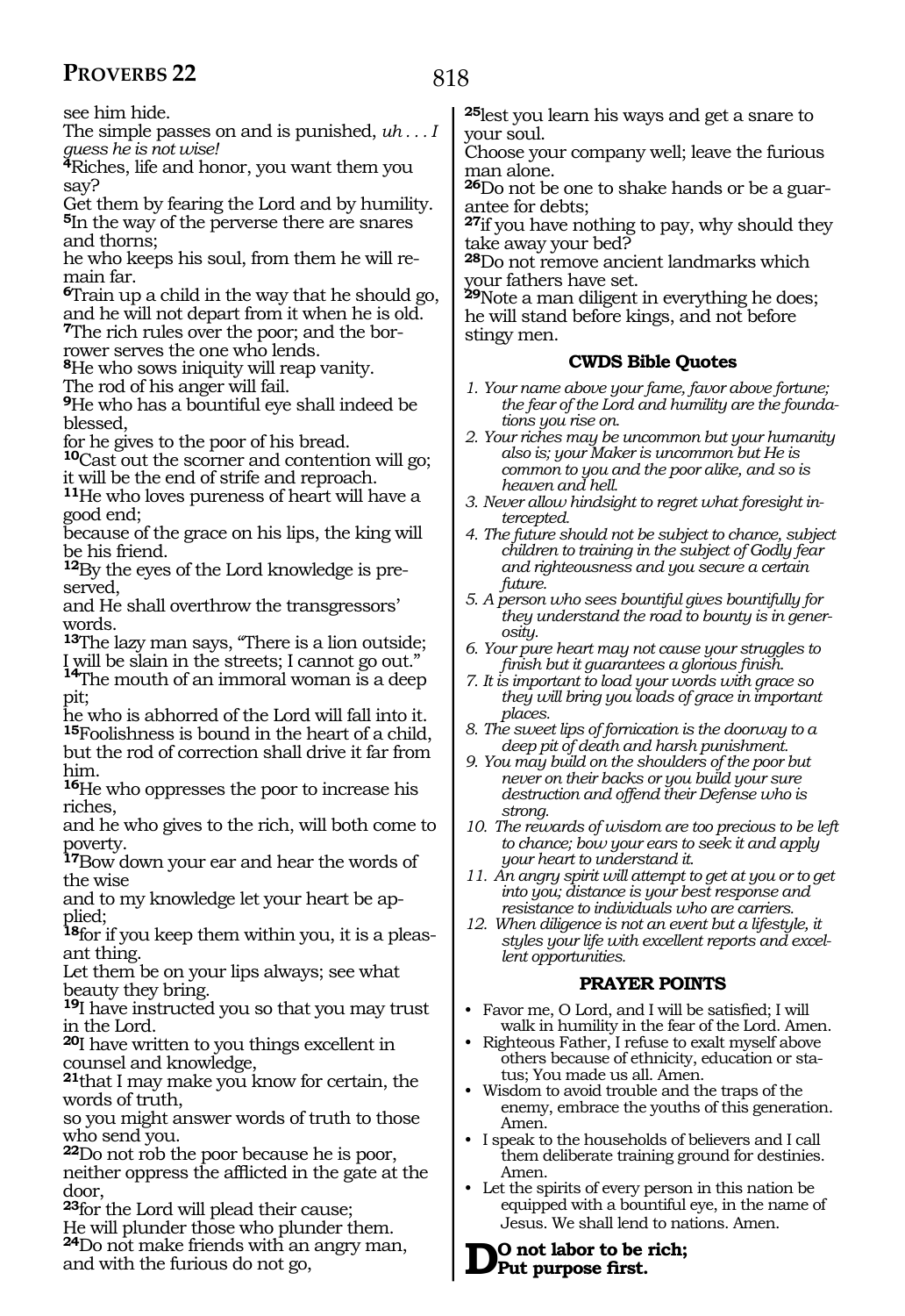#### **Riches fly towards heaven; You must bring heaven to earth. Yes, instead buy truth and wisdom, To part with them no more; For riches will take wings like the eagles And to the heavens they will soar.**

#### PROVERBS 23

**<sup>1</sup>**When you sit to eat with a ruler, consider well what before you he sets; **<sup>2</sup>**put a knife to your throat

if you have a strong appetite.

**<sup>3</sup>**Do not be desirous of his dainties, for they are deceitful meat.

**<sup>4</sup>**Do not exhaust yourself to be rich;

let wisdom restrain you.

**<sup>5</sup>**On inconsistent riches do not set your eyes, for riches will certainly make itself wings to fly. It will soar like the eagles to the heavens above,

*where the wealth of the wicked is stored up for the just.* 

**<sup>6</sup>**Do not eat the bread of the stingy,

nor let his lovely meats be your heart's desire. **<sup>7</sup>**As he thinks in his heart so is he.

"Eat and drink," he will say,

but his heart is not with you;

it is far away.

**<sup>8</sup>**The food you have eaten

you will vomit up again,

and waste your words of gratitude when his heart becomes plain.

**<sup>9</sup>**Do not speak to a fool for he will despise your wise words.

**<sup>10</sup>**Do not remove the old landmark;

nor enter the field of the fatherless child.

**<sup>11</sup>**Their Redeemer is mighty;

He will plead their cause against you.

**<sup>12</sup>**Apply your heart to instruction,

your ears to words knowledgeable and true.

**<sup>13</sup>**Do not withhold correction;

you must correct the child.

If you beat him with the rod he will surely not die.

**<sup>14</sup>**You shall beat him with the rod,

and deliver his soul from hell.

**<sup>15</sup>**My son, if your heart is wise, my heart will rejoice as well.

**<sup>16</sup>**My inner being will rejoice

when your lips speak right things.

**<sup>17</sup>**Do not permit your heart to envy sinners,

but fear the Lord all the day long.

**<sup>18</sup>**Surely there is an end;

all your expectations will not be cut off.

**<sup>19</sup>**Hear my son and be wise;

in the true way, guide your heart.

**<sup>20</sup>**Do not be numbered with winebibbers

nor with riotous eaters of flesh, **<sup>21</sup>**for the drunkard and the glutton

shall be poor and in need.

Drowsiness will clothe a man in rags.

**<sup>22</sup>**Listen to your father, my son,

and do not despise your mother when she is old.

**<sup>23</sup>**Buy truth and do not sell it,

also understanding, instruction and wisdom. **<sup>24</sup>**The father of the righteous will rejoice greatly;

to him who begets a wise child, joy shall be his.

**<sup>25</sup>**Your father and your mother will surely be glad;

she who bore you will celebrate the son that they have.

**<sup>26</sup>**Give me your heart, my son;

observe my ways with your eyes.

**<sup>27</sup>**For a prostitute is a deep ditch;

an immoral woman is a narrow pit. **<sup>28</sup>**She lurks to prey on her victims,

to increase the transgressors in the earth.

**<sup>29</sup>**Who has woe? Who has sorrow?

Who has contentions?

Who has complaints and wounds without cause?

Who has redness of eye?

**<sup>30</sup>**You who stay long at wine,

and go to seek wine that is mixed.

**<sup>31</sup>**Do not observe the wine when it is red,

when in the cup its color sits,

when it moves itself around invitingly,

**<sup>32</sup>**for in the end it shall bite,

like a serpent, like an adder it stings and it bites.

**<sup>33</sup>**Your eyes will see strange things;

perverse things will come from your heart; **<sup>34</sup>**you will be like him who lies in the midst of the sea,

or on the top of a mast.

**<sup>35</sup>**You will say, "They have stricken me but I was not hurt;

they beat me but this I did not feel.

When I awake? I will seek more to drink!"

## **CWDS Bible Quotes**

*1. Self-control ensures you do not experience selfdestruction.*

- *2. The riches of life is better than riches in life, the first will give you the second and get you to heaven; the second without the first will get away from you to heaven.*
- *3. You eat from the heart of a giver and not just their hands; if their heart is not with their hands their gift leaves indigestion.*
- *4. An uncorrected child is a failure waiting to manifest; your failure.*
- *5. Too much sleep makes poor: whether the sleep of entertainment, time-wasting or slumber.*
- *6. Seduction leads to reduction since the only real increase it offers is sorrows and heartaches.*

*7. Drunkenness is a spirit that makes self-destruction pleasurable; drunkenness is a state of disconnect with reality.*

## **PRAYER POINTS**

- Power to exercise self-control, fall upon the greedy and indisciplined, in the name of Jesus.
- Thank You Father for life and abundance in and of life; I am a life-giving offspring of my Father in heaven. Amen.
- Most High God, let my spirit reject the approach and pretense of stingy mean-spirited people.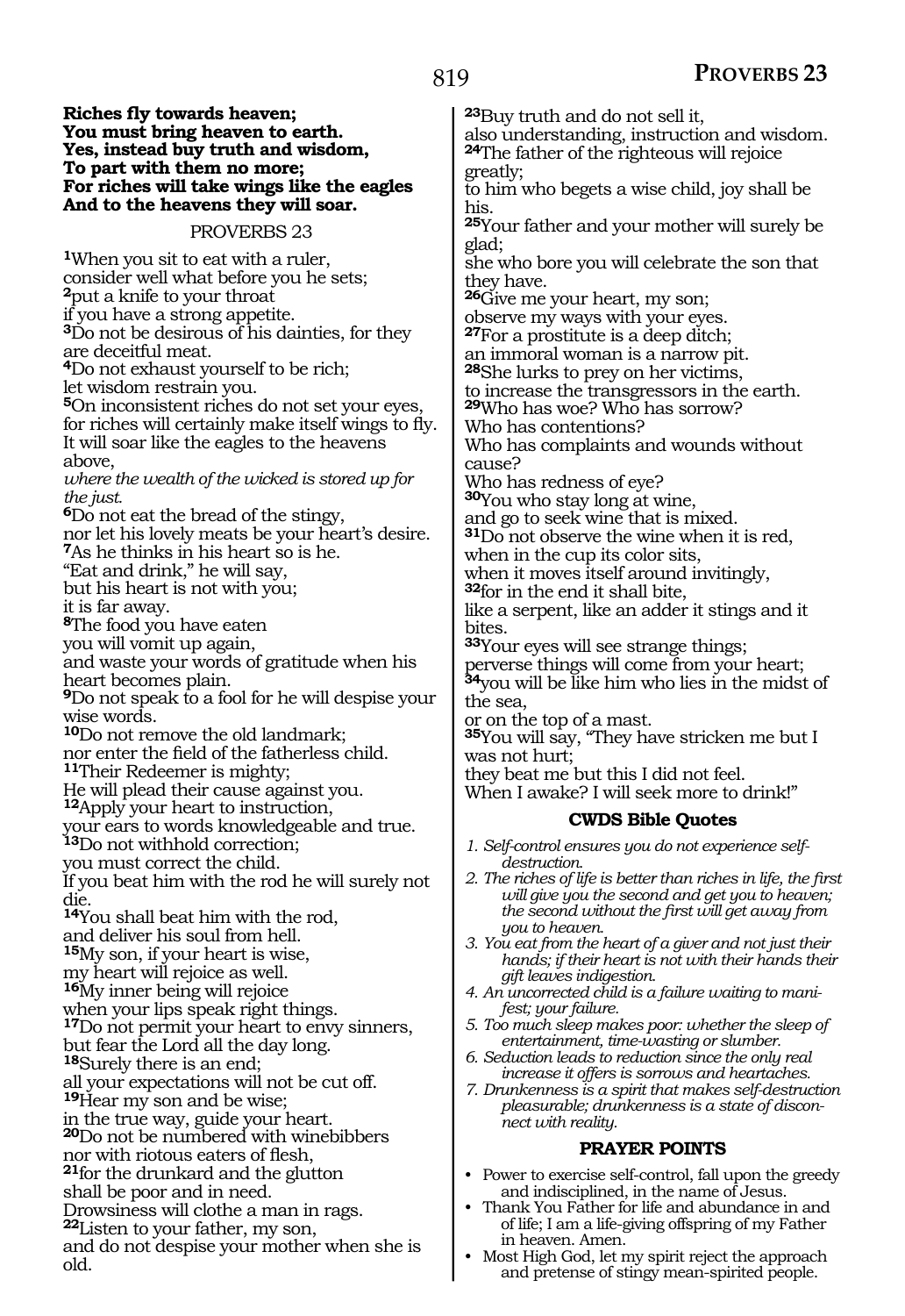Amen.

• Father God, let the spirit of slumber and electronic and other distractions be driven from the hearts of this generation; I speak focus into their spirits. Amen.

## **Wisdom, knowledge, understanding, Three building materials for your house.**

**Understanding, wisdom, knowledge, when you build, do not leave these out. By wisdom a house is built and refurbished, By understanding it is established, And by knowledge the house is filled with pleasant and precious riches.**

## PROVERBS 24

**<sup>1</sup>**Do not envy evil men nor desire to be with them, **<sup>2</sup>**for their heart studies destruction and their lips talk of mischief. **<sup>3</sup>**Through wisdom a house is built. It is established by understanding. **<sup>4</sup>**The rooms are filled by knowledge, with precious and pleasant riches. **<sup>5</sup>**A wise man is strong. A man of knowledge increases strength; **<sup>6</sup>**for by wise counsel you shall make war. In many counselors there is safety. **<sup>7</sup>**Wisdom is too high for a fool. In the gate he does not open his mouth. **<sup>8</sup>**He who devises to do evil, will be known as a mischievous person. **<sup>9</sup>**The thought of foolishness is sin. The scorner is an abomination to men. **10**If you get weary of heart in the day of adversity, then your strength is very small. **<sup>11</sup>**If you fail to deliver those drawn to death and those ready to be slain **<sup>12</sup>**claiming you did not know, there is One who sees everything. Shall not He who examines the heart con- sider? He who sees and keeps the soul certainly knows. He will reward every man according to his work. **<sup>13</sup>**My son, go on, eat honey because it is good to eat. Eat up the honeycomb because the taste is sweet. **<sup>14</sup>**So shall the knowledge of wisdom be tasty to the soul. There shall be a great reward in the day that it is found. So will your expectation not be cut off. **<sup>15</sup>**Do not lay in ambush, you wicked, against the righteous man's dwelling place; do not plunder his place of rest. **<sup>16</sup>**A just man may fall seven times; seven times he falls, yet seven times he rises. He will rise above it all.

But the wicked shall fall into mischief;

when he falls it is for good. **<sup>17</sup>**Do not rejoice when your enemy falls. When he stumbles, do not be glad; **<sup>18</sup>**the Lord will see and be displeased and turn His wrath away from him. **<sup>19</sup>**Do not fret because of evil men, and do not be envious of the wicked, **<sup>20</sup>**for he will be rewarded. The candle of the wicked shall go dim. **<sup>21</sup>**Fear the Lord and the king, my son; do not associate with those who quickly change; **<sup>22</sup>**their calamity will rise suddenly. Who knows their ruin and their wage? **<sup>23</sup>**These things also belong to the wise; if you are wise it is for you. It is not good to be partial, or to respect persons in judgment. **24**He who says to the wicked, "You are righteous," him the people will curse; nations will abhor him; he is hated of the Lord. **<sup>25</sup>**Those who rebuke him will have delight, and on them will come a good blessing. **<sup>26</sup>**Every man kisses the lips that gives an answer that is right. **<sup>27</sup>**Prepare your work outside; in your field be satisfied. Make your field fit and ready, then afterward go and build your house. **<sup>28</sup>**Do not be a false witness against your neighbor; it is not good to deceive with your mouth. **<sup>29</sup>**Do not say, "I will do to him as to me he has done; according to his work, I will pay back." *These thoughts should never come.* **<sup>30</sup>**I went by the field of the slothful, the vineyard of the lazy who has no understanding; **<sup>31</sup>**it was overgrown with thorns, bushes covered its face, and its stone wall was broken down. **<sup>32</sup>**I saw and considered it well. I looked on it and received instruction: **<sup>33</sup>**just a little sleep, a little slumber, a little folding of the hands to rest, **<sup>34</sup>**then poverty comes as to one who travels, and lack like an armed man. **CWDS Bible Quotes** *1. The cozy joy-ride of an evil person is suicide; you discount your positioning if you position your eyes on them in envy. 2. Build your knowledge to build your house with lasting values and valuables. 3. Your strength is known in battle; application justifies preparation; wisdom makes strong.*

- *4. The heart engages the hands in the mission of rescue; the Lord examines the heart's response to the duty of rescue; eternal death is the greatest motivation to rescue.*
- *5. The fall of the righteous is not the end of the righteous, but the rise of his righteous end. It is not how hard you fall but how high you bounce*

## 820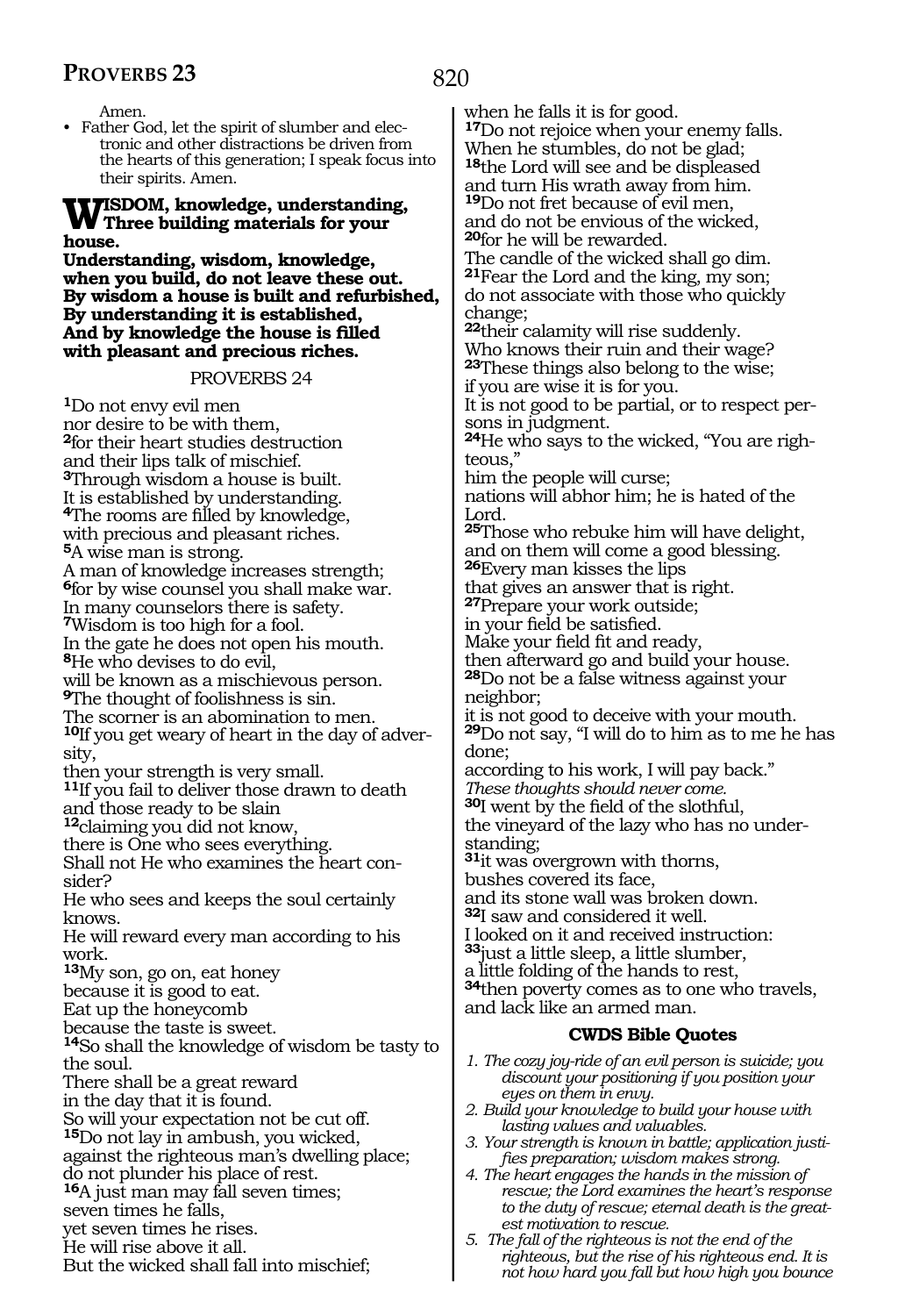*that matters in the end.*

- *6. If the defeat of your enemy turns you on, it turns off your strong Defender since it makes you just like them.*
- *7. If they are movable move away from them; if they change all the time, place time between you and them.*
- *8. You curse your blessing when you bless the wicked; heaven and earth abhor you.*
- *9. Truth is absolute; it lies transparent; it accepts and gives no excuses for a lie.*
- *10. Build your income then build your house and income will come streaming in to supply your house and build your comfort.*
- *11. Laziness is your active and energetic invitation to poverty to take charge and manage your destiny.*

## **PRAYER POINTS**

- I refuse to devalue my hope in God by envying evil persons, in the name of Jesus.
- Give me wisdom and understanding, Lord, to build and to establish my house; give me knowledge so I may fill it with pleasant riches. Amen.
- I refuse to be weak in the day I am tested; I will demonstrate strength, resilience and wisdom on the battle field. Amen.
- I will give no excuses; I will get involved in the battle for the souls of men. Amen.
- Thank You Lord that I have the Holy Ghost bounce; though I may fall I will rise and I will win. Amen.

## **FRUITLESS clouds and winds,**<br>So is he who boasts but cannot pro**duce.**

**From before the king remove the wicked, and his throne shall be established. If your enemy hungers, give him food; If he is thirsty, give him drink; So shall you heap coals of fire on his head. Do not be fruitless clouds and wind.** 

## PROVERBS 25

**<sup>1</sup>**These are the proverbs Solomon wrote which Hezekiah king of Judah copied out. **<sup>2</sup>**It is the glory of kings to conceal a thing, but to search out hidden things is the honor of kings.

**<sup>3</sup>**The heaven for height, the earth for depth, even so the heart of kings, you cannot search. **<sup>4</sup>**Take away the dross from silver,

and there comes a vessel for the refiner. **<sup>5</sup>**Remove the wicked from the king's presence, and his throne will be established in righteousness.

**<sup>6</sup>**Do not lift up yourself in the king's presence, nor stand in the place of great men;

**<sup>7</sup>**it is better to be told, "Come up here; you are promoted,"

than to be put in a lower place in the prince's presence.

**<sup>8</sup>**Do not be hasty to quarrel lest you do not know what to do or say,

in the end when your neighbor puts you to shame.

**<sup>9</sup>**Debate the cause with your neighbor alone;

to another, do not let the secret be known, **<sup>10</sup>**lest he who hears it put you to shame, and your infamy is never turned away.

**<sup>11</sup>**Like apples of gold in pitchers of silver, so is a word fitly spoken.

**<sup>12</sup>**Like an earring of gold and a refined golden ornament,

so is wise rebuke in an ear that is obedient. **<sup>13</sup>**Like the cold of snow in the time of harvest, so is a faithful messenger to those who send him;

the soul of his master he refreshes.

**<sup>14</sup>**Whoever boasts about a gift he never gives, is like clouds and winds that bring no rain.

**<sup>15</sup>**By much patience the prince is persuaded. A soft answer breaks the bone.

**<sup>16</sup>**Have you found honey? Eat only sufficient lest you be too full with it and you vomit. **<sup>17</sup>**Withdraw your foot from your neighbor's

house lest he gets tired of you and hates you. **<sup>18</sup>**He who bears false witness against his

neighbor is like a club, a sword and a sharp arrow.

**<sup>19</sup>**Confidence in an unfaithful man in troubled times

is like a broken tooth and a foot out of joint. **<sup>20</sup>**Like one who takes away a garment in the cold,

and like vinegar poured into soda,

is he who sings songs to a heavy heart.

**<sup>21</sup>**If your enemy is hungry, give bread to him; if he is thirsty, give him water to drink;

**<sup>22</sup>**so will you heap coals of fire on his head. The Lord will surely reward you then.

**<sup>23</sup>**As the north wind drives away rain that would come,

so does an angry countenance drive away a backbiting tongue.

**<sup>24</sup>**It is better to live on the roof in a small cor- ner,

than with an angry woman in a house very wide.

*Yes, nothing replaces your peace of mind.*  **<sup>25</sup>**Like cold water to a thirsty soul,

even so good news from a far country refreshes the heart.

**<sup>26</sup>**A righteous man who bows down before the wicked

is like a contaminated spring and a polluted well.

**<sup>27</sup>**It is not good to eat too much honey,

so when men seek their own glory is no glory. **<sup>28</sup>**He who has no self-control

is like a city without walls that is broken down.

*No walls of protection, vulnerable and weak, is the picture of a man who cannot rule his own spirit.*

## **CWDS Bible Quotes**

*1. God conceals so a search can reveal, for unless it is personal discovery it is not personal inventory; it loses importance and value.*

*2. It is the attitude of kings and an attribute of the children of the King of kings to be constantly*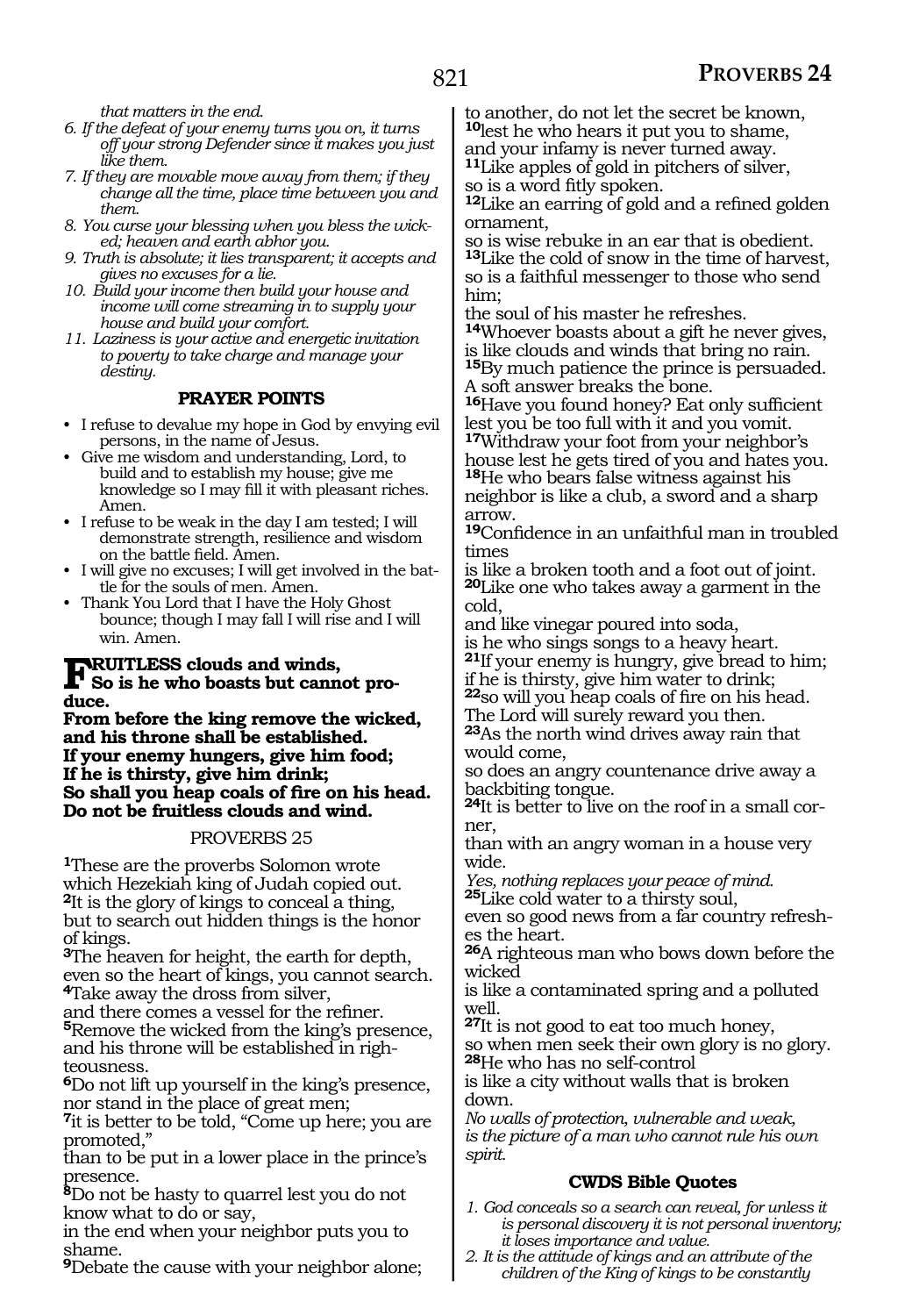*searching for revelation in the Word.*

- *3. The quality of your administration will determine the admiration you get and the endurance of your tenure; bad influence will bring down the best team.*
- *4. Honor taken may work your dishonor, honor given lives on to honor you.*
- *5. Quick to court with your case is courting quick embarrassment and shame.*
- *6. Let peace be the resolve of your heart and it will be at the heart of your resolve.*
- *7. Your world is as empty as your words.*
- *8. Faithfulness and integrity blesses and refreshes and is a currency that can be converted into customers, clients and friends.*
- *9. The harder you come the tougher the defence; harshness alarms, gentleness disarms.*
- *10. Educate yourself to exercise moderation, temperance and restraint, or the failure will educate and eradicate you.*
- *11. Emotions is your biggest enemy when handling contempt; contradict the emotions to master the situation.*
- *12. Grit the grind out of your spouse's mind and you will grind the grit away alone; grind the grit privately in prayer and you will create a pure environment for a healthy relationship.*

## **PRAYER POINTS**

- Father, stir the hearts of believers to seek divine revelations in Your word and in Your presence. Amen.
- Righteous Lord, let the wicked be uprooted from my company and my employment so you may bless and establish me. Amen.
- Spirit of humility, rest in the bosom of those entrusted with greatness in this generation. Amen.
- I speak peace and divine resolve to every argument and to every divisive spirit in the body of Christ. Amen.
- My Father my God, let my words be loaded with life. Amen.

**Snow in summer, did you say, "cool"? Out of place just like a fool! A rod for the fool's back, avoid the damage. Do not send a fool to deliver a message; He is like the thorn in a drunkard's hand that senselessly pricks.** 

**But the fool has more hope than he who is wise in his own conceit.** 

**The slothful, the talebearer, the contentious man, too**,

## **All together makes up "the parable of**  fools.

## PROVERBS 26

**<sup>1</sup>**Just as it is to have snow in summer or in the harvest to have rain,

so to give honor to a fool is out of place. **<sup>2</sup>**Like a bird that wanders and as a sparrow that flies,

so a curse that is causeless shall not arrive. **<sup>3</sup>**A whip for the horse, a bridle for the ass, <sup>4</sup>Never answer a fool according to his folly lest. like him you appear to be.

**<sup>5</sup>**Answer a fool according to his folly

lest he be wise in his own conceit.

**<sup>6</sup>**He who sends a message by the hand of a fool

cuts off his feet and drinks damage down. **<sup>7</sup>**Even as a lame person does not have two equal legs,

so a parable in a fool's mouth is out of place. **<sup>8</sup>**As he who binds a stone in a sling

those who give honor to a fool looks foolish just as this.

**<sup>9</sup>**Like a thorn that goes up into the drunkard's hand,

so a parable in a fool's mouth creates senseless harm.

**<sup>10</sup>**The great God who made everything; repays the fool and give transgressors their reward.

**<sup>11</sup>**The fool returns to his folly like a dog to its vomit,

**<sup>12</sup>**yet there is more hope for the fool,

than for a man wise in his own conceits.

**<sup>13</sup>**The slothful man says, "There is a lion in the way,

a fierce lion in the street." **14**The slothful turns on his bed as a door turns on its hinges.

*Both turn to and fro fixed in their place going nowhere.* 

**<sup>15</sup>**The slothful hides his hand in his bosom. It grieves him to bring it again to his mouth. **<sup>16</sup>**The sluggard is wiser in his conceit than seven men with good arguments.

**<sup>17</sup>**The passer-by who meddles in strangers' quarrel is like one taking a dog by the ears*.* **<sup>18</sup>**Like a madman throwing firebrands, arrows and death,

**<sup>19</sup>**so is the man who deceives his neighbor, then says, "It is a joke; I was sporting, heh!" **<sup>20</sup>**Where no wood is the fire will desist. Remove the talebearer and strife will cease. **<sup>21</sup>**Like coals are to burning and wood to the fire,

so is a contentious man to kindle strife. **<sup>22</sup>**A talebearer's words are like wounds; they go deep down into the belly's innermost. **<sup>23</sup>**Burning lips with a wicked heart, are like a clay pot covered with silver dross.

**<sup>24</sup>**He who hates is deceitful when he hides it with his lips.

**<sup>25</sup>**There are seven abominations in his heart, so when he speaks compliments do not believe.

**26**He covers his hatred by deceit but his wickedness shall be known to all.

**<sup>27</sup>**Whoever digs a pit shall fall into it, and he who rolls a stone, it shall return to his harm. **<sup>28</sup>**A lying tongue hates those who are afflicted by it*.*

A flattering mouth works ruin; it destroys.

## **CWDS Bible Quotes**

*1. A curse without a cause is carried but never caught; the curse you do not call for can make no contact.*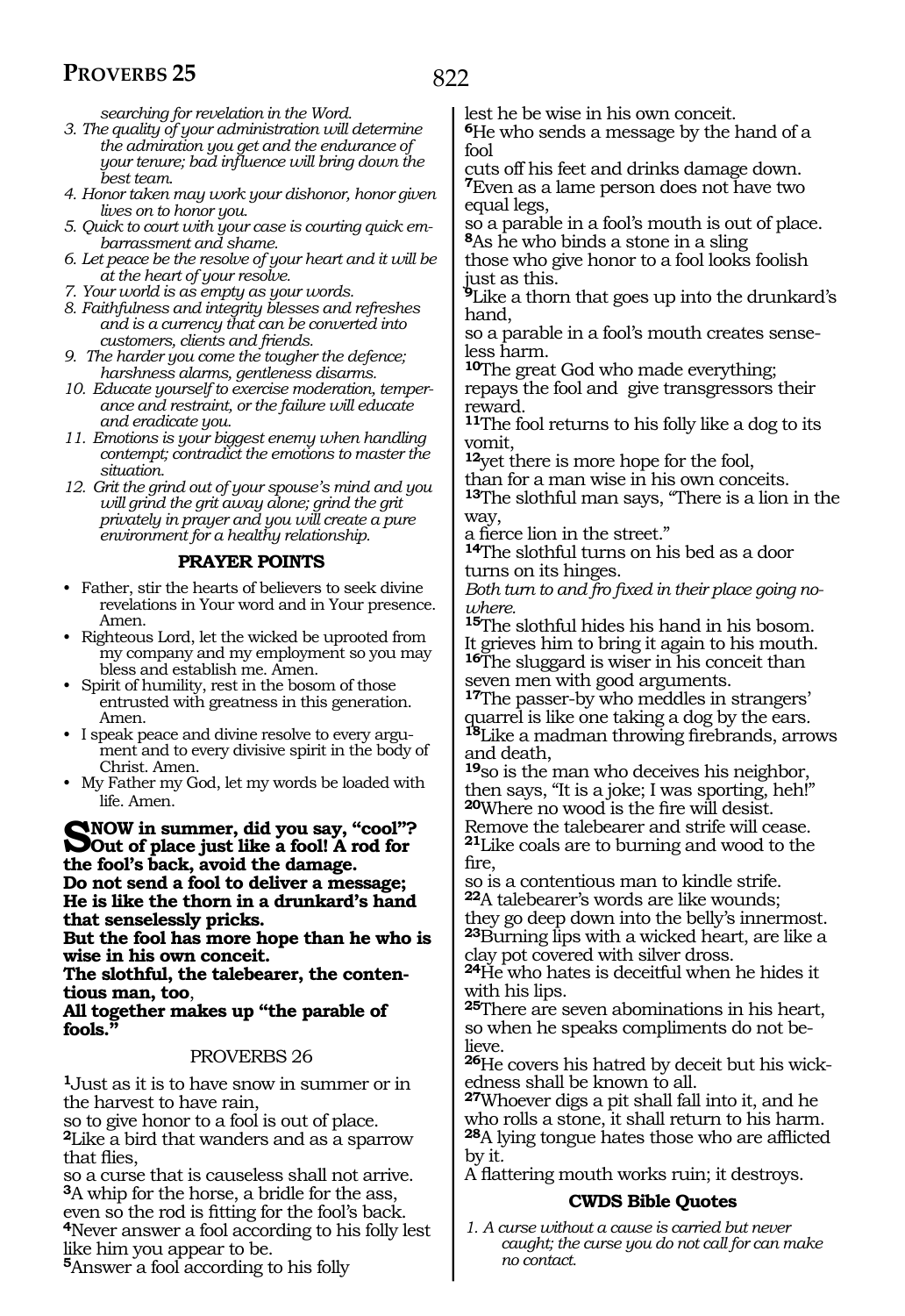- *2. Answer a fool with wisdom or you may look foolish trying to make them look foolish, trying to correct them.*
- *3. The honor you give to a fool is your dishonor; their speech, their action and their response to duty alerts you of their level of understanding and application.*
- *4. The conceited unseats the fool in their quest and expectation of shame and dishonor.*
- *5. Excuses for laziness make sense only to the lazy; the arguments will be ridiculed in the court room of basic necessity.*
- *6. Practical and idle jest may seem a success, but it is a greater success at causing confusion, division and distress.*
- *7. If the quarrel is not your own, leave it alone, or it may own you.*
- *8. Gossip is intentional hatred with expectation of damage disguised as concern.*
- *9. You may cover your malice but can you malice your Cover for removing Himself and exposing you?*
- *10. You hate to acknowledge that you hate so much, but your lie and slander has no information or assignment but the hate that released it.*
- *11. The pit you dig may become your pitfall and the offense you lay down your down fall.*

## **PRAYER POINTS**

- Mighty God, let every altar proclaiming curses on believers be broken by fire; let everyone who curses Your people receive their own sentiments, in the name of Jesus.
- Righteous Father, let folly be driven from the hearts of this generation; let them tremble in fear of You. Amen.
- All-knowing God, let wisdom enter the hearts of those who are devoid of it. Amen.
- Every conceited, arrogant spirit attaching itself to believers, loose your hold, in the name of Jesus.
- Merciful Father, place the spirit of work into the hearts of the lazy; give them the passion to achieve, in the name of Jesus.

# **NOBODY** knows what tomorrow may<br>
Nobel in the set of a shedy should be set

**Nobody knows and nobody should boast. Will it bring you glory and praise? Will it be the end of your days? Nobody knows! Nobody knows! Somebody knows; it is the prudent and wise.**

**He foresees evil ahead and he goes and hides.**

**When the simple pass on and is punished he will say, "Nobody knows, but I tried."**

## PROVERBS 27

**<sup>1</sup>**Do not boast about tomorrow,

for you do not know what a day may bring. **<sup>2</sup>**Let another man praise you, not your own mouth;

a stranger and not your own lips.

**<sup>3</sup>**A stone is heavy and sand weighty, but a fool's wrath weighs more than them both.

**<sup>4</sup>**Wrath is cruel and anger outrageous; but who can stand before envy, oh, who? **<sup>5</sup>**Open rebuke is better than secret love. **<sup>6</sup>**Faithful are the wounds of a friend,

but the kisses of the enemy are deceitful.

*They have one aim, unto one end.*  **<sup>7</sup>**The full will loathe the honeycomb,

but to the hungry every bitter thing is sweet.

**<sup>8</sup>**Like a bird that wanders from her nest,

so is a man who wanders from his place. **<sup>9</sup>**As ointment and perfume make the heart glad,

so is the sweetness of the hearty counsel of a friend.

**10**Never forsake your own friend and your father's,

nor go to your brother's house when you are in trouble.

It is better to have a neighbor who is near than a brother who remains distant.

**<sup>11</sup>**Be wise, my son; make my heart glad,

that I may answer those who reproach me. **12**A prudent man foresees evil and hides himself,

but the simple passes on and is punished. **<sup>13</sup>**Take his garment who is guarantee for a stranger;

and if it is for an adulterous woman, take it of him as a pledge.

**<sup>14</sup>**He who blesses his friend with a loud voice, rising early morning, it is counted for a curse. **<sup>15</sup>**A continual dripping on a very rainy day

and a contentious woman, say, which is worse?

They are both alike.

**<sup>16</sup>**He who restrains this woman restrains the wind

and grasps liquid ointment with his right hand*.* **<sup>17</sup>**As iron sharpens iron,

so a man sharpens the countenance of his friend.

**<sup>18</sup>**Whoever tends the fig tree will eat its fruits; so will he who waits on his master be honored.

**<sup>19</sup>**As face answers to face in water,

so the heart of man answers to man; it shows him up.

**<sup>20</sup>**Hell and destruction are never full,

so the eyes of man are never satisfied. **<sup>21</sup>**The furnace for gold, the refining pot for silver,

so is man to his praise; he is being tried. **<sup>22</sup>**Beat a fool in a mortar among wheat with a

pestle, yet his foolishness will not depart. **23**Be diligent to know how your flocks are do-

ing; and pay attention to your herds.

**<sup>24</sup>**Riches are not forever,

nor will the crown endure to all generations. **<sup>25</sup>**The hay appears, the tender grass shows itself,

and they gather the herbs of the mountains. **<sup>26</sup>**Lambs are for clothing and goats are the price of the field;

**<sup>27</sup>**you shall have goat's milk enough for your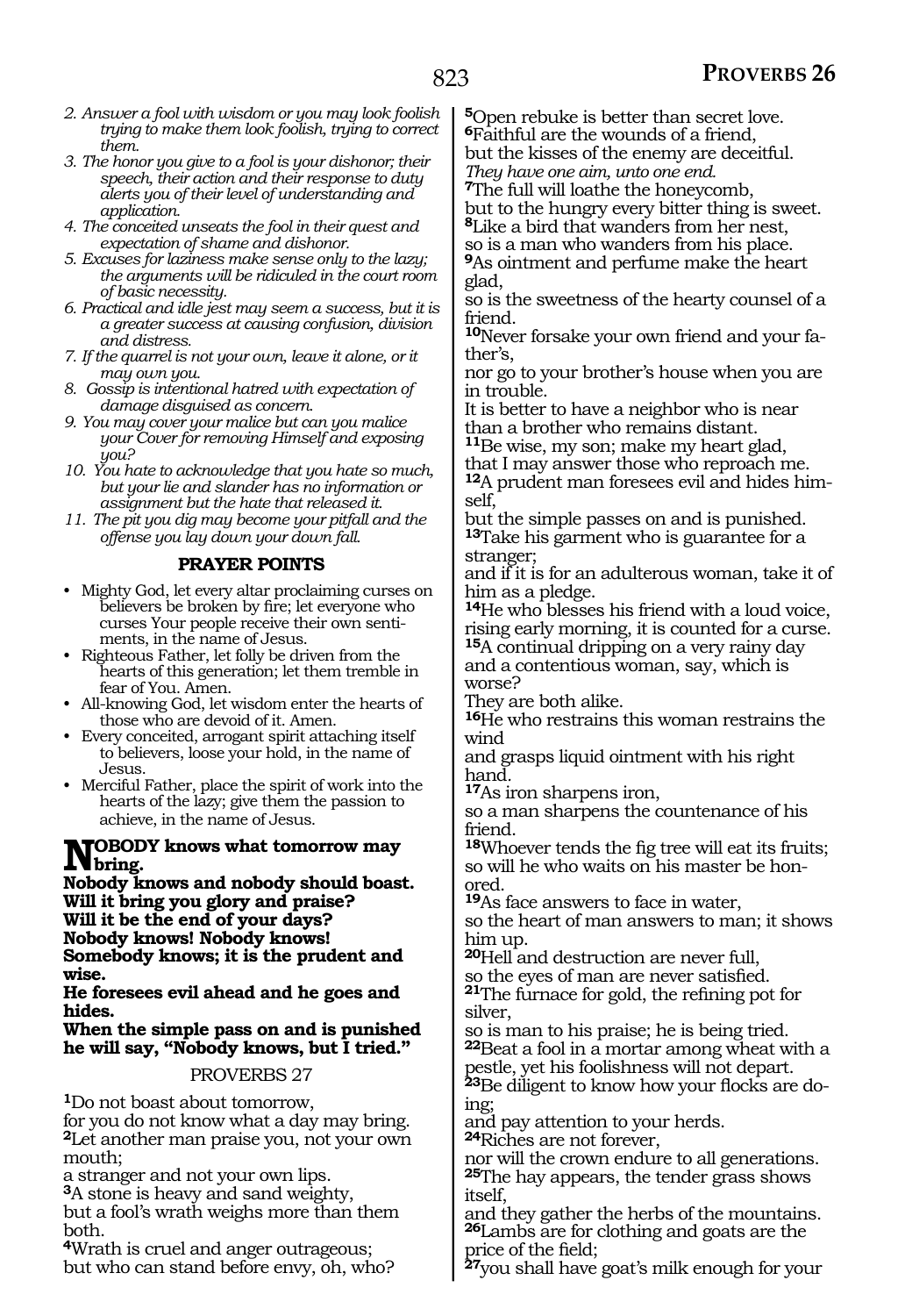824

food,

for food for your household and your maid servants.

## **CWDS Bible Quotes**

- *1. Your boast of tomorrow is premature; your boast of the one who holds tomorrow is mature and guarantees a sure tomorrow.*
- *2. Self praise is no recommendation just empty revulsion; to be full of yourself empties you of respect.*
- *3. Anger may have provocation, envy provokes; anger can be appeased without losses, envy is only appeased when something is lost or taken.*
- *4. Never mistake the kisses of your enemy for secret love, yet you err if you mistake the open correction of your friend for secret enmity.*
- *5. It is not what is hungry for you that fills you but what you are hungry for. Spiritual hunger is to be full but never filled; true hunger makes you fulfilled.*
- *6. The advice and correction of a friend comes from the heart and heartens in the end.*
- *7. To forsake a friend is friendly hostility or rather hostile and unfriendly.*
- *8. Let restraint direct your steps in trouble or rage will increase the troubles of your steps.*
- *9. Danger not avoided is disaster invited; hell laughs with the obstinate and extends to them friendly invitation.*
- *10. The security guarantee you extend exposes you to insecurity you may never be able to defend or guarantee recovery from.*
- *11. You can drive your spouse crazy with nagging or leave them driving crazy about you by your restraint and good judgment.*
- *12. If the company you keep does not keep you competent and make you wiser, better and stronger, keep them away from you.*
- *13. You may fix your face to hide your bitter heart but you have to face the fix of your bitter heart for it will ever be facing you.*
- *14. Your business is your bother, you cannot pass it to your brother; figure out the figures to enhance success and avert failure.*
- *15. Riches do not last forever but wisdom does; to store riches in forever is wisdom.*

## **PRAYER POINTS**

- King of Glory, You are my God and my boast; I am complete in You. Amen.
- Most High God, let me be justified always in Your sight, in the name of Jesus. Amen.
- Merciful Father, I speak faithfulness into marriages in the church; let suspicion and jealousy give way to confidence and trust. Amen.
- Thank You Father for the brutal but faithful honesty of those who have my interest at heart. Amen.
- I hunger and thirst for righteousness. Father; the more I get the more hungry I become. Amen.

## **Why are you fleeing? No one is pursuing!**

#### **Do you see a lion? Oh, how the righteous are bold!**

**If you cover your sin, you will not prosper; Forsake them. Why flee in the cold?**

## PROVERBS 28

**<sup>1</sup>**The wicked flees when none is pursuing,

but the righteous is bold as a lion.

**<sup>2</sup>**Many are the rulers when a land is filled with transgressions,

but by a man of understanding and knowledge the state will be prolonged.

**<sup>3</sup>**A poor man who oppresses the poor is like a sweeping rain that leaves no food.

**<sup>4</sup>**Those who forsake the law praise the wicked, but those who keep the law contend with them.

**<sup>5</sup>**Evil men do not understand judgment, but those who seek the Lord understand all things.

**<sup>6</sup>**Better is the poor who walks in uprightness than he who is perverse in his ways though he is rich.

**<sup>7</sup>**Whoever keeps the law is a wise son, but the companion of the riotous brings his father shame.

**8**He who increases wealth by interest and unjust gain

shall gather for him who will pity the poor; wealth will be exchanged.

**<sup>9</sup>**He who turns his ear from hearing the law, his prayer will be an abomination to God. **<sup>10</sup>**Whoever causes the righteous to stray into evil,

into his own pit he himself shall fall, but the upright will inherit good things. **<sup>11</sup>**In his own conceit the rich man is wise,

but the poor who has understanding searches him out.

**12**There is great glory when the righteous rejoices,

but when the wicked rises men go in hiding. **<sup>13</sup>**One cannot prosper if he covers his sins; but whoever confesses and forsakes them will have mercy.

*It is a curse to keep sin hidden.* 

**<sup>14</sup>**Happy is the man who is reverential always; but those who harden their heart, mischief will come.

**<sup>15</sup>**Like a roaring lion and a bear that is raging, so is the wicked ruler over the poor man.

**<sup>16</sup>**The prince who lacks understanding is a great oppressor.

He who hates covetousness prolongs his days. **<sup>17</sup>**A man who does violence and sheds blood

will flee to a pit;

do not let him remain.

**<sup>18</sup>**Whoever walks uprightly shall find salva- tion.

The perverse in his ways will fall at once. **<sup>19</sup>**He who plows the land will have plenty bread;

but he who follows vain persons will be poor. **20**A faithful man will abound with much blessing.

Those who hasten to be rich will not be innocent.

**<sup>21</sup>**To be partial is not good;

for a piece of bread that man will transgress. **<sup>22</sup>**He who has an evil eye seeks quick riches; he does not consider that poverty shall come.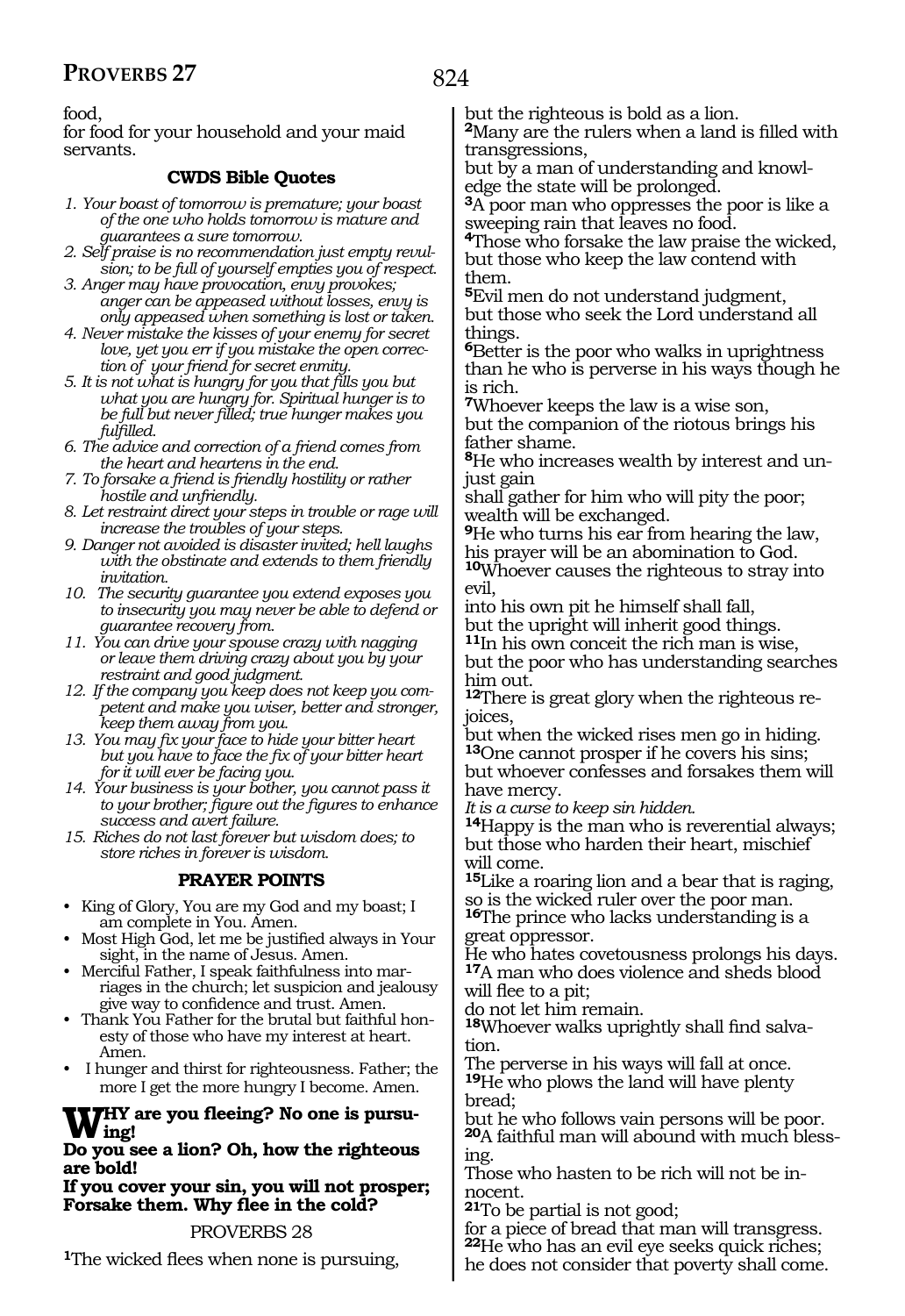**<sup>23</sup>**He who rebukes a man will find more favor than he who flatters with his tongue. **<sup>24</sup>**Whoever robs his father and mother and

says, "I do not transgress,"

is a companion of him who destroys.

**<sup>25</sup>**The proud in heart stirs up strife and anger; he who puts his trust in the Lord will prosper. **<sup>26</sup>**He who trusts in his own heart is a fool, but he who walks wisely will be delivered. **<sup>27</sup>**He who gives to the poor will not lack,

but he who hides his eyes from them will have many curses.

**<sup>28</sup>**When the wicked rise, men hide themselves; *at the rise of the wicked many flee,* 

but when the wicked perish they are joyful for then shall the righteous increase.

## **CWDS Bible Quotes**

- *1. Wickedness keeps you fearfully on the edge of just expectation; righteousness keeps you in the confidence of God's protection.*
- *2. The fight for supremacy in poverty is the supreme decision to stay in poverty; you can race for the top of the bottom by keeping others down, or you can reach for the top from the bottom by helping them up.*
- *3. Never make friends with those you should contend with; never endorse what needs a reprimand. The rise of the wicked is the fall of righteous principles and standards.*
- 4. Prophetic revelation comes with persistently seeking the Lord; you understand all things.
- 5. The friends you follow determine the friendly spirits that follow you.
- *6. Pity the poor and you are a designate for more; compassion magnetizes resources held in heartless hands.*
- *7. Reject the word and the Word rejects and utterly abhors your prayer.*
- *8. It is not a light thing to Christ when you evangelize those who are rightly Christ's to your sinful desires; never compete with God for a friend or partner.*
- *9. Sin drives away prosperity even if cloaked or covered; they cannot co-exist. Your mouth is the exit for your sin; confess and forsake it.*
- *10. Walk softly in Godly fear and happiness will run to keep company with you.*
- *11. Anxiety for wealth compromises innocence; the wealth you rush to get will rush to get away from you; faithful labor opens heaven's store.*
- *12. Your success is wrapped up in your hard work; anxiety without work is of little worth.*
- *13. Partiality and flattery harms you more than it helps the other; a rebuke favors you both.*

## **PRAYER POINTS**

- My confidence is in the Lion of Judah; I am bold as my Lion. Amen.
- I rebuke every spirit that causes people in need to be lords and oppressors of others in need; let the spirit of empathy and generosity elevate them to the top. Amen.
- Righteous Father, let the courage to reprimand sinners irrespective of status or stature and beneficial relationship, be in the hearts of believers. Amen.
- My Father God, enlighten me in the understanding of all things, as I seek Your face persis-

tently. Amen.

• I refuse to be the companion of the wicked and riotous; I will preserve my environment, in the name of Jesus.

**WHERE** no vision is, where you act **without a plan,** 

**The people will perish; so go get yourselves one.** 

## **If you are often reproved and you harden your neck,**

**It will become brittle as crystal and, with- out any remedy, it will snap.** 

## PROVERBS 29

**1**He who is often reprimanded and still hardens his neck

will be destroyed suddenly without any remedy.

**<sup>2</sup>**When the righteous rule the people rejoice and are glad,

but when the wicked rule they mourn and are sad.

**3**He who loves wisdom makes his father rejoice,

but he who keeps company with prostitutes wastes his money.

**<sup>4</sup>**By justice, the king establishes the land, but it is overthrown by those who receive bribes in their hand.

**<sup>5</sup>**A man who flatters his neighbor spreads a net for his feet.

**<sup>6</sup>**By transgression the person falls into a snare,

but the righteous sings and rejoices. **<sup>7</sup>**The righteous considers the cause of the poor,

but the wicked does not care; he is not inter- ested to know.

**<sup>8</sup>**Scornful men bring a city into a snare,

but by wise men wrath is turned away.

**<sup>9</sup>**If a wise man reasons with the foolish, this he will regret;

whether he rages or he laughs, there is no rest.

**<sup>10</sup>**The bloodthirsty hate the upright,

but the just will seek to deliver his soul. **<sup>11</sup>**A fool utters all his thoughts as they come,

but the wise puts his thoughts on hold.

**<sup>12</sup>**If a ruler gives heed to lies, all his servants will become wicked.

**<sup>13</sup>**The poor and the deceitful meet together: the Lord gives sight to the eyes of both of them.

**<sup>14</sup>**The king who judges the poor and judges them faithfully,

his throne will be established; forever it shall be.

**<sup>15</sup>**Wisdom is given by correction and by the rod of change,

but a child left to himself brings his mother shame.

**16**When the wicked are multiplied, transgressions increase,

but the fall of the wicked the righteous will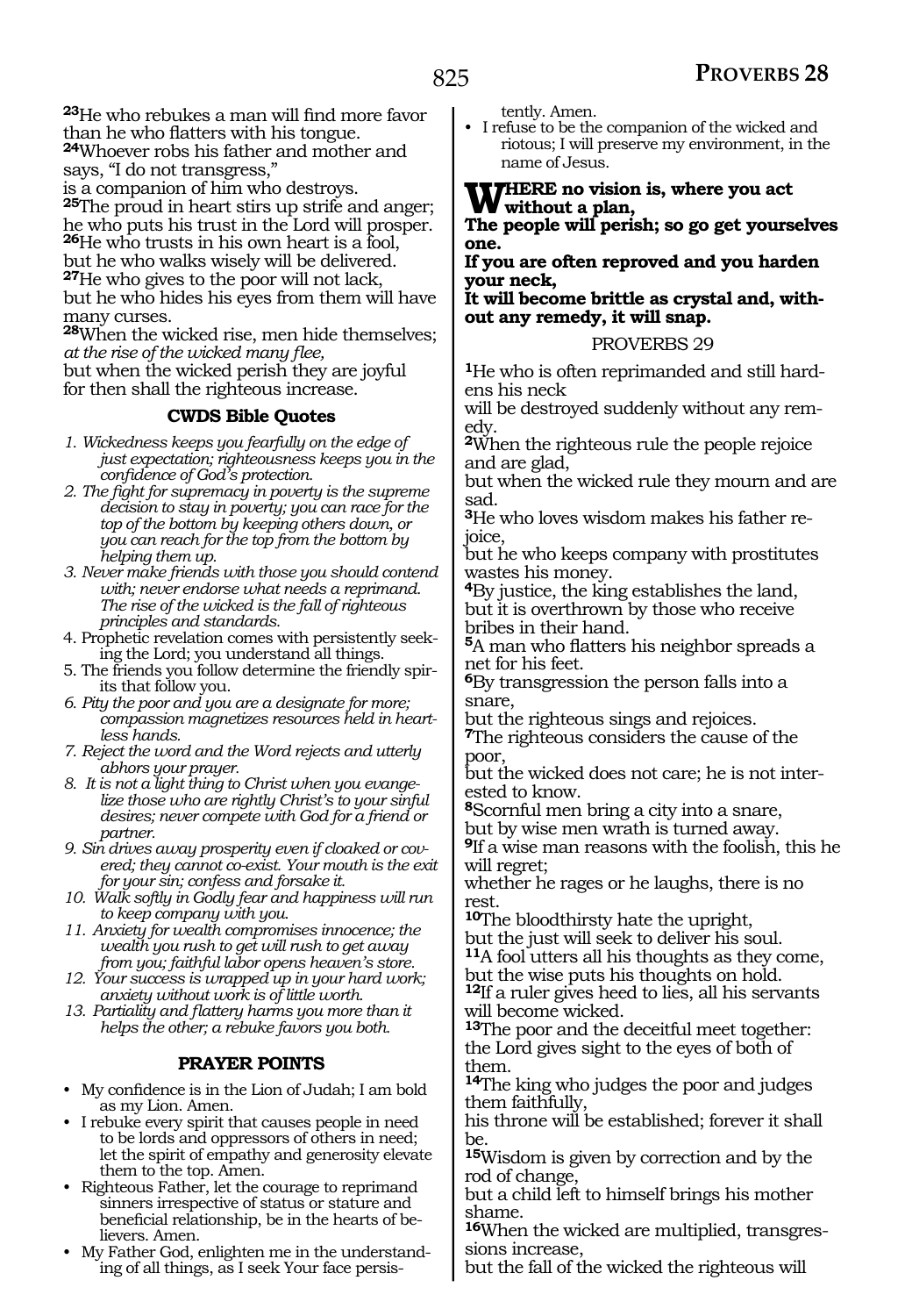witness.

**<sup>17</sup>**Correct your son and he will give you rest; he will make your soul happy because of this. **<sup>18</sup>**Where no vision is, the people perish*;*

but happy is the person who keeps the law. **<sup>19</sup>**A servant will not be corrected by words, for though he understands, he will not answer at all.

**<sup>20</sup>**Do you see a man who is hasty in his speech?

There is more hope for a fool than for him.

**<sup>21</sup>**He who delicately brings up a servant from a child

shall have him become a son in the end after a while.

**22**An angry man stirs up strife; in transgression the furious abounds.

**<sup>23</sup>**A man will be brought low by his pride, but honor will uphold the humble person.

**<sup>24</sup>**He who partners with a thief, his own life he hates;

he hears curses but does not discern it in that day.

**<sup>25</sup>**To fear man brings a snare, but he who trusts in the Lord shall be safe.

**<sup>26</sup>**Many seek the ruler's favor, but from the Lord comes justice.

**<sup>27</sup>**An unjust man is an abomination to the just.

The wicked utterly hates those who are upright in the way.

## **CWDS Bible Quotes**

- *1. Grace is gradual resistance that temporarily bars the door to your 'suddenly'; grace is the last man standing and the final defence line of the hard-hearted sinners.*
- *2. Righteous rule makes happy people; Godly standards can be trusted.*

*3. Promiscuity is a drain for prosperity.*

*4. Let flattery trigger the alarm of a disingenuous heart; hear the pretense but listen keenly for the intent.*

*5. It is rich to consider the poor, and wealthy to be their defender.*

*6. You have lost reasoning if you reason with a fool; you will find the conversation unreasonably difficult.*

*7. Let your thoughts be reflective but your words very selective; say it all and you will have it all to explain.*

*8. The lies you listen to corrupts everyone who listens to you with the spirit of slander, even if they do not hear them.*

*9. Guidance and direction with necessary correction, conveys your good intention for your children.*

*10. As with the physical eyes, lack of vision needs no excuse to lose direction and to court destruction.*

*11. High pride brings low; get low to rise high above pride.*

*12. Make a thief your partner and you make death your passenger and the devil your driver.*

*13. To love good is to hate evil; to love God is to abhor the wicked.*

## **PRAYER POINTS**

• Thank You for grace Father, but I will open my eyes and my heart to correction; I refuse to be destroyed by my hardness of heart. Amen.

• Heavenly Father, place righteousness in the hearts of the leaders of this nation; let integrity and truth direct them. Amen.

• Most high God, let the spirit fuelling sexual promiscuity be driven from the hearts of our youths; they shall contain themselves to control their destiny, in the name of Jesus.

• Holy Father, let the secret intent of the hearts of those who flatter with their tongues be revealed, in the name of Jesus.

• My righteous Father, defend the cause of those who have empathy for the poor, in the name of Jesus.

**Three things are not satisfied, just like the leech.**

**Three things are too wonderful for me. There are four things the earth cannot bear.**

**There are four little things that are wiser than their years.**

**Oh, cannot leave the adulterous woman out,**

**see how she eats and then she wipes her mouth,** 

**denying any wrong; hard-headed, ignoring the word.**

## PROVERBS 30

**<sup>1</sup>**The words of Agur, Jakeh's son, even the prophecy

the man spoke to Ithiel and Ucal; the words he spoke were these:

**<sup>2</sup>**Surely I am more brutish than any; I do not have the understanding of a man.

**<sup>3</sup>**I do not have the knowledge of the Holy One, nor have I learned wisdom.

**4**Who has ascended up into heaven or descended into the deep?

Who has gathered up the wind into His fists? Who has bound the waters in a garment? Who has established all the ends of the earth? What is His name? What is His Son's name? Let me see if you can tell.

**<sup>5</sup>**Every word of God is pure.

He is a shield to those who trust in Him. **<sup>6</sup>**Do not add to His words lest He rebuke you and you be found to be a liar.

**7**Two things have I desired; deny me not before I die:

**<sup>8</sup>**give me neither poverty nor riches, and re- move from me vanity and lies.

Feed me with food that is convenient; I do not ask for excesses,

**<sup>9</sup>**lest I be full and deny You and should say, "Who is the Lord?"

Or I be poor and I steal and vainly disregard the name of my God.

**<sup>10</sup>**Do not accuse a servant to his master lest you be found guilty and be cursed by him.

**<sup>11</sup>**There is a generation that curses their father and does not bless their mother at all.

**<sup>12</sup>**There is a generation pure in their own eyes, yet from their filthiness is not washed.

**<sup>13</sup>**There is a generation whose eyes are lofty;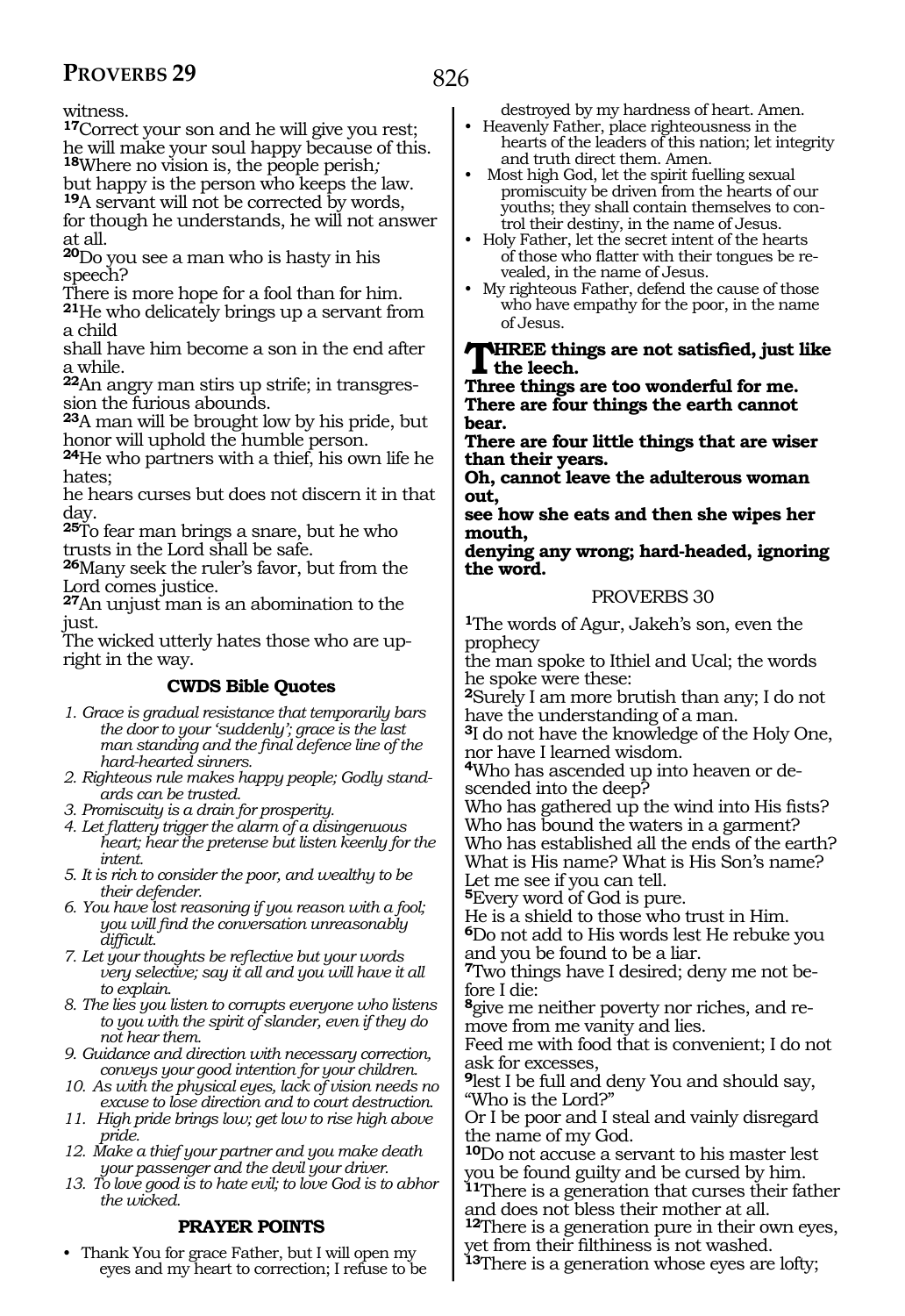their eyelids are lifted.

**<sup>14</sup>**There is a generation whose teeth are like swords, and their jaw teeth are like knives. They devour the poor from the earth and deprive the needy of their lives.

**<sup>15</sup>**The horseleech has two daughters; "Give, give, give!" is all they cry.

There are three things that are never satisfied, yes, four that cannot be filled:

**<sup>16</sup>**the grave will take more bodies, the barren womb cries for a child,

the earth is not filled with water, and the fire is never satisfied.

**<sup>17</sup>**The eye that mocks his father, and despises his mother's commands,

the ravens shall pick it out and the young eagle will eat it.

**<sup>18</sup>**There are three things too wonderful for me, yes, four I do not know:

**<sup>19</sup>**the way of an eagle in the air and how on a rock a serpent goes;

the way of a ship in the midst of the sea and the way of a man when he is with a woman.

**20**See an adulterous woman; this is her abominable way:

she eats and wipes her mouth, then says, "I have done no wickedness!"

**<sup>21</sup>**For three things the earth is disquieted, for four it cannot bear up:

**<sup>22</sup>**a servant when he reigns, and a fool who is filled with food;

**<sup>23</sup>**an odious woman when she is married and a maidservant who is heir to her mistress.

**<sup>24</sup>**There are four little things on the earth that are exceedingly wise:

**<sup>25</sup>**the ants are a community not strong, yet they prepare their meat in summer times; **<sup>26</sup>** the badgers are a feeble folk, but prepare

their homes in the rock;

**<sup>27</sup>**the locusts have no king, yet they go forth in bands;

**<sup>28</sup>**the spider takes hold with her hands and is in the palaces of kings.

**<sup>29</sup>**There are three things which go well, yes, four are comely in their goings:

**<sup>30</sup>**a lion which is strongest among beasts and does not turn from anything,

**31**a greyhound and a male goat and an authoritative king,

yes, a king against whom there is no rising.

**32**If you have done foolishly in lifting up yourself or you have evil thoughts,

lay your hand on your mouth; it is not good to talk.

**<sup>33</sup>**When you churn milk you get butter; wring your nose and you get blood;

even so, force wrath and you get strife; it does not engender love.

## **CWDS Bible Quotes**

*1. His expansiveness, His awesomeness, His great and fearsome deeds, His omnipotence defines Him and only Him.*

*2. Many have ascended into the heavens but not into heaven; many have fisted the wind or felt* 

*the fist of the wind but only One can gather the wind into His fist; many are established in the earth but only One has established the earth; men ought to know the One, the only One personally.*

- *3. You cannot add to God's word without subtracting from its authenticity; it is already pure and complete.*
- *4. Jesus forsook His unbelievable riches and became poor to make you rich both in wealth and the ability to manage yourself and the wealth.*
- *5. The wealth in your store may reveal the poverty in your heart, but the wealth in your heart keeps your attitude rich in any situation.*
- *6. You have no choice to be living among a generation of unholy and ungodly people, but it is all your choice to be numbered with them.*
- *7. To perfect the art of getting makes you a perfect leech at heart; to perfect the art of giving makes you perfected in the Lord. Your getting is for your giving; getting without giving is stagnation; it is more blessed to give.*
- *8. Honor is not optional it is occupational; mock those you should honor and you aggravate nature and invite curses.*
- *9. Odious twined with audacious makes abominable; confidence in your faults and failures turns off shame and turns away change.*
- *10. The little things in life may hide big lessons that if studied and applied can change your life.*
- *11. Wisdom is not in your strength but in your focus, not in the rock you are but in the Rock you hide in.*
- *12. If you know the effect of a cause, you know how to effectively prevent the effect or strategically or foolishly cause it.*

## **PRAYER POINTS**

- Most High God, You are God all by Your awesome, amazing, indisputable Self. Amen.
- Omnipotent Father, I am awed by You. Amen.
- Wash me in the water of Your word, Holy Father; all Your words are pure. Amen.
- Mighty God, help me to manage Your resources with integrity and a perfect heart, in the name of Jesus.
- Jesus my Savior, You made me a brand new person with heavenly DNA; give me the power to live a life of distinction in this world, in the name of Jesus. Amen.

SHE is one to safely trust so you have no<br>
She will do you good and no smill sugger

**She will do you good and no evil every single day of your life.**

**She seeks wool and thread, she works willingly with her hands.**

**She is like the merchant's ship that brings goods from far off lands.**

**She is . . . she is . . .;** 

**Hear me kings and princes: forsake wine, forsake strong drink;**

**. . . she is a virtuous woman, fit for a righteous king.**

## PROVERBS 31

**<sup>1</sup>**The words of King Lemuel, the prophecy his mother taught.

**<sup>2</sup>**What my son, son of my womb, son of my vows, what?